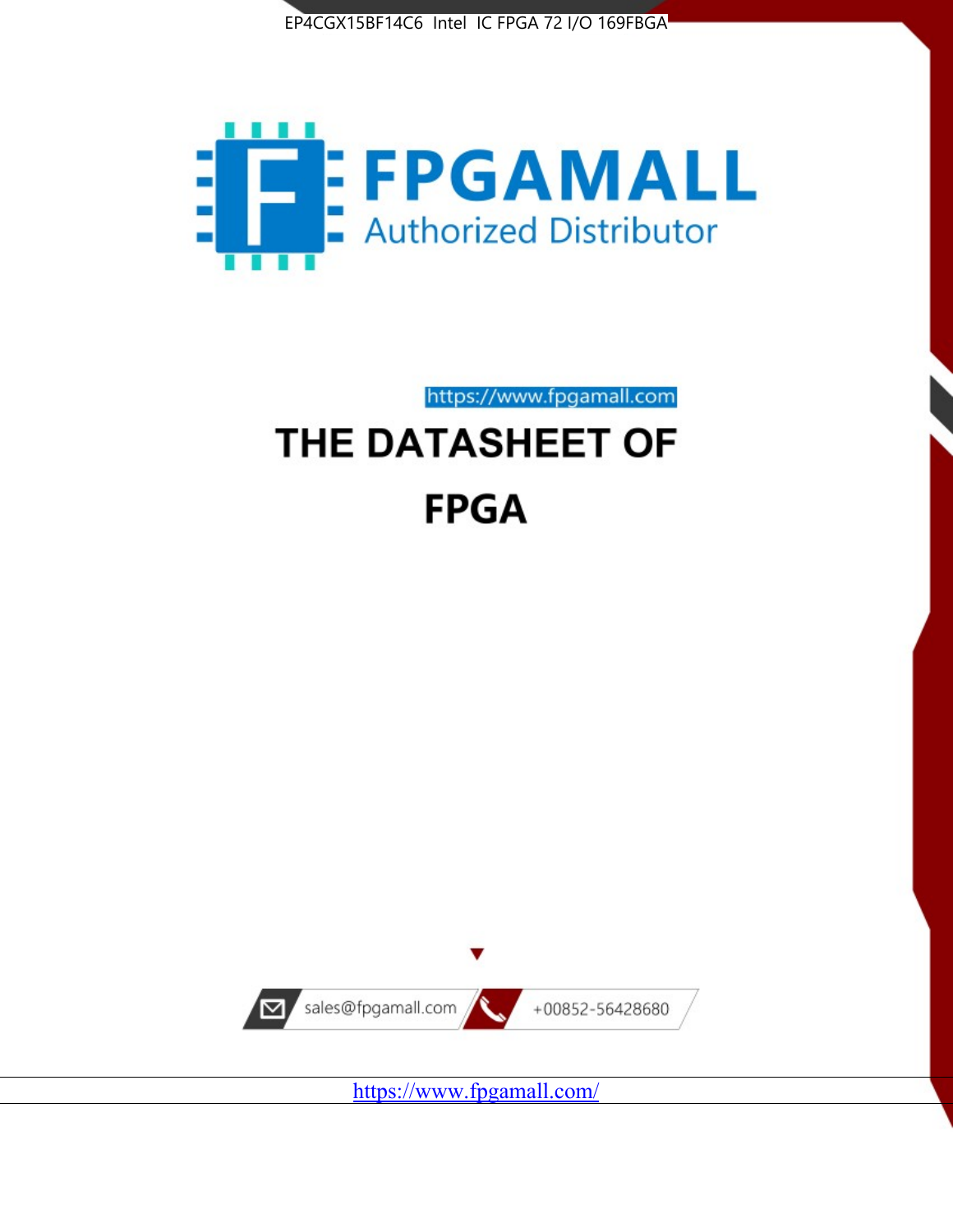

# **1. Cyclone IV Device Datasheet**

**CYIV-53001-2.0**

This chapter describes the electrical and switching characteristics for Cyclone<sup>®</sup> IV devices. Electrical characteristics include operating conditions and power consumption. Switching characteristics include transceiver specifications, core, and periphery performance. This chapter also describes I/O timing, including programmable I/O element (IOE) delay and programmable output buffer delay.

This chapter includes the following sections:

- "Operating Conditions" on page 1–1
- "Power Consumption" on page 1–16
- "Switching Characteristics" on page 1–16
- "I/O Timing" on page  $1-37$
- "Glossary" on page 1–37

# **Operating Conditions**

When Cyclone IV devices are implemented in a system, they are rated according to a set of defined parameters. To maintain the highest possible performance and reliability of Cyclone IV devices, you must consider the operating requirements described in this chapter.

Cyclone IV devices are offered in commercial, industrial, extended industrial and, automotive grades. Cyclone IV E devices offer –6 (fastest), –7, –8, –8L, and –9L speed grades for commercial devices, –8L speed grades for industrial devices, and –7 speed grade for extended industrial and automotive devices. Cyclone IV GX devices offer –6 (fastest), –7, and –8 speed grades for commercial devices and –7 speed grade for industrial devices.

**For more information about the supported speed grades for respective Cyclone IV** devices, refer to the *[Cyclone IV FPGA Device Family Overview](http://www.altera.com/literature/hb/cyclone-iv/cyiv-51001.pdf)* chapter.

 $\mathbb{I} \rightarrow \mathbb{C}$  Cyclone IV E devices are offered in core voltages of 1.0 and 1.2 V. Cyclone IV E devices with a core voltage of 1.0 V have an 'L' prefix attached to the speed grade.

In this chapter, a prefix associated with the operating temperature range is attached to the speed grades; commercial with a "C" prefix, industrial with an "I" prefix, and automotive with an "A" prefix. Therefore, commercial devices are indicated as C6, C7, C8, C8L, or C9L per respective speed grade. Industrial devices are indicated as I7, I8, or I8L. Automotive devices are indicated as A7.

@2016 Altera Corporation. All rights reserved. ALTERA, ARRIA, CYCLONE, HARDCOPY, MAX, MEGACORE, NIOS, QUARTUS and STRATIX words and logos are trademarks of Altera Corporation and registered in the U.S. Patent and Trademark



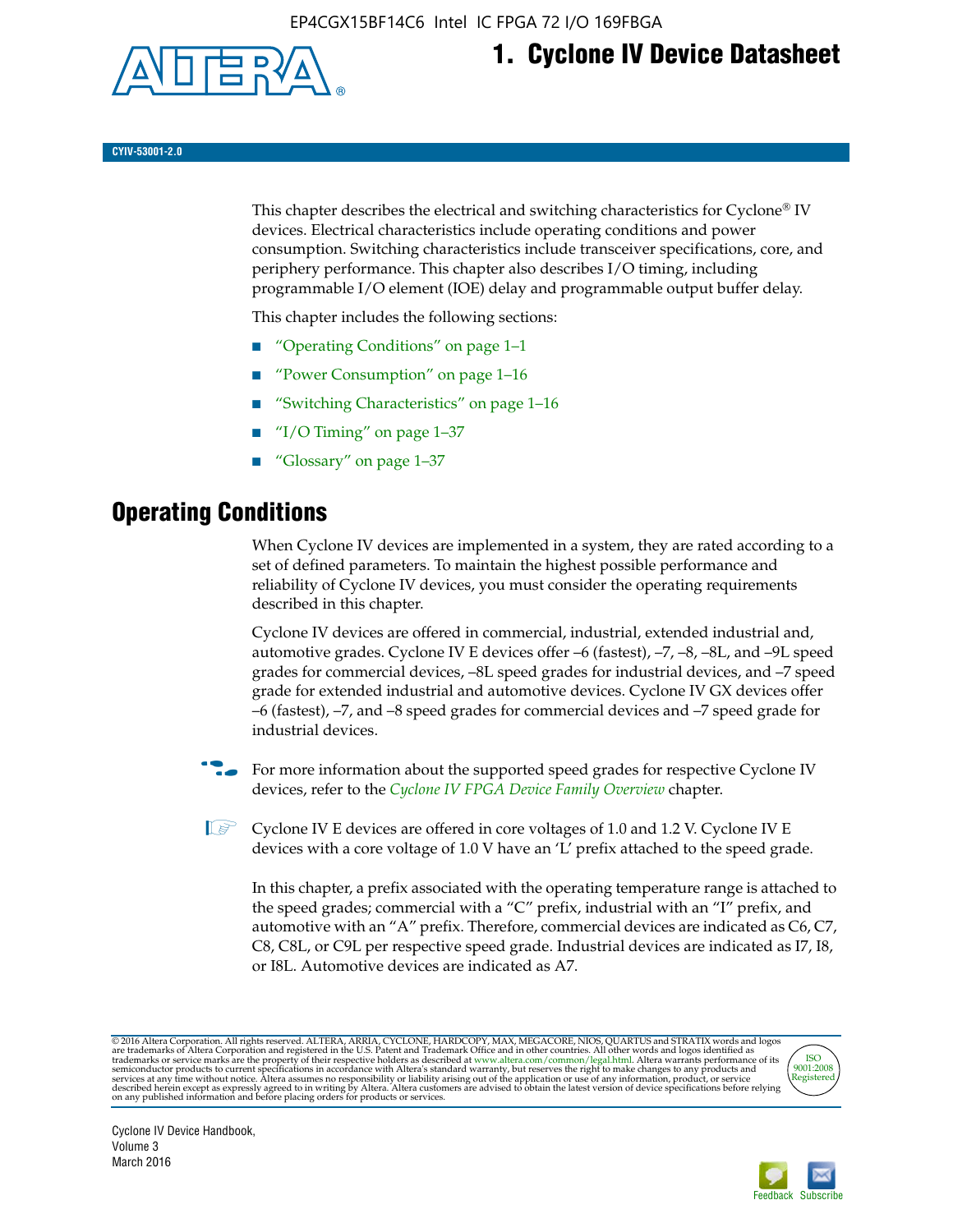**1 Cyclone IV E industrial devices I7 are offered with extended operating temperature** range.

# **Absolute Maximum Ratings**

Absolute maximum ratings define the maximum operating conditions for Cyclone IV devices. The values are based on experiments conducted with the device and theoretical modeling of breakdown and damage mechanisms. The functional operation of the device is not implied at these conditions. Table 1–1 lists the absolute maximum ratings for Cyclone IV devices.



Conditions beyond those listed in Table  $1-1$  cause permanent damage to the device. Additionally, device operation at the absolute maximum ratings for extended periods of time have adverse effects on the device.

| <b>Symbol</b>              | <b>Parameter</b>                                                                                                                             | Min    | <b>Max</b> | <b>Unit</b> |
|----------------------------|----------------------------------------------------------------------------------------------------------------------------------------------|--------|------------|-------------|
| <b>V<sub>CCINT</sub></b>   | Core voltage, PCI Express <sup>®</sup> (PCIe <sup>®</sup> ) hard IP<br>block, and transceiver physical coding sublayer<br>(PCS) power supply | $-0.5$ | 1.8        | V           |
| $V_{CCA}$                  | Phase-locked loop (PLL) analog power supply                                                                                                  | $-0.5$ | 3.75       | $\vee$      |
| $V_{\text{CCD\_PLL}}$      | PLL digital power supply                                                                                                                     | $-0.5$ | 1.8        | V           |
| V <sub>CCIO</sub>          | I/O banks power supply                                                                                                                       | $-0.5$ | 3.75       | V           |
| V <sub>CC_CLKIN</sub>      | Differential clock input pins power supply                                                                                                   | $-0.5$ | 4.5        | V           |
| $V_{\text{CCH_GXB}}$       | Transceiver output buffer power supply                                                                                                       | $-0.5$ | 3.75       | V           |
| $V_{\text{CCA\_GXB}}$      | Transceiver physical medium attachment (PMA)<br>and auxiliary power supply                                                                   | $-0.5$ | 3.75       | V           |
| $V_{CCL_GXB}$              | Transceiver PMA and auxiliary power supply                                                                                                   | $-0.5$ | 1.8        | $\vee$      |
| $V_{I}$                    | DC input voltage                                                                                                                             | $-0.5$ | 4.2        | V           |
| $I_{\text{OUT}}$           | DC output current, per pin                                                                                                                   | $-25$  | 40         | mA          |
| ${\mathsf T}_{\text{STG}}$ | Storage temperature                                                                                                                          | $-65$  | 150        | °C          |
| $T_{\rm J}$                | Operating junction temperature                                                                                                               | $-40$  | 125        | °C          |

**Table 1–1. Absolute Maximum Ratings for Cyclone IV Devices** *(1)*

**Note to Table 1–1:**

(1) Supply voltage specifications apply to voltage readings taken at the device pins with respect to ground, not at the power supply.

# **Maximum Allowed Overshoot or Undershoot Voltage**

During transitions, input signals may overshoot to the voltage shown in Table 1–2 and undershoot to –2.0 V for a magnitude of currents less than 100 mA and for periods shorter than 20 ns. Table 1–2 lists the maximum allowed input overshoot voltage and the duration of the overshoot voltage as a percentage over the lifetime of the device. The maximum allowed overshoot duration is specified as a percentage of high-time over the lifetime of the device.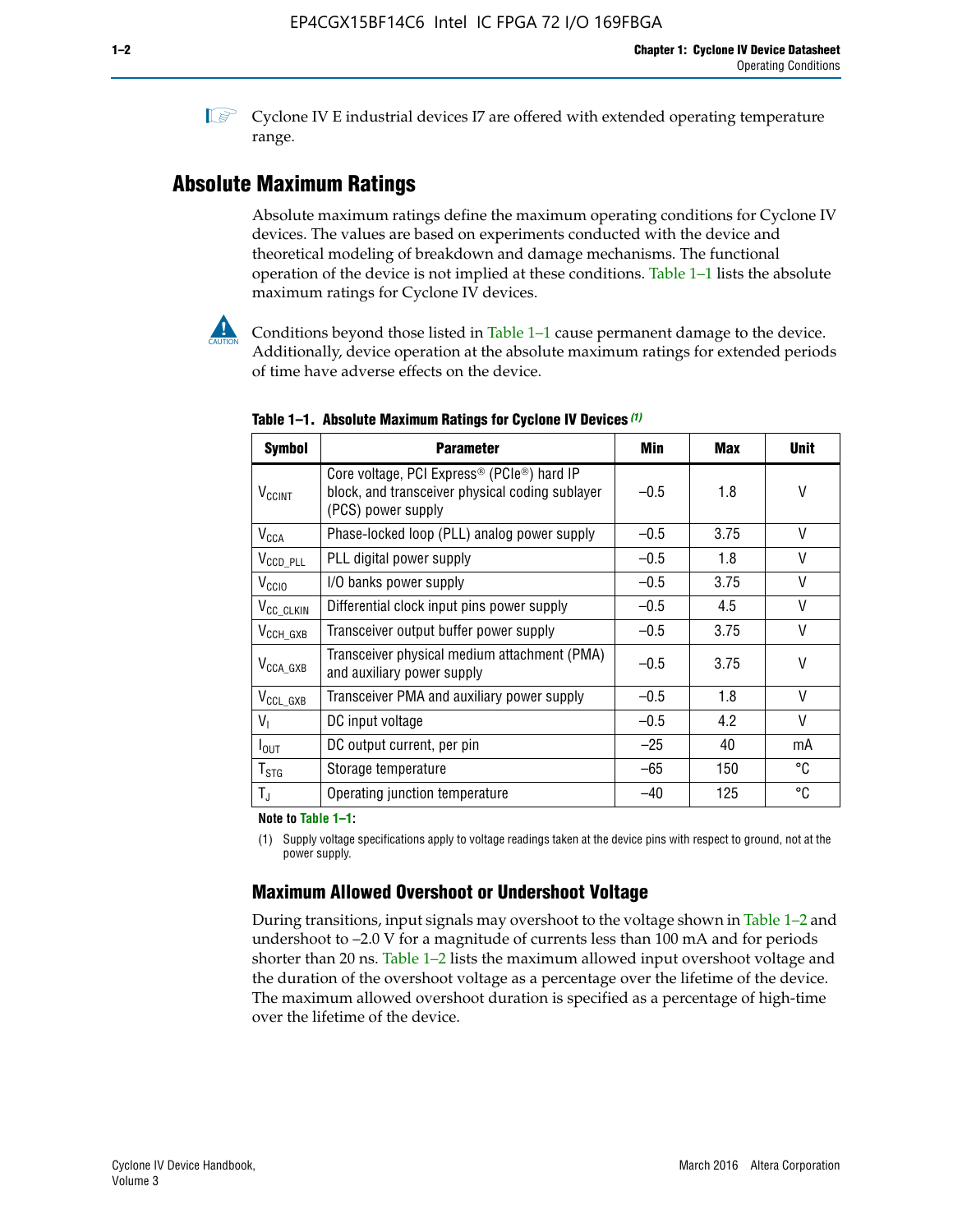$\mathbb{I}$  A DC signal is equivalent to 100% duty cycle. For example, a signal that overshoots to 4.3 V can only be at 4.3 V for 65% over the lifetime of the device; for a device lifetime of 10 years, this amounts to 65/10ths of a year.

| <b>Symbol</b> | <b>Parameter</b> | <b>Condition (V)</b> | <b>Overshoot Duration as % of High Time</b> | <b>Unit</b>   |               |
|---------------|------------------|----------------------|---------------------------------------------|---------------|---------------|
|               |                  | $V_1 = 4.20$         | 100                                         | $\%$          |               |
|               |                  | $V_1 = 4.25$         | 98                                          | $\%$          |               |
|               |                  | $V_1 = 4.30$         | 65                                          | $\%$          |               |
|               |                  | $V_1 = 4.35$         | 43                                          | $\frac{0}{0}$ |               |
| $V_i$         | <b>AC</b> Input  | Voltage              | $V_1 = 4.40$                                | 29            | $\frac{0}{0}$ |
|               |                  | $V_1 = 4.45$         | 20                                          | $\%$          |               |
|               |                  | $V_1 = 4.50$         | 13                                          | $\%$          |               |
|               |                  | $V_1 = 4.55$         | 9                                           | $\%$          |               |
|               |                  | $V_1 = 4.60$         | 6                                           | $\%$          |               |

**Table 1–2. Maximum Allowed Overshoot During Transitions over a 10**-**Year Time Frame for Cyclone IV Devices**

Figure 1–1 shows the methodology to determine the overshoot duration. The overshoot voltage is shown in red and is present on the input pin of the Cyclone IV device at over 4.3 V but below 4.4 V. From Table 1–2, for an overshoot of 4.3 V, the percentage of high time for the overshoot can be as high as 65% over a 10-year period. Percentage of high time is calculated as ([delta  $T$ ]/T)  $\times$  100. This 10-year period assumes that the device is always turned on with 100% I/O toggle rate and 50% duty cycle signal. For lower I/O toggle rates and situations in which the device is in an idle state, lifetimes are increased.



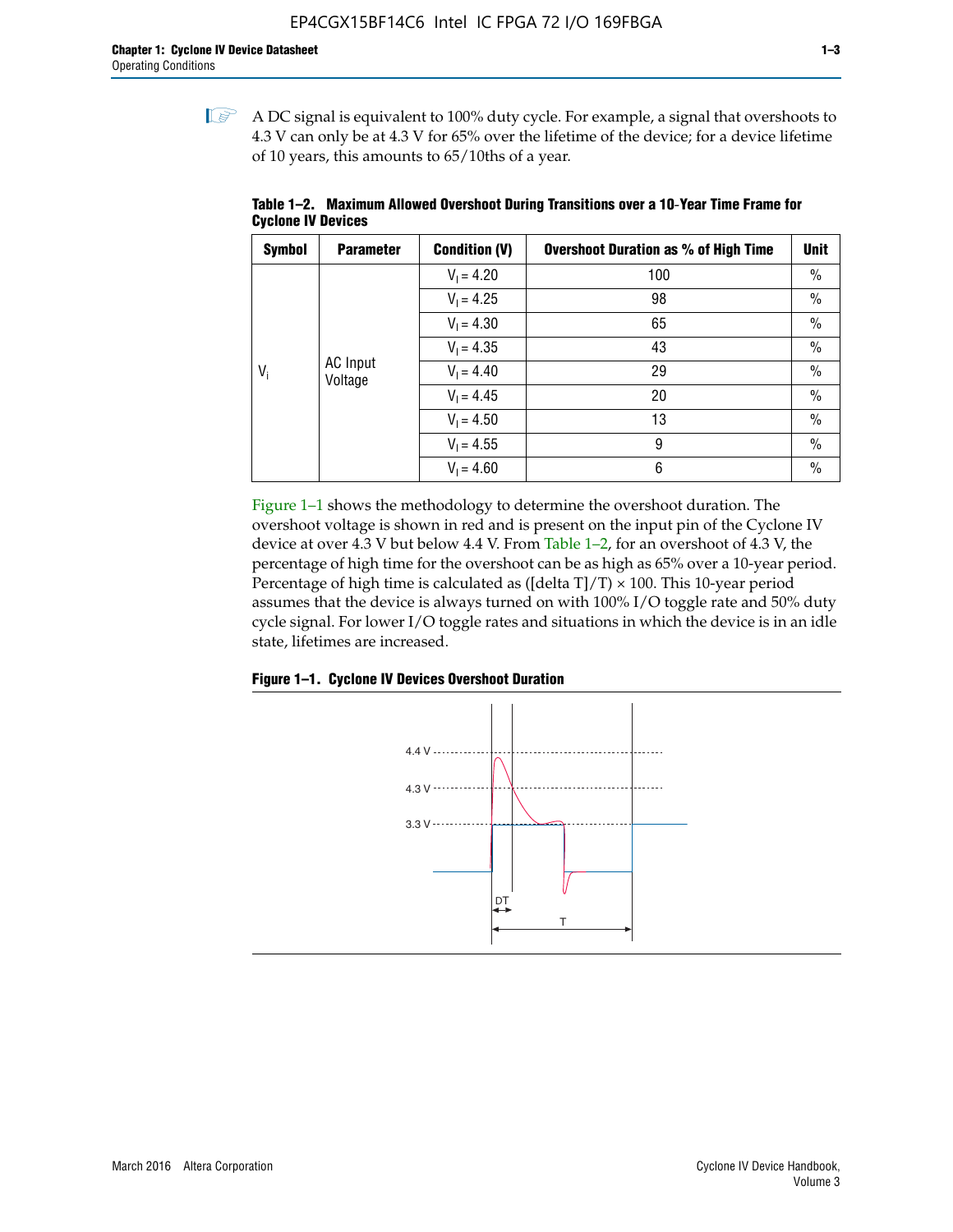# **Recommended Operating Conditions**

This section lists the functional operation limits for AC and DC parameters for Cyclone IV devices. Table 1–3 and Table 1–4 list the steady-state voltage and current values expected from Cyclone IV E and Cyclone IV GX devices. All supplies must be strictly monotonic without plateaus.

**Table 1–3. Recommended Operating Conditions for Cyclone IV E Devices** *(1)***,** *(2)* **(Part 1 of 2)**

| <b>Symbol</b>                                                                                                                                            | <b>Parameter</b>                                      | <b>Conditions</b>                        | Min                                                                                                                                                                                                                                                                   | <b>Typ</b> | <b>Max</b> | <b>Unit</b>  |
|----------------------------------------------------------------------------------------------------------------------------------------------------------|-------------------------------------------------------|------------------------------------------|-----------------------------------------------------------------------------------------------------------------------------------------------------------------------------------------------------------------------------------------------------------------------|------------|------------|--------------|
|                                                                                                                                                          | Supply voltage for internal logic,<br>1.2-V operation |                                          | 1.15                                                                                                                                                                                                                                                                  | 1.2        | 1.25       | $\mathsf{V}$ |
|                                                                                                                                                          | Supply voltage for internal logic,<br>1.0-V operation |                                          | 0.97                                                                                                                                                                                                                                                                  | 1.0        | 1.03       | $\mathsf{V}$ |
|                                                                                                                                                          | Supply voltage for output buffers,<br>3.3-V operation |                                          | 3.135                                                                                                                                                                                                                                                                 | 3.3        | 3.465      | $\vee$       |
| $V_{CClNT}$ (3)<br>$V_{\text{CC10}}$ (3), (4)<br>$V_{CCA}$ (3)<br>$V_{\text{CCD\_PLL}}$ (3)<br>V <sub>1</sub><br>$V_0$<br>$T_{\rm J}$<br>$t_{\rm{RAMP}}$ | Supply voltage for output buffers,<br>3.0-V operation |                                          | 2.85                                                                                                                                                                                                                                                                  | 3          | 3.15       | V            |
|                                                                                                                                                          | Supply voltage for output buffers,<br>2.5-V operation |                                          | 2.375                                                                                                                                                                                                                                                                 | 2.5        | 2.625      | $\vee$       |
|                                                                                                                                                          | Supply voltage for output buffers,<br>1.8-V operation |                                          | 1.71                                                                                                                                                                                                                                                                  | 1.8        | 1.89       | V            |
|                                                                                                                                                          | Supply voltage for output buffers,<br>1.5-V operation |                                          | 1.425                                                                                                                                                                                                                                                                 | 1.5        | 1.575      | $\vee$       |
|                                                                                                                                                          | Supply voltage for output buffers,<br>1.2-V operation |                                          | 1.14                                                                                                                                                                                                                                                                  | 1.2        | 1.26       | $\mathsf{V}$ |
|                                                                                                                                                          | Supply (analog) voltage for PLL<br>regulator          |                                          | 2.375                                                                                                                                                                                                                                                                 | 2.5        | 2.625      | $\vee$       |
|                                                                                                                                                          | Supply (digital) voltage for PLL,<br>1.2-V operation  |                                          | 1.15                                                                                                                                                                                                                                                                  | 1.2        | 1.25       | V            |
|                                                                                                                                                          | Supply (digital) voltage for PLL,<br>1.0-V operation  |                                          | 0.97<br>1.0<br>1.03<br>$-0.5$<br>3.6<br>$\overline{\phantom{0}}$<br>$\pmb{0}$<br>$V_{\rm CClO}$<br>—<br>$\mathbf 0$<br>85<br>$-40$<br>100<br>125<br>$-40$<br>$-40$<br>125<br>$\qquad \qquad$<br>$50 \mu s$<br>50 ms<br>$50 \mu s$<br>3 ms<br>$\overline{\phantom{0}}$ |            | $\vee$     |              |
|                                                                                                                                                          | Input voltage                                         |                                          |                                                                                                                                                                                                                                                                       |            |            | $\mathsf{V}$ |
|                                                                                                                                                          | Output voltage                                        |                                          |                                                                                                                                                                                                                                                                       |            |            | $\mathsf{V}$ |
|                                                                                                                                                          |                                                       | For commercial use                       |                                                                                                                                                                                                                                                                       |            |            | °C           |
|                                                                                                                                                          | Operating junction temperature                        | For industrial use                       |                                                                                                                                                                                                                                                                       |            |            | °C           |
|                                                                                                                                                          |                                                       | For extended temperature                 |                                                                                                                                                                                                                                                                       |            |            | °C           |
|                                                                                                                                                          |                                                       | For automotive use                       |                                                                                                                                                                                                                                                                       |            |            | °C           |
|                                                                                                                                                          | Power supply ramp time                                | Standard power-on reset<br>$(POR)$ $(5)$ |                                                                                                                                                                                                                                                                       |            |            |              |
|                                                                                                                                                          |                                                       | Fast POR (6)                             |                                                                                                                                                                                                                                                                       |            |            |              |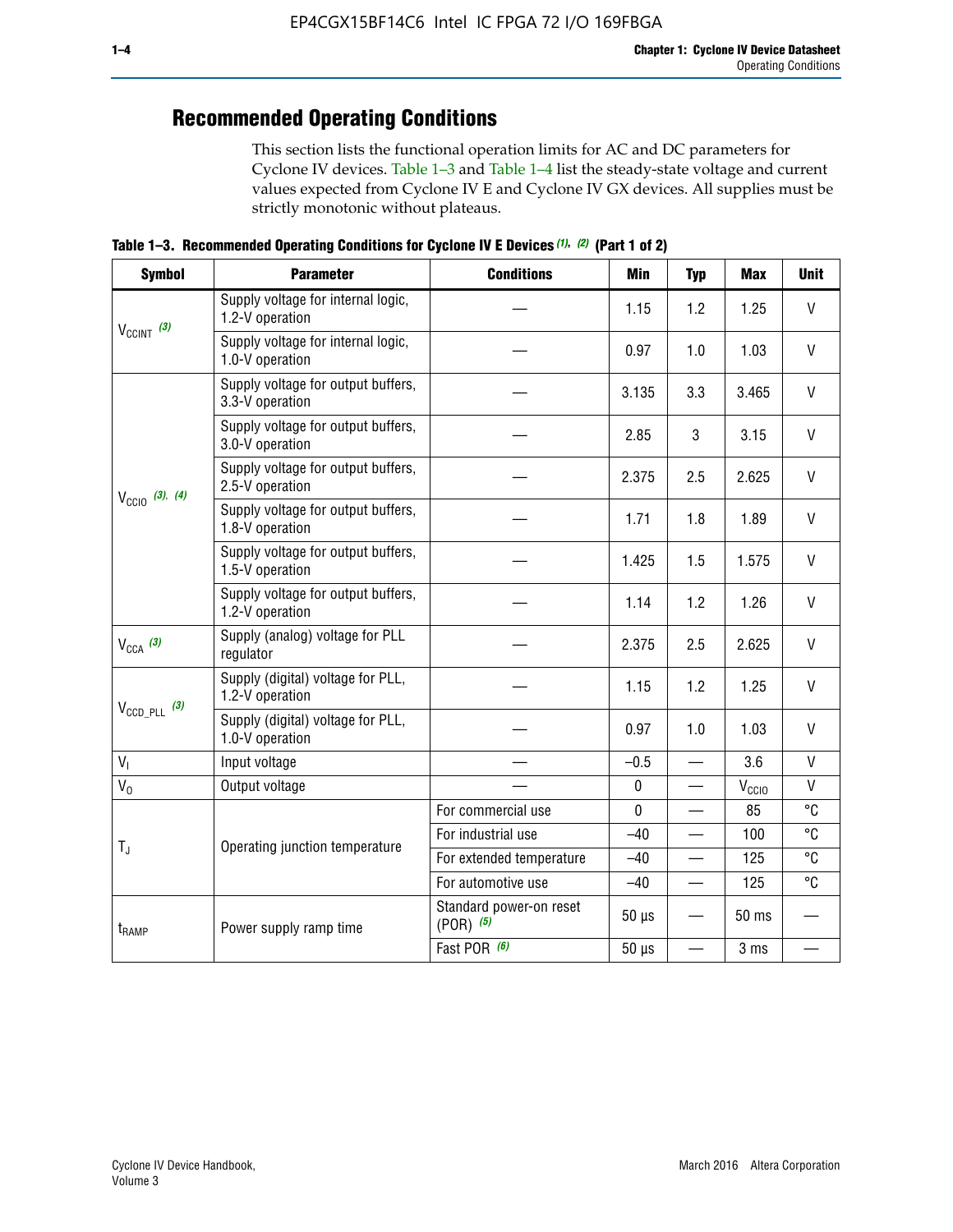| Svmbol             | <b>Parameter</b>                                              | <b>Conditions</b> | Min | Typ | <b>Max</b> | Unit |
|--------------------|---------------------------------------------------------------|-------------------|-----|-----|------------|------|
| <sup>I</sup> Diode | Magnitude of DC current across<br>PCI-clamp diode when enable |                   |     |     | 10         | mA   |

### **Notes to Table 1–3:**

(1) Cyclone IV E 1.0 V core voltage devices only support C8L, C9L, and I8L speed grades. Cyclone IV E 1.2 V core voltage devices only support C6, C7, C8, I7, and A7 speed grades.

(2)  $V_{CCIO}$  for all I/O banks must be powered up during device operation. All vcca pins must be powered to 2.5 V (even when PLLs are not used) and must be powered up and powered down at the same time.

(3)  $V_{CC}$  must rise monotonically.

(4)  $V_{\text{CCIO}}$  powers all input buffers.

(5) The POR time for Standard POR ranges between 50 and 200 ms. Each individual power supply must reach the recommended operating range within 50 ms.

(6) The POR time for Fast POR ranges between 3 and 9 ms. Each individual power supply must reach the recommended operating range within 3 ms.

| <b>Symbol</b>                                                        | <b>Parameter</b>                                                      | <b>Conditions</b> | Min   | <b>Typ</b> | <b>Max</b> | <b>Unit</b>  |
|----------------------------------------------------------------------|-----------------------------------------------------------------------|-------------------|-------|------------|------------|--------------|
| $V_{\text{CCINT}}$ (3)                                               | Core voltage, PCIe hard IP block, and<br>transceiver PCS power supply |                   | 1.16  | 1.2        | 1.24       | V            |
| $V_{CCA}$ (1), (3)                                                   | PLL analog power supply                                               |                   | 2.375 | 2.5        | 2.625      | V            |
| $V_{\text{CCD PLL}}$ (2)                                             | PLL digital power supply                                              |                   | 1.16  | 1.2        | 1.24       | $\mathsf{V}$ |
|                                                                      | I/O banks power supply for 3.3-V<br>operation                         |                   | 3.135 | 3.3        | 3.465      | V            |
| $V_{\text{CC10}}$ (3), (4)<br>V <sub>CC</sub> CLKIN<br>(3), (5), (6) | I/O banks power supply for 3.0-V<br>operation                         |                   | 2.85  | 3          | 3.15       | V            |
|                                                                      | I/O banks power supply for 2.5-V<br>operation                         |                   | 2.375 | 2.5        | 2.625      | V            |
|                                                                      | I/O banks power supply for 1.8-V<br>operation                         |                   | 1.71  | 1.8        | 1.89       | V            |
|                                                                      | I/O banks power supply for 1.5-V<br>operation                         |                   | 1.425 | 1.5        | 1.575      | V            |
|                                                                      | I/O banks power supply for 1.2-V<br>operation                         |                   | 1.14  | 1.2        | 1.26       | $\vee$       |
| $V_{CCH_GXB}$                                                        | Differential clock input pins power<br>supply for 3.3-V operation     |                   | 3.135 | 3.3        | 3.465      | V            |
|                                                                      | Differential clock input pins power<br>supply for 3.0-V operation     |                   | 2.85  | 3          | 3.15       | $\mathsf{V}$ |
|                                                                      | Differential clock input pins power<br>supply for 2.5-V operation     |                   | 2.375 | 2.5        | 2.625      | V            |
|                                                                      | Differential clock input pins power<br>supply for 1.8-V operation     |                   | 1.71  | 1.8        | 1.89       | V            |
|                                                                      | Differential clock input pins power<br>supply for 1.5-V operation     |                   | 1.425 | 1.5        | 1.575      | V            |
|                                                                      | Differential clock input pins power<br>supply for 1.2-V operation     |                   | 1.14  | 1.2        | 1.26       | V            |
|                                                                      | Transceiver output buffer power supply                                |                   | 2.375 | 2.5        | 2.625      | V            |

# **Table 1–4. Recommended Operating Conditions for Cyclone IV GX Devices (Part 1 of 2)**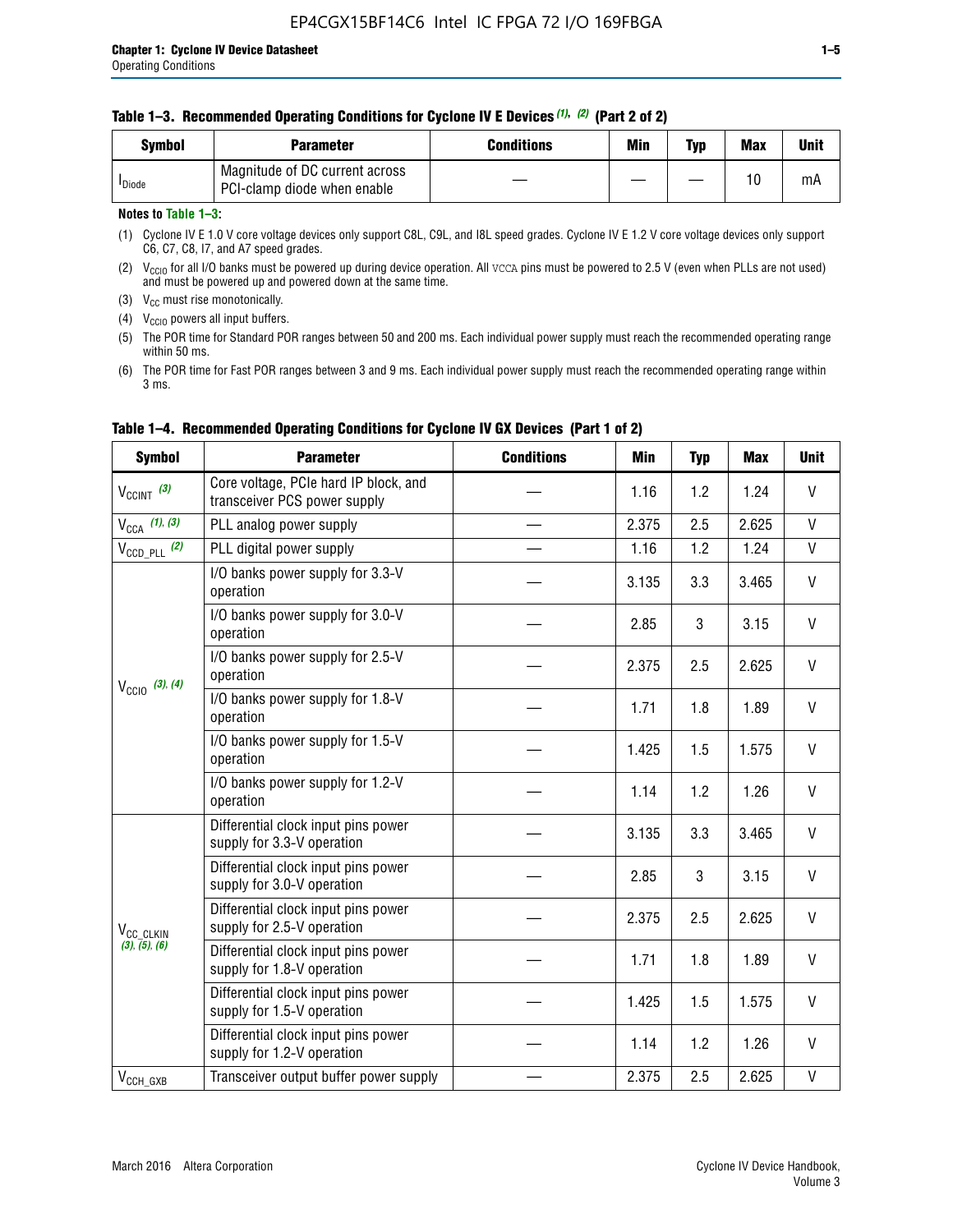| <b>Symbol</b>         | <b>Parameter</b>                                               | <b>Conditions</b>                        | Min          | Typ | Max               | <b>Unit</b> |
|-----------------------|----------------------------------------------------------------|------------------------------------------|--------------|-----|-------------------|-------------|
| $V_{\text{CCA\_GXB}}$ | Transceiver PMA and auxiliary power<br>supply                  |                                          | 2.375        | 2.5 | 2.625             | V           |
| $V_{CCL_GXB}$         | Transceiver PMA and auxiliary power<br>supply                  |                                          | 1.16         | 1.2 | 1.24              | V           |
| $V_{1}$               | DC input voltage                                               |                                          | $-0.5$       |     | 3.6               | V           |
| $V_0$                 | DC output voltage                                              |                                          | $\mathbf{0}$ |     | V <sub>CCIO</sub> | ٧           |
|                       | Operating junction temperature                                 | For commercial use                       | $\mathbf{0}$ |     | 85                | °C          |
| T,                    |                                                                | For industrial use                       | $-40$        |     | 100               | °C          |
| $t_{\rm{RAMP}}$       | Power supply ramp time                                         | Standard power-on reset<br>$(POR)$ $(7)$ | $50 \mu s$   |     | $50$ ms           |             |
|                       |                                                                | Fast POR (8)                             | $50 \mu s$   |     | 3 <sub>ms</sub>   |             |
| <b>I</b> Diode        | Magnitude of DC current across<br>PCI-clamp diode when enabled |                                          |              |     | 10                | mA          |

#### **Table 1–4. Recommended Operating Conditions for Cyclone IV GX Devices (Part 2 of 2)**

#### **Notes to Table 1–4:**

- (1) All VCCA pins must be powered to 2.5 V (even when PLLs are not used) and must be powered up and powered down at the same time.
- (2) You must connect  $V_{CCD-PLL}$  to  $V_{CCINT}$  through a decoupling capacitor and ferrite bead.
- (3) Power supplies must rise monotonically.
- (4)  $V_{\text{CCIO}}$  for all I/O banks must be powered up during device operation. Configurations pins are powered up by V<sub>CCIO</sub> of I/O Banks 3, 8, and 9 where I/O Banks 3 and 9 only support V<sub>CCIO</sub> of 1.5, 1.8, 2.5, 3.0, and 3.3 V. For fast passive parallel (FPP) configuration mode, the V<sub>CCIO</sub> level of I/O<br>Bank 8 must be powered up to 1.5, 1.8, 2.5, 3.0, and 3.3 V.
- (5) You must set  $V_{CC_CCLKIN}$  to 2.5 V if you use CLKIN as a high-speed serial interface (HSSI) refclk or as a DIFFCLK input.
- (6) The CLKIN pins in I/O Banks 3B and 8B can support single-ended I/O standard when the pins are used to clock left PLLs in non-transceiver applications.
- (7) The POR time for Standard POR ranges between 50 and 200 ms.  $V_{\text{CCIA}}$ ,  $V_{\text{CCIA}}$ , and  $V_{\text{CCIO}}$  of I/O Banks 3, 8, and 9 must reach the recommended operating range within 50 ms.
- (8) The POR time for Fast POR ranges between 3 and 9 ms.  $V_{\text{CCH},T}$ ,  $V_{\text{CCA}}$ , and  $V_{\text{CCI}}$  of I/O Banks 3, 8, and 9 must reach the recommended operating range within 3 ms.

# **ESD Performance**

This section lists the electrostatic discharge (ESD) voltages using the human body model (HBM) and charged device model (CDM) for Cyclone IV devices general purpose I/Os (GPIOs) and high-speed serial interface (HSSI) I/Os. Table 1–5 lists the ESD for Cyclone IV devices GPIOs and HSSI I/Os.

|  |  |  | Table 1–5. ESD for Cyclone IV Devices GPIOs and HSSI I/Os |  |  |
|--|--|--|-----------------------------------------------------------|--|--|
|  |  |  |                                                           |  |  |

| <b>Symbol</b>  | <b>Parameter</b>                      | <b>Passing Voltage</b> | <b>Unit</b> |
|----------------|---------------------------------------|------------------------|-------------|
|                | ESD voltage using the HBM (GPIOs) (1) | ± 2000                 |             |
| <b>VESDHBM</b> | ESD using the HBM (HSSI I/Os) (2)     | ± 1000                 |             |
|                | ESD using the CDM (GPIOs)             | ± 500                  |             |
| <b>VESDCDM</b> | ESD using the CDM (HSSI I/Os) (2)     | ± 250                  |             |

#### **Notes to Table 1–5:**

(1) The passing voltage for EP4CGX15 and EP4CGX30 row I/Os is ±1000V.

(2) This value is applicable only to Cyclone IV GX devices.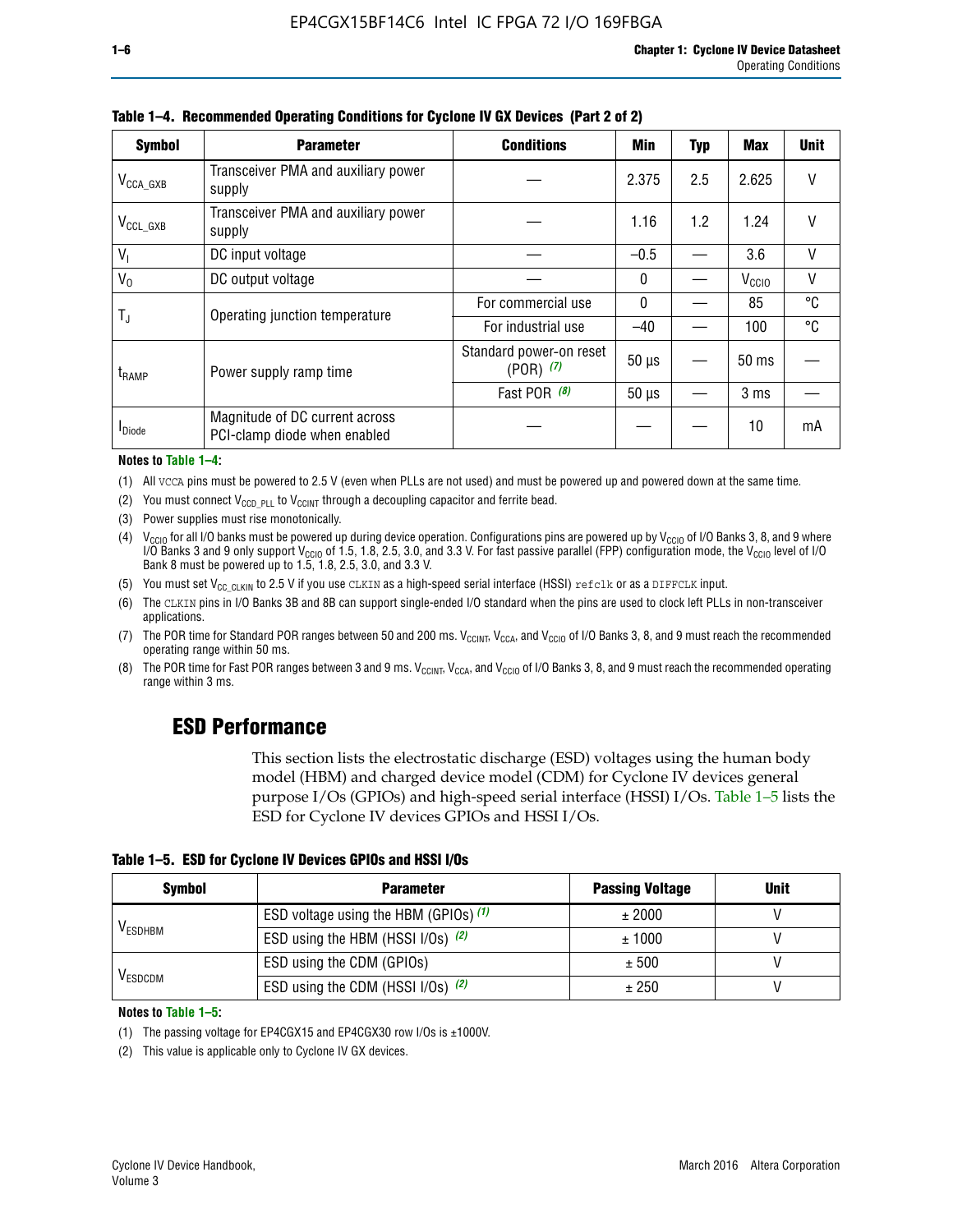# **DC Characteristics**

This section lists the I/O leakage current, pin capacitance, on-chip termination (OCT) tolerance, and bus hold specifications for Cyclone IV devices.

# **Supply Current**

The device supply current requirement is the minimum current drawn from the power supply pins that can be used as a reference for power size planning. Use the Excel-based early power estimator (EPE) to get the supply current estimates for your design because these currents vary greatly with the resources used. Table 1–6 lists the I/O pin leakage current for Cyclone IV devices.

**Table 1–6. I/O Pin Leakage Current for Cyclone IV Devices** *(1)***,** *(2)*

| <b>Symbol</b> | <b>Parameter</b>                     | <b>Conditions</b>                     | <b>Device</b> | Min   | Typ | <b>Max</b> | <b>Unit</b> |
|---------------|--------------------------------------|---------------------------------------|---------------|-------|-----|------------|-------------|
| -lı           | Input pin leakage current            | $V_1 = 0$ V to $V_{\text{CCIOMAX}}$   |               | $-10$ |     | 10         | μA          |
| $I_{0Z}$      | Tristated I/O pin leakage<br>current | $V_0 = 0 V$ to $V_{\text{CCIOMAX}}$ I |               | $-10$ |     | 10         | μA          |

**Notes to Table 1–6:**

(1) This value is specified for normal device operation. The value varies during device power-up. This applies for all V<sub>CCIO</sub> settings (3.3, 3.0, 2.5, 1.8, 1.5, and 1.2 V).

(2) The 10 µA I/O leakage current limit is applicable when the internal clamping diode is off. A higher current can be observed when the diode is on.

# **Bus Hold**

The bus hold retains the last valid logic state after the source driving it either enters the high impedance state or is removed. Each I/O pin has an option to enable bus hold in user mode. Bus hold is always disabled in configuration mode.

Table 1–7 lists bus hold specifications for Cyclone IV devices.

|                                                   |                                  | $V_{CCIO} (V)$ |            |       |            |            |            |            |            |       |            |       |            |    |
|---------------------------------------------------|----------------------------------|----------------|------------|-------|------------|------------|------------|------------|------------|-------|------------|-------|------------|----|
| <b>Parameter</b>                                  | <b>Condition</b>                 | 1.2            |            |       | 1.5        |            | 1.8        |            | 2.5        |       | 3.0        |       | 3.3        |    |
|                                                   |                                  | <b>Min</b>     | <b>Max</b> | Min   | <b>Max</b> | <b>Min</b> | <b>Max</b> | <b>Min</b> | <b>Max</b> | Min   | <b>Max</b> | Min   | <b>Max</b> |    |
| <b>Bus hold</b><br>low,<br>sustaining<br>current  | $V_{IN}$ > $V_{IL}$<br>(maximum) | 8              |            | 12    |            | 30         |            | 50         |            | 70    |            | 70    |            | μA |
| <b>Bus hold</b><br>high,<br>sustaining<br>current | $V_{IN}$ < $V_{IL}$<br>(minimum) | $-8$           |            | $-12$ |            | $-30$      |            | $-50$      |            | $-70$ |            | $-70$ |            | μA |
| <b>Bus hold</b><br>low,<br>overdrive<br>current   | $0 V < V_{IN} < V_{CG10}$        |                | 125        |       | 175        |            | 200        |            | 300        |       | 500        |       | 500        | μA |
| <b>Bus hold</b><br>high,<br>overdrive<br>current  | $0 V < V_{IN} < V_{CG10}$        |                | $-125$     |       | $-175$     |            | $-200$     |            | $-300$     |       | $-500$     |       | $-500$     | μA |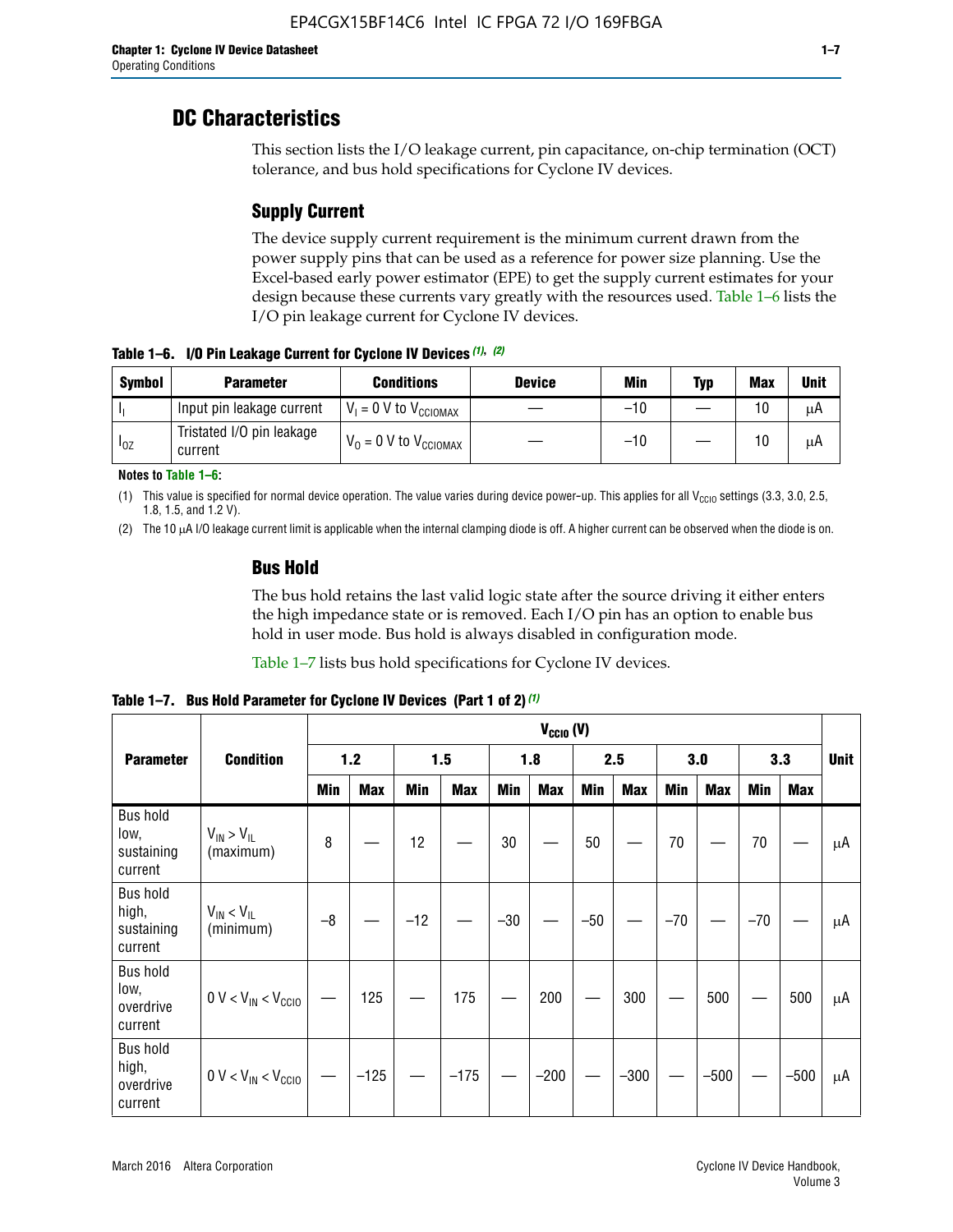| <b>Parameter</b>       | <b>Condition</b> |            | $V_{CClO}$ (V) |            |            |      |            |            |     |     |            |            |     |             |
|------------------------|------------------|------------|----------------|------------|------------|------|------------|------------|-----|-----|------------|------------|-----|-------------|
|                        |                  | 1.2        |                | 1.5        |            | 1.8  |            | 2.5        |     | 3.0 |            | 3.3        |     | <b>Unit</b> |
|                        |                  | <b>Min</b> | <b>Max</b>     | <b>Min</b> | <b>Max</b> | Min  | <b>Max</b> | <b>Min</b> | Max | Min | <b>Max</b> | <b>Min</b> | Max |             |
| Bus hold trip<br>point |                  | 0.3        | 0.9            | 0.375      | 1.125      | 0.68 | 1.07       | 0.7        | 1.7 | 0.8 | ŋ          | 0.8        |     |             |

**Table 1–7. Bus Hold Parameter for Cyclone IV Devices (Part 2 of 2)** *(1)*

**Note to Table 1–7:**

(1) Bus hold trip points are based on the calculated input voltages from the JEDEC standard.

# **OCT Specifications**

Table 1–8 lists the variation of OCT without calibration across process, temperature, and voltage (PVT).

**Table 1–8. Series OCT Without Calibration Specifications for Cyclone IV Devices**

|                                   |                      | <b>Resistance Tolerance</b> |                                                                             |               |
|-----------------------------------|----------------------|-----------------------------|-----------------------------------------------------------------------------|---------------|
| <b>Description</b>                | $V_{\text{CCIO}}(V)$ | <b>Commercial Maximum</b>   | <b>Industrial, Extended</b><br>industrial, and<br><b>Automotive Maximum</b> | <b>Unit</b>   |
|                                   | 3.0                  | ±30                         | ±40                                                                         | $\frac{0}{0}$ |
|                                   | 2.5                  | ±30                         | ±40                                                                         | $\frac{0}{0}$ |
| Series OCT without<br>calibration | 1.8                  | ±40                         | ±50                                                                         | $\frac{0}{0}$ |
|                                   | 1.5                  | ±50                         | ±50                                                                         | $\frac{0}{0}$ |
|                                   | 1.2                  | ±50                         | ±50                                                                         | $\frac{0}{0}$ |

OCT calibration is automatically performed at device power-up for OCT-enabled I/Os.

Table 1–9 lists the OCT calibration accuracy at device power-up.

|  | Table 1–9.  Series OCT with Calibration at Device Power-Up Specifications for Cyclone IV Devices |  |  |  |
|--|--------------------------------------------------------------------------------------------------|--|--|--|
|--|--------------------------------------------------------------------------------------------------|--|--|--|

|                       |                | <b>Calibration Accuracy</b> |                                                                             |               |
|-----------------------|----------------|-----------------------------|-----------------------------------------------------------------------------|---------------|
| <b>Description</b>    | $V_{CGI0} (V)$ | <b>Commercial Maximum</b>   | <b>Industrial, Extended</b><br>industrial, and<br><b>Automotive Maximum</b> | Unit          |
|                       | 3.0            | ±10                         | ±10                                                                         | $\%$          |
| Series OCT with       | 2.5            | ±10                         | ±10                                                                         | $\%$          |
| calibration at device | 1.8            | ±10                         | ±10                                                                         | $\frac{0}{0}$ |
| power-up              | 1.5            | ±10                         | ±10                                                                         | $\frac{0}{0}$ |
|                       | 1.2            | ±10                         | ±10                                                                         | $\frac{0}{0}$ |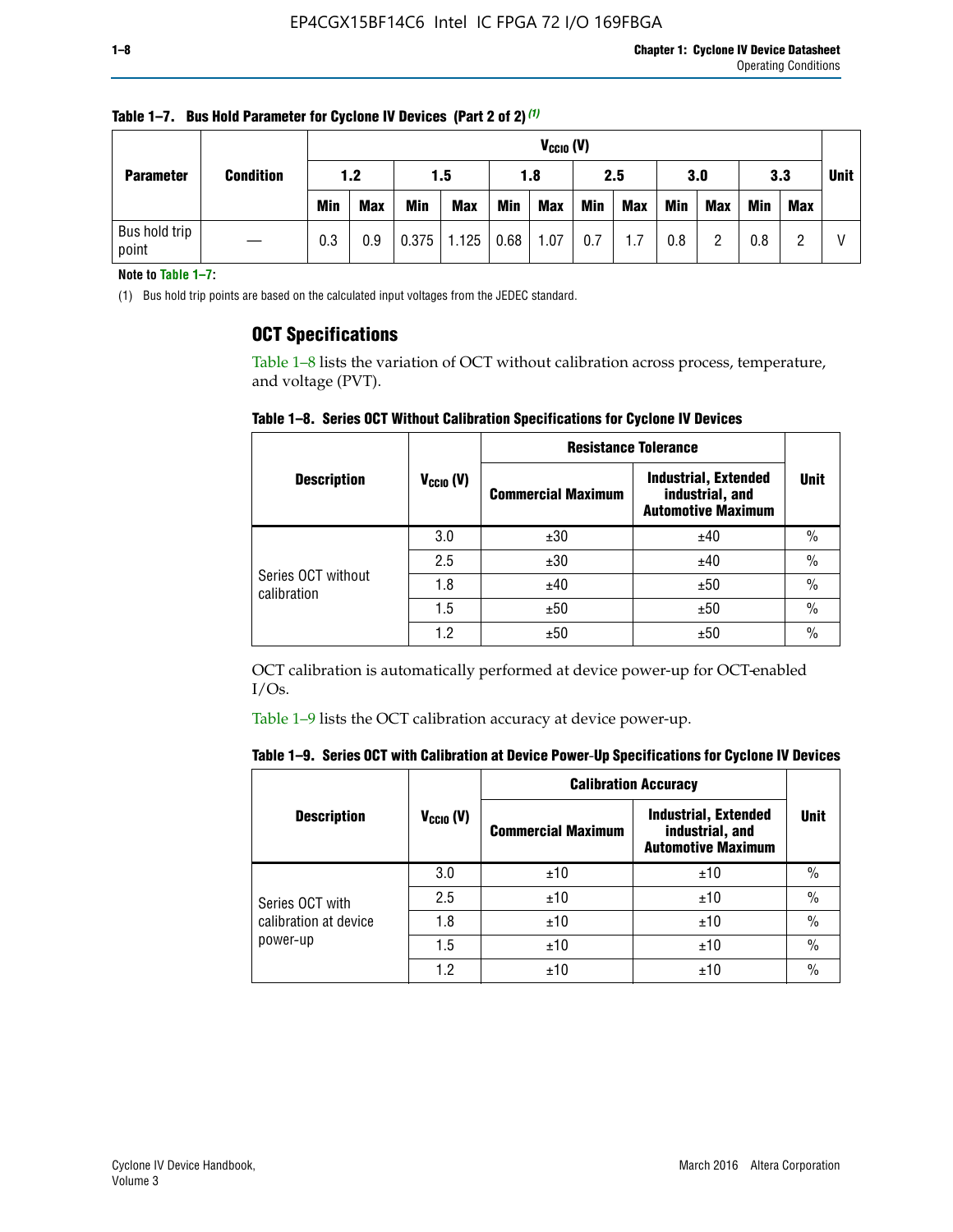The OCT resistance may vary with the variation of temperature and voltage after calibration at device power-up. Use Table 1–10 and Equation 1–1 to determine the final OCT resistance considering the variations after calibration at device power-up. Table 1–10 lists the change percentage of the OCT resistance with voltage and temperature.

**Table 1–10. OCT Variation After Calibration at Device Power**-**Up for Cyclone IV Devices**

| <b>Nominal Voltage</b> | dR/dT (%/°C) | $dR/dV$ (%/mV) |
|------------------------|--------------|----------------|
| 3.0                    | 0.262        | $-0.026$       |
| 2.5                    | 0.234        | $-0.039$       |
| 1.8                    | 0.219        | $-0.086$       |
| 1.5                    | 0.199        | $-0.136$       |
| 1.2                    | 0.161        | $-0.288$       |

#### **Equation 1–1. Final OCT Resistance** *(1)***,** *(2)***,** *(3)***,** *(4)***,** *(5)***,** *(6)*

 $\Delta R_V = (V_2 - V_1) \times 1000 \times dR/dV$  ––––––––––––(7)  $\Delta R_T = (T_2 - T_1) \times dR/dT$  ––––––– (8) For  $\Delta R_x < 0$ ; MF<sub>x</sub> = 1/ ( $|\Delta R_x|/100 + 1$ ) –––––– (9) For  $\Delta R_x > 0$ ;  $\text{MF}_x = \Delta R_x / 100 + 1$  ——– (10)  $MF = MF_V \times MF_T$  –––––––––––(11) Rfinal = Rinitial × MF ––––– *(12)*

#### **Notes to Equation 1–1:**

- (1)  $T_2$  is the final temperature.
- (2)  $T_1$  is the initial temperature.
- (3) MF is multiplication factor.
- (4)  $R<sub>final</sub>$  is final resistance.
- (5) Rinitial is initial resistance.
- (6) Subscript x refers to both  $\sqrt{v}$  and  $\sqrt{v}$ .
- (7)  $\Delta R_V$  is a variation of resistance with voltage.
- (8)  $\Delta R_T$  is a variation of resistance with temperature.
- (9) dR/dT is the change percentage of resistance with temperature after calibration at device power-up.
- (10) dR/dV is the change percentage of resistance with voltage after calibration at device power-up.
- (11)  $V_2$  is final voltage.
- (12)  $V_1$  is the initial voltage.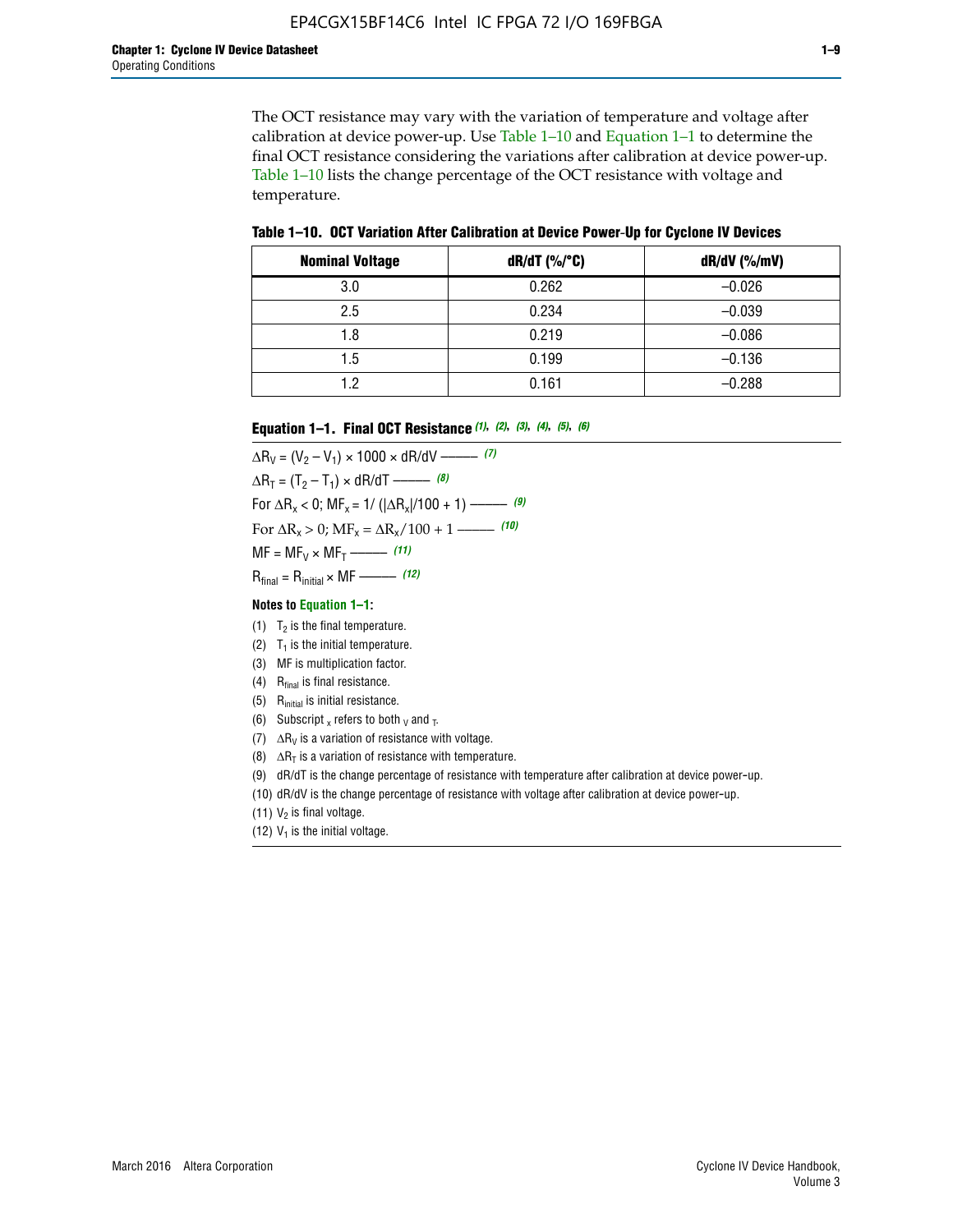Example 1-1 shows how to calculate the change of  $50$ - $\Omega$  I/O impedance from 25°C at 3.0 V to 85°C at 3.15 V.

### **Example 1–1. Impedance Change**

 $\Delta R_V = (3.15 - 3) \times 1000 \times -0.026 = -3.83$  $\Delta R_T = (85 - 25) \times 0.262 = 15.72$ Because  $\Delta R_V$  is negative,  $MF_V = 1 / (3.83/100 + 1) = 0.963$ Because  $\Delta R_T$  is positive,  $MF_T = 15.72/100 + 1 = 1.157$  $MF = 0.963 \times 1.157 = 1.114$  $R_{final} = 50 \times 1.114 = 55.71 \Omega$ 

# **Pin Capacitance**

Table 1–11 lists the pin capacitance for Cyclone IV devices.

**Table 1–11. Pin Capacitance for Cyclone IV Devices** *(1)*

| <b>Symbol</b>       | <b>Parameter</b>                                                                                    | Typical-<br><b>Quad Flat</b><br><b>Pack</b><br>(QFP) | Typical-<br><b>Quad Flat</b><br><b>No Leads</b><br>(QFN) | Typical-<br><b>Ball-Grid</b><br><b>Array</b><br>(BGA) | <b>Unit</b> |
|---------------------|-----------------------------------------------------------------------------------------------------|------------------------------------------------------|----------------------------------------------------------|-------------------------------------------------------|-------------|
| C <sub>IOTB</sub>   | Input capacitance on top and bottom I/O pins                                                        |                                                      |                                                          | 6                                                     | рF          |
| C <sub>IOLR</sub>   | Input capacitance on right I/O pins                                                                 |                                                      |                                                          | 5                                                     | pF          |
| $C_{LVDSLR}$        | Input capacitance on right I/O pins with dedicated LVDS output                                      | 8                                                    | 8                                                        | 7                                                     | рF          |
| $C_{VREFLR}$<br>(2) | Input capacitance on right dual-purpose VREF pin when used as<br>$V_{BFF}$ or user I/O pin          | 21                                                   | 21                                                       | 21                                                    | pF          |
| $C_{VREFTB}$<br>(2) | Input capacitance on top and bottom dual-purpose VREF pin when<br>used as $V_{BFF}$ or user I/O pin | 23(3)                                                | 23                                                       | 23                                                    | рF          |
| $C_{CLKTB}$         | Input capacitance on top and bottom dedicated clock input pins                                      |                                                      | 7                                                        | 6                                                     | рF          |
| $C_{CLKLR}$         | Input capacitance on right dedicated clock input pins                                               | 6                                                    | 6                                                        | 5                                                     | рF          |

#### **Notes to Table 1–11:**

(1) The pin capacitance applies to FBGA, UBGA, and MBGA packages.

(2) When you use the VREF pin as a regular input or output, you can expect a reduced performance of toggle rate and  $t_{\rm CO}$  because of higher pin capacitance.

(3) CVREFTB for the EP4CE22 device is 30 pF.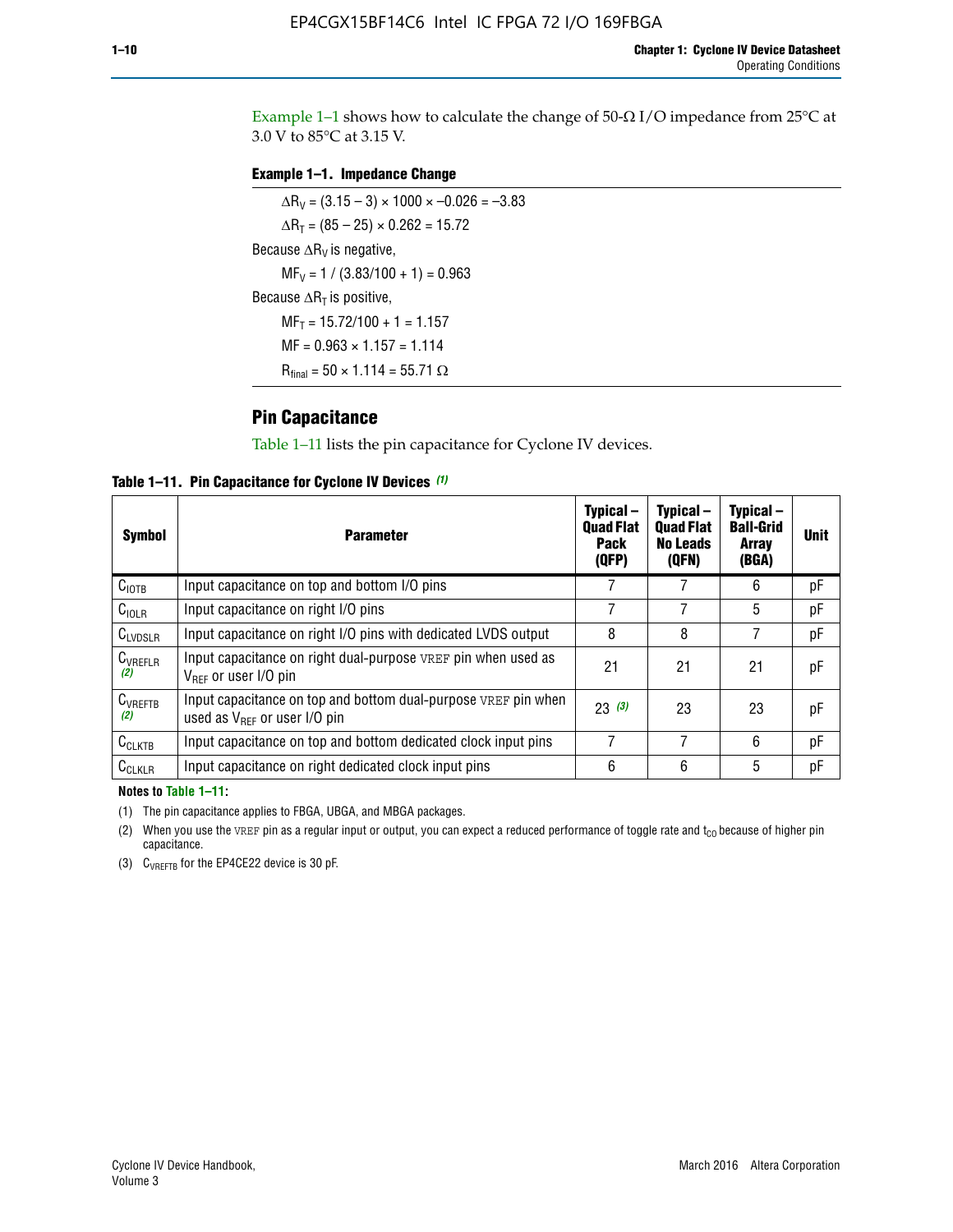# **Internal Weak Pull-Up and Weak Pull-Down Resistor**

Table 1–12 lists the weak pull-up and pull-down resistor values for Cyclone IV devices.

**Table 1–12. Internal Weak Pull**-**Up and Weak Pull**-**Down Resistor Values for Cyclone IV Devices** *(1)*

| <b>Symbol</b> | <b>Parameter</b>                                                                                                   | <b>Conditions</b>                                  | Min | <b>Typ</b> | <b>Max</b> | <b>Unit</b> |
|---------------|--------------------------------------------------------------------------------------------------------------------|----------------------------------------------------|-----|------------|------------|-------------|
|               |                                                                                                                    | $V_{\text{CC10}} = 3.3 \text{ V} \pm 5\%$ (2), (3) | 7   | 25         | 41         | $k\Omega$   |
|               | Value of the I/O pin pull-up resistor                                                                              | $V_{\text{CC10}} = 3.0 \text{ V} \pm 5\%$ (2), (3) | 7   | 28         | 47         | kΩ          |
|               | before and during configuration, as<br>well as user mode if you enable the<br>programmable pull-up resistor option | $V_{\text{CC10}} = 2.5 V \pm 5\%$ (2), (3)         | 8   | 35         | 61         | kΩ          |
| $R_{PU}$      |                                                                                                                    | $V_{\text{CGI0}} = 1.8 V \pm 5\%$ (2), (3)         | 10  | 57         | 108        | $k\Omega$   |
|               |                                                                                                                    | $V_{\text{CC10}} = 1.5 V \pm 5\%$ (2), (3)         | 13  | 82         | 163        | $k\Omega$   |
|               |                                                                                                                    | $V_{\text{CC10}} = 1.2 V \pm 5\%$ (2), (3)         | 19  | 143        | 351        | kΩ          |
|               |                                                                                                                    | $V_{\text{CC10}} = 3.3 V \pm 5\%$ (4)              | 6   | 19         | 30         | kΩ          |
|               |                                                                                                                    | $V_{\text{CC10}} = 3.0 V \pm 5\%$ (4)              | 6   | 22         | 36         | $k\Omega$   |
| $R_{PD}$      | Value of the I/O pin pull-down resistor<br>before and during configuration                                         | $V_{\text{CC10}} = 2.5 V \pm 5\%$ (4)              | 6   | 25         | 43         | kΩ          |
|               |                                                                                                                    | $V_{\text{CC10}} = 1.8 V \pm 5\%$ (4)              | 7   | 35         | 71         | $k\Omega$   |
|               |                                                                                                                    | $V_{\text{CC10}} = 1.5 V \pm 5\%$ (4)              | 8   | 50         | 112        | kΩ          |

#### **Notes to Table 1–12:**

- (1) All I/O pins have an option to enable weak pull-up except the configuration, test, and JTAG pins. The weak pull-down feature is only available for JTAG TCK.
- (2) Pin pull-up resistance values may be lower if an external source drives the pin higher than  $V_{\text{CCIO}}$ .
- (3)  $R_{PU} = (V_{CC10} V_1)/I_{R_PU}$ Minimum condition: –40°C; V<sub>CCIO</sub> = V<sub>CC</sub> + 5%, V<sub>I</sub> = V<sub>CC</sub> + 5% – 50 mV; Typical condition: 25°C; V<sub>CCIO</sub> = V<sub>CC</sub>, V<sub>I</sub> = 0 V; Maximum condition: 100°C;  $V_{\text{CCIO}} = V_{\text{CC}} - 5\%$ ,  $V_1 = 0$  V; in which V<sub>I</sub> refers to the input voltage at the I/O pin.
- (4)  $R_{PD} = V_I/I_{R_PD}$ Minimum condition:  $-40^{\circ}$ C; V<sub>CCIO</sub> = V<sub>CC</sub> + 5%, V<sub>I</sub> = 50 mV; Typical condition: 25°C;  $V_{\text{CCIO}} = V_{\text{CC}}$ ,  $V_{\text{I}} = V_{\text{CC}} - 5\%$ ; Maximum condition: 100°C; V<sub>CClO</sub> = V<sub>CC</sub> – 5%, V<sub>I</sub> = V<sub>CC</sub> – 5%; in which V<sub>I</sub> refers to the input voltage at the I/O pin.

# **Hot-Socketing**

Table 1–13 lists the hot-socketing specifications for Cyclone IV devices.

**Table 1–13. Hot**-**Socketing Specifications for Cyclone IV Devices**

| <b>Symbol</b> | <b>Parameter</b>                  | <b>Maximum</b> |
|---------------|-----------------------------------|----------------|
| $I$ IOPIN(DC) | DC current per I/O pin            | $300 \mu A$    |
| $I$ IOPIN(AC) | AC current per I/O pin            | 8 mA $(1)$     |
| IXCVRTX(DC)   | DC current per transceiver TX pin | 100 mA         |
| IXCVRRX(DC)   | DC current per transceiver RX pin | 50 mA          |

**Note to Table 1–13:**

(1) The I/O ramp rate is 10 ns or more. For ramp rates faster than 10 ns, |IIOPIN| = C dv/dt, in which C is the I/O pin capacitance and dv/dt is the slew rate.

 $\mathbb{I} \rightarrow \mathbb{I}$  During hot-socketing, the I/O pin capacitance is less than 15 pF and the clock pin capacitance is less than 20 pF.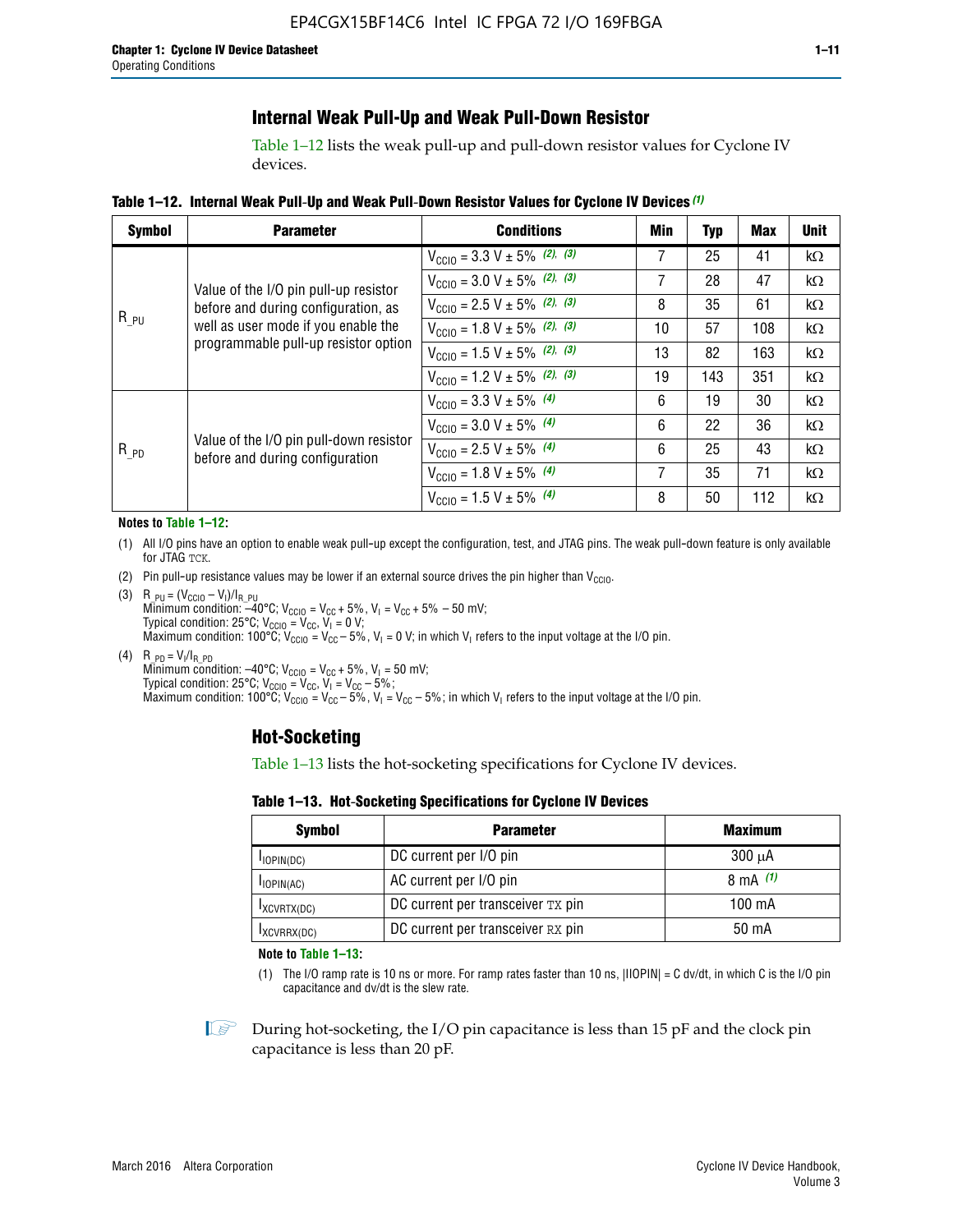# **Schmitt Trigger Input**

Cyclone IV devices support Schmitt trigger input on the TDI, TMS, TCK, nSTATUS, nCONFIG, nCE, CONF\_DONE, and DCLK pins. A Schmitt trigger feature introduces hysteresis to the input signal for improved noise immunity, especially for signals with slow edge rate. Table 1–14 lists the hysteresis specifications across the supported  $V<sub>CCIO</sub>$  range for Schmitt trigger inputs in Cyclone IV devices.

**Table 1–14. Hysteresis Specifications for Schmitt Trigger Input in Cyclone IV Devices**

| <b>Symbol</b>                  | <b>Parameter</b>               | <b>Conditions (V)</b>   | <b>Minimum</b> | <b>Unit</b> |
|--------------------------------|--------------------------------|-------------------------|----------------|-------------|
| $\mathsf{V}_{\mathsf{SCHMIT}}$ |                                | $V_{\text{CCIO}} = 3.3$ | 200            | mV          |
|                                | Hysteresis for Schmitt trigger | $V_{\text{CCIO}} = 2.5$ | 200            | mV          |
|                                | input                          | $V_{\text{CCIO}} = 1.8$ | 140            | mV          |
|                                |                                | $V_{\text{CCIO}} = 1.5$ | 110            | mV          |

# **I/O Standard Specifications**

The following tables list input voltage sensitivities ( $V<sub>IH</sub>$  and  $V<sub>II</sub>$ ), output voltage ( $V<sub>OH</sub>$ and  $V_{OL}$ ), and current drive characteristics ( $I_{OH}$  and  $I_{OL}$ ), for various I/O standards supported by Cyclone IV devices. Table 1–15 through Table 1–20 provide the I/O standard specifications for Cyclone IV devices.

|                    | $V_{CClO}(V)$ |     | $V_{IL}(V)$ |        | $V_{IH} (V)$               |                            | $V_{OL}(V)$             | $V_{OH} (V)$                                    | l <sub>ol</sub>              | $I_{0H}$       |                          |
|--------------------|---------------|-----|-------------|--------|----------------------------|----------------------------|-------------------------|-------------------------------------------------|------------------------------|----------------|--------------------------|
| I/O Standard       | <b>Min</b>    | Typ | Max         | Min    | Max                        | Min                        | <b>Max</b>              | Max                                             | Min                          | (mA)<br>(4)    | (mA)<br>$\left(4\right)$ |
| 3.3-V LVTTL (3)    | 3.135         | 3.3 | 3.465       |        | 0.8                        | 1.7                        | 3.6                     | 0.45                                            | 2.4                          | 4              | $-4$                     |
| 3.3-V LVCMOS $(3)$ | 3.135         | 3.3 | 3.465       |        | 0.8                        | 1.7                        | 3.6                     | 0.2                                             | $V_{\text{CC10}} - 0.2$      | $\overline{2}$ | $-2$                     |
| 3.0-V LVTTL (3)    | 2.85          | 3.0 | 3.15        | $-0.3$ | 0.8                        | 1.7                        | $V_{\text{CC10}} + 0.3$ | 0.45                                            | 2.4                          | 4              | $-4$                     |
| 3.0-V LVCMOS (3)   | 2.85          | 3.0 | 3.15        | $-0.3$ | 0.8                        | 1.7                        | $V_{\text{CC10}} + 0.3$ | 0.2                                             | $V_{\text{CC10}} - 0.2$      | 0.1            | $-0.1$                   |
| $2.5 V$ (3)        | 2.375         | 2.5 | 2.625       | $-0.3$ | 0.7                        | 1.7                        | $V_{\text{CGI0}} + 0.3$ | 0.4                                             | 2.0                          | 1              | $-1$                     |
| 1.8V               | 1.71          | 1.8 | 1.89        | $-0.3$ | 0.35x<br>V <sub>CCIO</sub> | 0.65x<br>V <sub>CCIO</sub> | 2.25                    | 0.45                                            | $V_{CGIO}$ –<br>0.45         | $\overline{2}$ | $-2$                     |
| 1.5V               | 1.425         | 1.5 | 1.575       | $-0.3$ | 0.35x<br>V <sub>CCIO</sub> | 0.65x<br>V <sub>CCIO</sub> | $V_{\text{CC10}} + 0.3$ | 0.25x<br>V <sub>CCIO</sub>                      | 0.75x<br>V <sub>CCIO</sub>   | $\overline{2}$ | $-2$                     |
| 1.2V               | 1.14          | 1.2 | 1.26        | $-0.3$ | 0.35x<br>V <sub>CCIO</sub> | 0.65x<br>V <sub>CCIO</sub> | $V_{\text{CC10}} + 0.3$ | 0.25x<br>V <sub>CClO</sub>                      | 0.75x<br>V <sub>CCIO</sub>   | $\overline{2}$ | $-2$                     |
| 3.0-V PCI          | 2.85          | 3.0 | 3.15        |        | 0.3x<br>V <sub>CCIO</sub>  | 0.5x<br>V <sub>CCIO</sub>  | $V_{\text{CCI0}} + 0.3$ | $0.1 \times V_{\text{CC10}}$                    | $0.9 \times V_{\text{CC10}}$ | 1.5            | $-0.5$                   |
| $3.0 - V$ PCI-X    | 2.85          | 3.0 | 3.15        |        | 0.35x<br>V <sub>CCIO</sub> | 0.5x<br>V <sub>CCIO</sub>  |                         | $V_{\text{CC10}} + 0.3$ 0.1 x $V_{\text{CC10}}$ | $0.9 \times V_{\text{CC10}}$ | 1.5            | $-0.5$                   |

**Table 1–15. Single**-**Ended I/O Standard Specifications for Cyclone IV Devices** *(1)***,** *(2)*

#### **Notes to Table 1–15:**

(1) For voltage-referenced receiver input waveform and explanation of terms used in Table 1–15, refer to "Glossary" on page 1–37.

(2) AC load  $CL = 10$  pF

(3) For more information about interfacing Cyclone IV devices with 3.3/3.0/2.5-V LVTTL/LVCMOS I/O standards, refer to *[AN 447: Interfacing Cyclone III](http://www.altera.com/literature/an/an447.pdf)  [and Cyclone IV Devices with 3.3/3.0/2.5-V LVTTL/LVCMOS I/O Systems](http://www.altera.com/literature/an/an447.pdf)*.

(4) To meet the IOL and IOH specifications, you must set the current strength settings accordingly. For example, to meet the **3.3-V LVTTL** specification (4 mA), set the current strength settings to 4 mA or higher. Setting at lower current strength may not meet the lou and lon specifications in the handbook.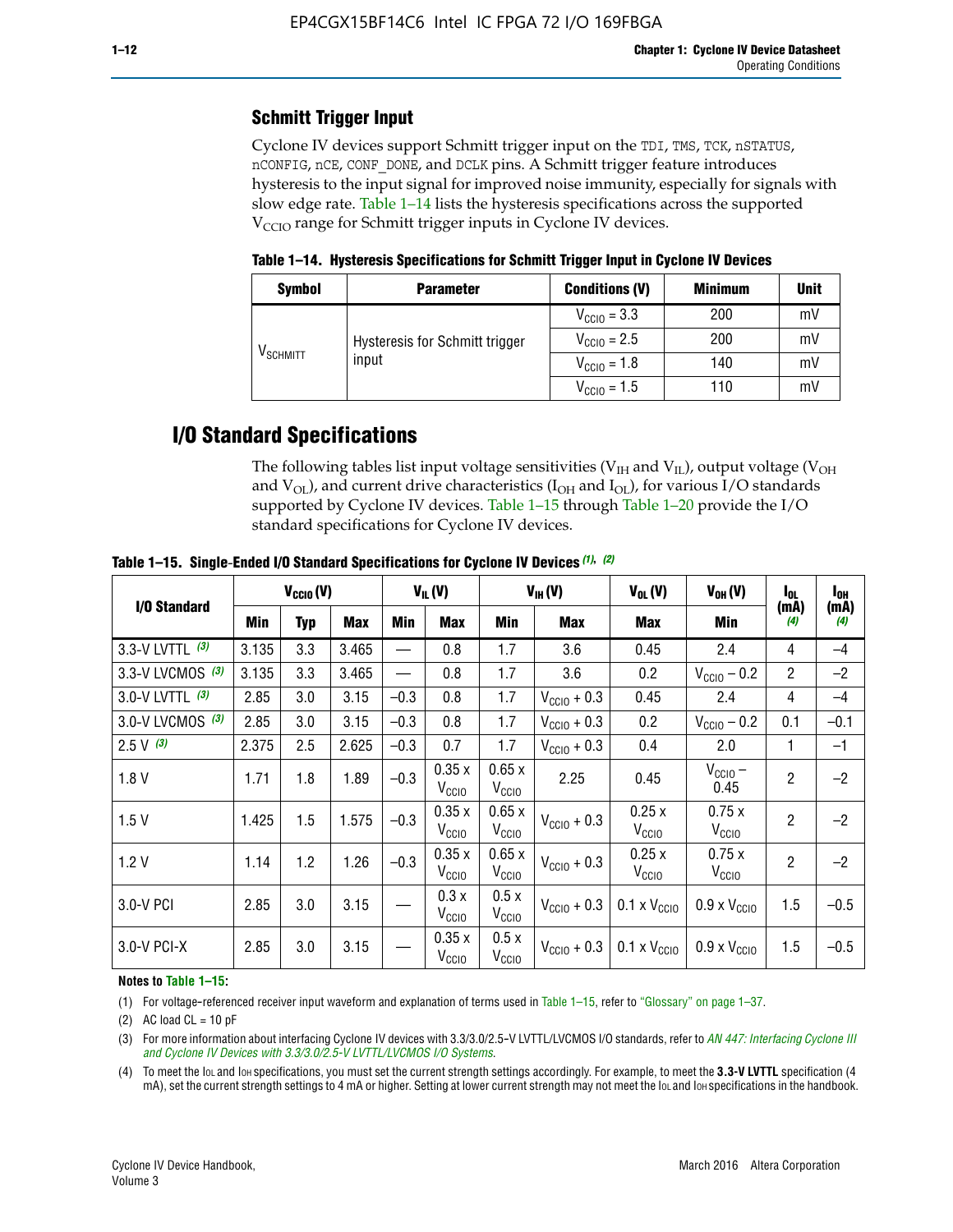| 1/0                    |            | $V_{\text{CC10}}(V)$ |       |                                                                        | $V_{REF}(V)$                                                         | $V_{TT} (V)$ (2)                                                       |                     |                           |                     |
|------------------------|------------|----------------------|-------|------------------------------------------------------------------------|----------------------------------------------------------------------|------------------------------------------------------------------------|---------------------|---------------------------|---------------------|
| <b>Standard</b>        | <b>Min</b> | <b>Typ</b>           | Max   | <b>Min</b>                                                             | <b>Typ</b>                                                           | <b>Max</b>                                                             | Min                 | <b>Typ</b>                | Max                 |
| SSTL-2<br>Class I, II  | 2.375      | 2.5                  | 2.625 | 1.19                                                                   | 1.25                                                                 | 1.31                                                                   | $V_{REF}$ –<br>0.04 | V <sub>REF</sub>          | $V_{REF}$ +<br>0.04 |
| SSTL-18<br>Class I, II | 1.7        | 1.8                  | 1.9   | 0.833                                                                  | 0.9                                                                  | 0.969                                                                  | $V_{REF}$ –<br>0.04 | V <sub>REF</sub>          | $V_{REF}$ +<br>0.04 |
| HSTL-18<br>Class I, II | 1.71       | 1.8                  | 1.89  | 0.85                                                                   | 0.9                                                                  | 0.95                                                                   | 0.85                | 0.9                       | 0.95                |
| HSTL-15<br>Class I, II | 1.425      | 1.5                  | 1.575 | 0.71                                                                   | 0.75<br>0.79                                                         |                                                                        | 0.71                | 0.75                      | 0.79                |
| HSTL-12<br>Class I, II | 1.14       | 1.2                  | 1.26  | $0.48 \times V_{\text{CC10}}$ (3)<br>$0.47 \times V_{\text{CC10}}$ (4) | $0.5 \times V_{\text{CC10}}$ (3)<br>$0.5 \times V_{\text{CC10}}$ (4) | $0.52 \times V_{\text{CC10}}$ (3)<br>$0.53 \times V_{\text{CC10}}$ (4) |                     | 0.5x<br>V <sub>CCIO</sub> |                     |

#### **Table 1–16. Single**-**Ended SSTL and HSTL I/O Reference Voltage Specifications for Cyclone IV Devices** *(1)*

#### **Notes to Table 1–16:**

(1) For an explanation of terms used in Table 1–16, refer to "Glossary" on page 1–37.

(2)  $V_{TT}$  of the transmitting device must track  $V_{REF}$  of the receiving device.

(3) Value shown refers to DC input reference voltage,  $V_{REF(DC)}$ .

(4) Value shown refers to AC input reference voltage,  $V_{REF(AC)}$ .

|  |  |  |  |  | Table 1–17.  Single-Ended SSTL and HSTL I/O Standards Signal Specifications for Cyclone IV Devices |
|--|--|--|--|--|----------------------------------------------------------------------------------------------------|
|--|--|--|--|--|----------------------------------------------------------------------------------------------------|

| I/O                        |            | $V_{IL(DC)}(V)$      |                                      | $V_{IH(DC)}(V)$   |         | $V_{IL(AC)}(V)$     |                     | $V_{IH(AC)}(V)$      | $V_{OL}(V)$                        | $V_{OH} (V)$                       | $I_{0L}$ | $I_{0H}$ |
|----------------------------|------------|----------------------|--------------------------------------|-------------------|---------|---------------------|---------------------|----------------------|------------------------------------|------------------------------------|----------|----------|
| <b>Standard</b>            | <b>Min</b> | Max                  | <b>Min</b>                           | <b>Max</b>        | Min     | Max                 | Min                 | <b>Max</b>           | Max                                | Min                                | (mA)     | (mA)     |
| SSTL-2<br>Class I          |            | $V_{REF}$ –<br>0.18  | $V_{REF} +$<br>0.18                  |                   |         | $V_{REF}$ –<br>0.35 | $V_{REF} +$<br>0.35 |                      | $V_{TT}$ –<br>0.57                 | $V_{TT}$ +<br>0.57                 | 8.1      | $-8.1$   |
| SSTL-2<br>Class II         |            | $V_{REF}$ –<br>0.18  | $V_{REF} +$<br>0.18                  |                   |         | $V_{REF}$ –<br>0.35 | $V_{REF} +$<br>0.35 |                      | $V_{TT}$ –<br>0.76                 | $V_{TT}$ +<br>0.76                 | 16.4     | $-16.4$  |
| <b>SSTL-18</b><br>Class I  |            | $V_{REF}$ –<br>0.125 | $V_{REF}$ +<br>0.125                 |                   |         | $V_{REF}$ –<br>0.25 | $V_{REF} +$<br>0.25 |                      | $V_{TT}$ –<br>0.475                | $V_{TT}$ +<br>0.475                | 6.7      | $-6.7$   |
| SSTL-18<br>Class II        |            | $V_{REF}$ –<br>0.125 | $V_{REF}$ +<br>0.125                 |                   |         | $V_{REF}$ –<br>0.25 | $V_{REF}$ +<br>0.25 |                      | 0.28                               | $V_{CC10} -$<br>0.28               | 13.4     | $-13.4$  |
| HSTL-18<br>Class I         |            | $V_{REF}$ –<br>0.1   | $\mathsf{V}_{\mathsf{REF}}$ +<br>0.1 |                   |         | $V_{REF}$ –<br>0.2  | $V_{REF}$ +<br>0.2  |                      | 0.4                                | $V_{\text{CCIO}}-$<br>0.4          | 8        | $-8$     |
| HSTL-18<br>Class II        |            | $V_{REF}$ –<br>0.1   | $V_{REF}$ +<br>0.1                   |                   |         | $V_{REF}$ –<br>0.2  | $V_{REF} +$<br>0.2  |                      | 0.4                                | $V_{CC10}$ –<br>0.4                | 16       | $-16$    |
| HSTL-15<br>Class I         |            | $V_{REF}$ –<br>0.1   | $V_{REF}$ +<br>0.1                   |                   |         | $V_{REF}$ –<br>0.2  | $V_{REF}$ +<br>0.2  |                      | 0.4                                | $V_{CC10}$ –<br>0.4                | 8        | $-8$     |
| HSTL-15<br>Class II        |            | $V_{REF}$ –<br>0.1   | $V_{REF} +$<br>0.1                   |                   |         | $V_{REF}$ –<br>0.2  | $V_{REF} +$<br>0.2  |                      | 0.4                                | $V_{CC10}$ –<br>0.4                | 16       | $-16$    |
| <b>HSTL-12</b><br>Class I  | $-0.15$    | $V_{REF}-$<br>0.08   | $V_{REF} +$<br>0.08                  | $V_{CGI0} + 0.15$ | $-0.24$ | $V_{REF}$ –<br>0.15 | $V_{REF} +$<br>0.15 | $V_{CClO}$ +<br>0.24 | $0.25 \times$<br>$V_{\rm CClO}$    | $0.75 \times$<br>V <sub>CCIO</sub> | 8        | $-8$     |
| <b>HSTL-12</b><br>Class II | $-0.15$    | $V_{REF}-$<br>0.08   | $V_{REF} +$<br>0.08                  | $V_{CGI0} + 0.15$ | $-0.24$ | $V_{REF}$ –<br>0.15 | $V_{REF} +$<br>0.15 | $V_{CCIO}$ +<br>0.24 | $0.25 \times$<br>V <sub>CCIO</sub> | $0.75 \times$<br>V <sub>CCIO</sub> | 14       | $-14$    |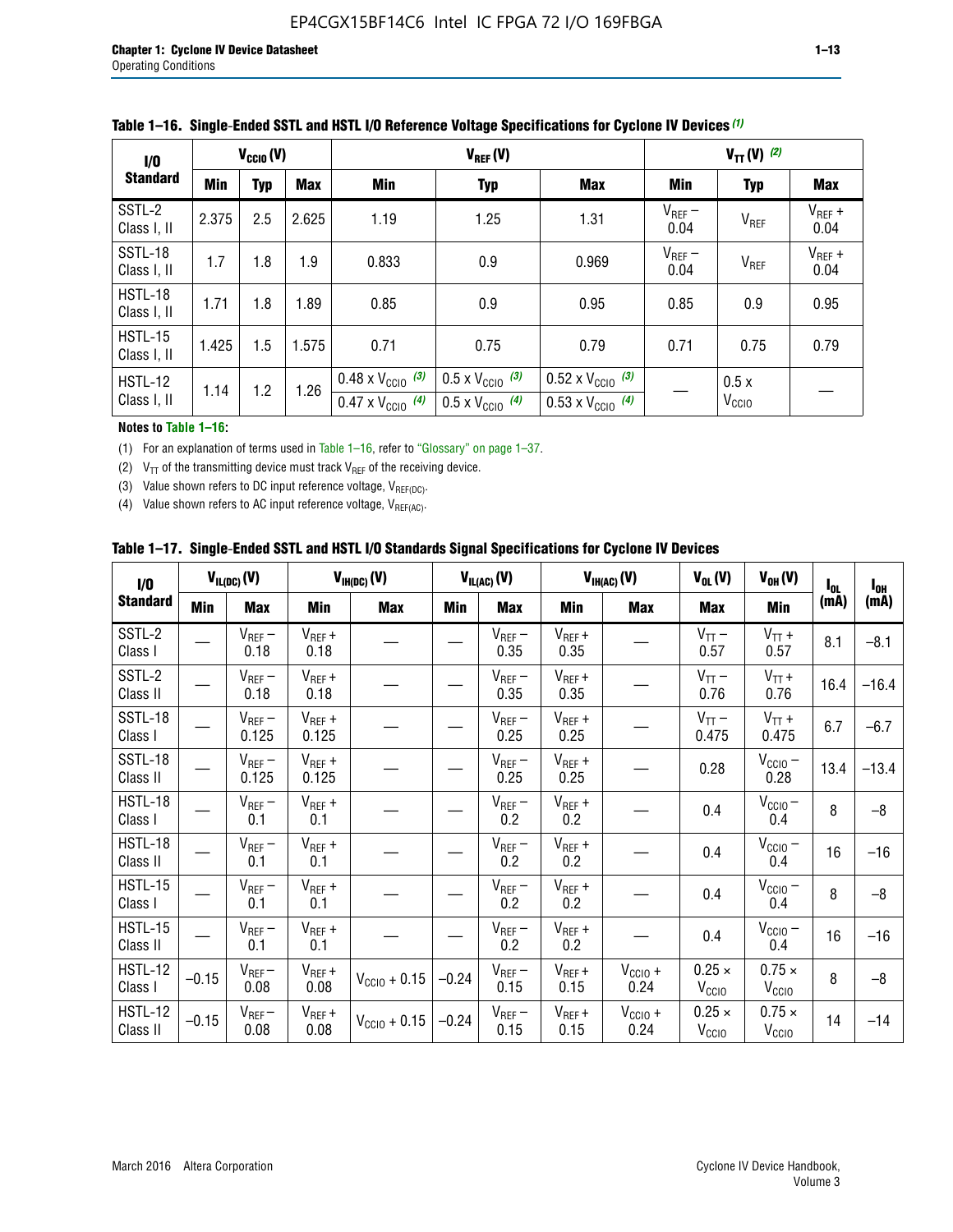**f For more information about receiver input and transmitter output waveforms, and for** other differential I/O standards, refer to the *[I/O Features in Cyclone IV Devices](http://www.altera.com/literature/hb/cyclone-iv/cyiv-51006.pdf)* chapter*.*

**Table 1–18. Differential SSTL I/O Standard Specifications for Cyclone IV Devices** *(1)*

| I/O Standard           |       | $V_{\text{CCIO}}(V)$ |            |      | $V_{\text{Swing(DC)}}(V)$ |                           | $V_{X(AC)}(V)$ |                                 |     | $V_{\text{Swing}(AC)}$<br>(V) |                                | $V_{OX(AC)}(V)$ |                                 |
|------------------------|-------|----------------------|------------|------|---------------------------|---------------------------|----------------|---------------------------------|-----|-------------------------------|--------------------------------|-----------------|---------------------------------|
|                        | Min   | Typ                  | <b>Max</b> | Min  | <b>Max</b>                | <b>Min</b>                | <b>Typ</b>     | <b>Max</b>                      | Min | <b>Max</b>                    | Min                            | <b>Typ</b>      | <b>Max</b>                      |
| SSTL-2<br>Class I, II  | 2.375 | 2.5                  | 2.625      | 0.36 | V <sub>CCIO</sub>         | $V_{\text{CC10}}/2 - 0.2$ |                | $V_{\text{CC10}}/2$<br>$+0.2$   | 0.7 | $V_{\text{CCI}}$<br>$\Omega$  | $V_{\text{CC10}}/2 -$<br>0.125 |                 | $V_{\text{CC10}}/2$<br>$+0.125$ |
| SSTL-18<br>Class I, II | 1.7   | .8                   | .90        | 0.25 | V <sub>CCIO</sub>         | $V_{CC10}/2 -$<br>0.175   |                | $V_{\text{CC10}}/2$<br>$+0.175$ | 0.5 | $V_{\text{CCI}}$<br>0         | $V_{\text{CC10}}/2 -$<br>0.125 |                 | $V_{\text{CC10}}/2$<br>$+0.125$ |

#### **Note to Table 1–18:**

(1) Differential SSTL requires a  $V_{REF}$  input.

**Table 1–19. Differential HSTL I/O Standard Specifications for Cyclone IV Devices** *(1)*

|                               | $V_{CClO}(V)$ |     |            |         | $V_{\text{DIF(DC)}}(V)$ | $V_{X(AC)}(V)$                |            |                            |                            | $V_{CM(DC)}(V)$ |                            |         | $V_{\text{DIF(AC)}}(V)$    |
|-------------------------------|---------------|-----|------------|---------|-------------------------|-------------------------------|------------|----------------------------|----------------------------|-----------------|----------------------------|---------|----------------------------|
| I/O Standard                  | Min           | Typ | <b>Max</b> | Min     | <b>Max</b>              | Min                           | <b>Typ</b> | <b>Max</b>                 | Min                        | <b>Typ</b>      | <b>Max</b>                 | Mi<br>n | <b>Max</b>                 |
| HSTL-18<br>Class I, II        | 1.71          | 1.8 | .89        | 0.2     |                         | 0.85                          |            | 0.95                       | 0.85                       |                 | 0.95                       | 0.4     |                            |
| <b>HSTL-15</b><br>Class I, II | 1.425         | 1.5 | .575       | $0.2\,$ |                         | 0.71                          |            | 0.79                       | 0.71                       |                 | 0.79                       | 0.4     |                            |
| <b>HSTL-12</b><br>Class I, II | 1.14          | 1.2 | 1.26       | 0.16    | V <sub>CCIO</sub>       | $0.48 \times V_{\text{CC10}}$ |            | 0.52x<br>V <sub>CCIO</sub> | 0.48x<br>V <sub>CCIO</sub> |                 | 0.52x<br>V <sub>CCIO</sub> | 0.3     | 0.48x<br>V <sub>CCIO</sub> |

### **Note to Table 1–19:**

(1) Differential HSTL requires a  $V_{REF}$  input.

**Table 1–20. Differential I/O Standard Specifications for Cyclone IV Devices** *(1)* **(Part 1 of 2)**

| I/O Standard                            |       | $V_{CCl0} (V)$       |            |            | $V_{ID}$ (mV) |                      | $V_{\text{lcm}}(V)^{(2)}$                           |            | $V_{0D}$ (mV) $(3)$ |     |     |       | $V_{0S} (V)^{(3)}$ |       |
|-----------------------------------------|-------|----------------------|------------|------------|---------------|----------------------|-----------------------------------------------------|------------|---------------------|-----|-----|-------|--------------------|-------|
|                                         | Min   | Typ                  | <b>Max</b> | <b>Min</b> | <b>Max</b>    | Min                  | <b>Condition</b>                                    | <b>Max</b> | Min                 | Typ | Max | Min   | <b>Typ</b>         | Max   |
|                                         |       |                      |            |            |               | 0.05                 | $D_{MAX} \leq 500$ Mbps                             | 1.80       |                     |     |     |       |                    |       |
| <b>LVPECL</b><br>(Row I/Os)<br>(6)      | 2.375 | 2.5                  | 2.625      | 100        |               | 0.55                 | 500 Mbps $\leq$ D <sub>MAX</sub><br>$\leq$ 700 Mbps | 1.80       |                     |     |     |       |                    |       |
|                                         |       |                      |            | 1.05       |               | $D_{MAX}$ > 700 Mbps | 1.55                                                |            |                     |     |     |       |                    |       |
|                                         |       |                      |            |            |               | 0.05                 | $D_{MAX} \leq 500$ Mbps                             | 1.80       |                     |     |     |       |                    |       |
| <b>LVPECL</b><br>(Column<br>$1/Os)$ (6) | 2.375 | 2.5                  | 2.625      | 100        |               | 0.55                 | 500 Mbps $\leq D_{MAX}$<br>$\leq$ 700 Mbps          | 1.80       |                     |     |     |       |                    |       |
|                                         |       |                      |            |            |               | 1.05                 | $D_{MAX}$ > 700 Mbps                                | 1.55       |                     |     |     |       |                    |       |
|                                         |       |                      |            |            |               | 0.05                 | $D_{MAX} \leq 500$ Mbps                             | 1.80       |                     |     |     |       |                    |       |
| LVDS (Row<br>I/Os)                      | 2.375 | 2.5                  | 2.625      | 100        |               | 0.55                 | 500 Mbps $\leq D_{MAX}$<br>$\leq 700$ Mbps          | 1.80       | 247                 |     | 600 | 1.125 | 1.25               | 1.375 |
|                                         | 1.05  | $D_{MAX}$ > 700 Mbps | 1.55       |            |               |                      |                                                     |            |                     |     |     |       |                    |       |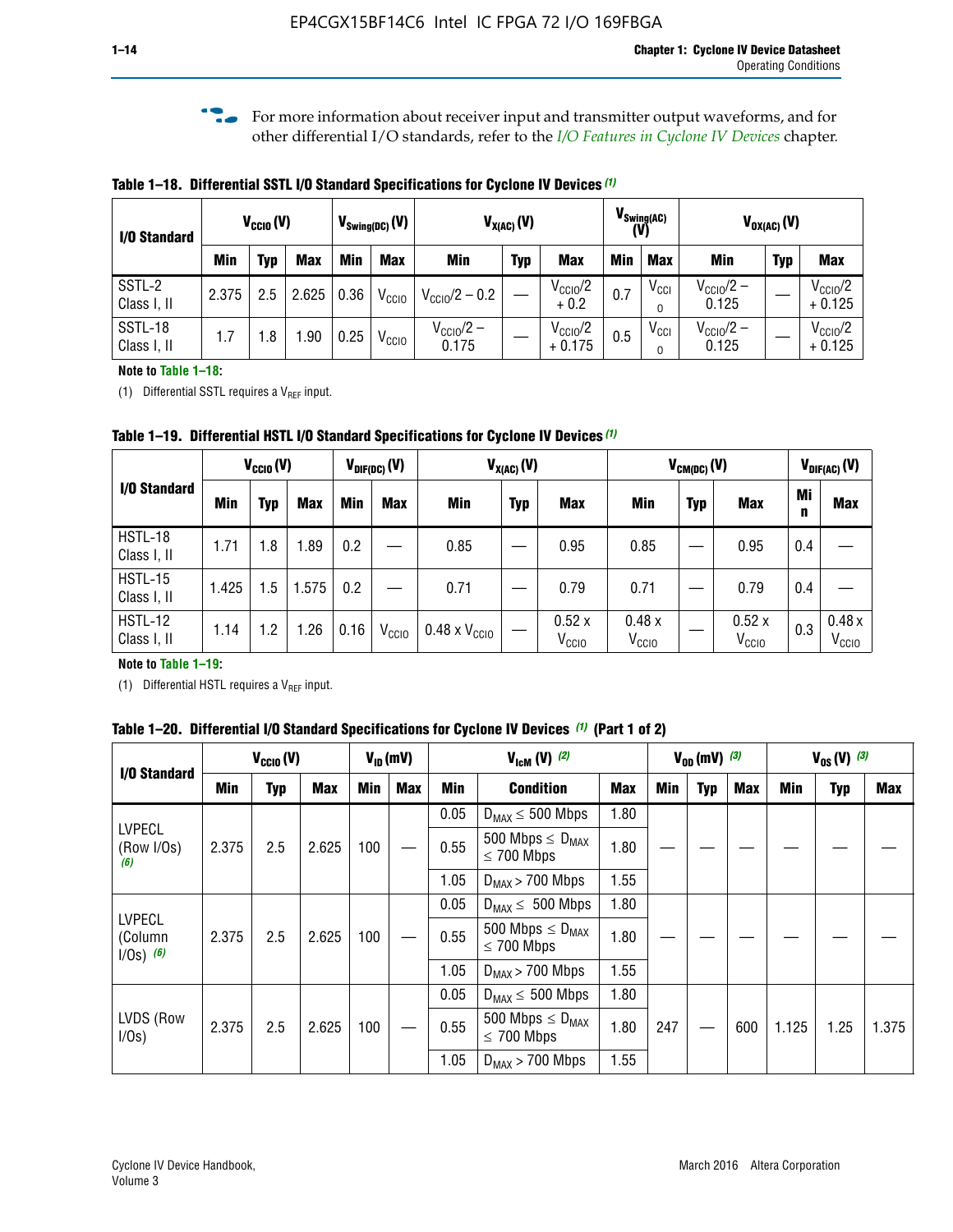# EP4CGX15BF14C6 Intel IC FPGA 72 I/O 169FBGA

| I/O Standard                             |            | $V_{\text{CCIO}}(V)$ |            |     | $V_{ID}(mV)$ |            | $V_{\text{ICM}}(V)$ (2)                    |            |     | $V_{OD}$ (mV) $(3)$ |            |            | $V_{0S} (V)$ (3) |            |
|------------------------------------------|------------|----------------------|------------|-----|--------------|------------|--------------------------------------------|------------|-----|---------------------|------------|------------|------------------|------------|
| <b>LVDS</b>                              |            |                      |            |     |              |            |                                            |            |     |                     |            |            |                  |            |
|                                          | <b>Min</b> | <b>Typ</b>           | <b>Max</b> | Min | <b>Max</b>   | <b>Min</b> | <b>Condition</b>                           | <b>Max</b> | Min | <b>Typ</b>          | <b>Max</b> | <b>Min</b> | <b>Typ</b>       | <b>Max</b> |
|                                          |            |                      |            |     |              | 0.05       | $D_{MAX} \leq 500$ Mbps                    | 1.80       |     |                     |            |            |                  |            |
| (Column<br>I/Os)                         | 2.375      | 2.5                  | 2.625      | 100 |              | 0.55       | 500 Mbps $\leq D_{MAX}$<br>$\leq 700$ Mbps | 1.80       | 247 |                     | 600        | 1.125      | 1.25             | 1.375      |
|                                          |            |                      |            |     |              | 1.05       | $D_{MAX}$ > 700 Mbps                       | 1.55       |     |                     |            |            |                  |            |
| <b>BLVDS (Row</b><br>$1/0s)$ (4)         | 2.375      | 2.5                  | 2.625      | 100 |              |            |                                            |            |     |                     |            |            |                  |            |
| <b>BLVDS</b><br>(Column<br>$1/0s)$ (4)   | 2.375      | 2.5                  | 2.625      | 100 |              |            |                                            |            |     |                     |            |            |                  |            |
| mini-LVDS<br>(Row I/Os)<br>(5)           | 2.375      | 2.5                  | 2.625      |     |              |            |                                            |            | 300 |                     | 600        | 1.0        | 1.2              | 1.4        |
| mini-LVDS<br>(Column<br>$1/0s)$ (5)      | 2.375      | 2.5                  | 2.625      |     |              |            |                                            |            | 300 |                     | 600        | 1.0        | 1.2              | 1.4        |
| RSDS <sup>®</sup> (Row<br>$1/0s$ ) $(5)$ | 2.375      | 2.5                  | 2.625      |     |              |            |                                            |            | 100 | 200                 | 600        | 0.5        | 1.2              | 1.5        |
| <b>RSDS</b><br>(Column<br>$1/Os)$ (5)    | 2.375      | 2.5                  | 2.625      |     |              |            |                                            |            | 100 | 200                 | 600        | 0.5        | 1.2              | 1.5        |
| PPDS (Row<br>$1/Os)$ (5)                 | 2.375      | 2.5                  | 2.625      |     |              |            |                                            |            | 100 | 200                 | 600        | 0.5        | 1.2              | 1.4        |
| <b>PPDS</b><br>(Column<br>$1/0s)$ (5)    | 2.375      | 2.5                  | 2.625      |     |              |            |                                            |            | 100 | 200                 | 600        | 0.5        | 1.2              | 1.4        |

#### **Table 1–20. Differential I/O Standard Specifications for Cyclone IV Devices** *(1)* **(Part 2 of 2)**

### **Notes to Table 1–20:**

(1) For an explanation of terms used in Table 1–20, refer to "Glossary" on page 1–37.

(2)  $V_{IN}$  range: 0  $V \le V_{IN} \le 1.85$  V.

(3) R<sub>L</sub> range:  $90 \le R_L \le 110 \Omega$ .

(4) There are no fixed  $V_{IN}$ ,  $V_{OD}$ , and  $V_{OS}$  specifications for BLVDS. They depend on the system topology.

(5) The Mini-LVDS, RSDS, and PPDS standards are only supported at the output pins.

(6) The LVPECL I/O standard is only supported on dedicated clock input pins. This I/O standard is not supported for output pins.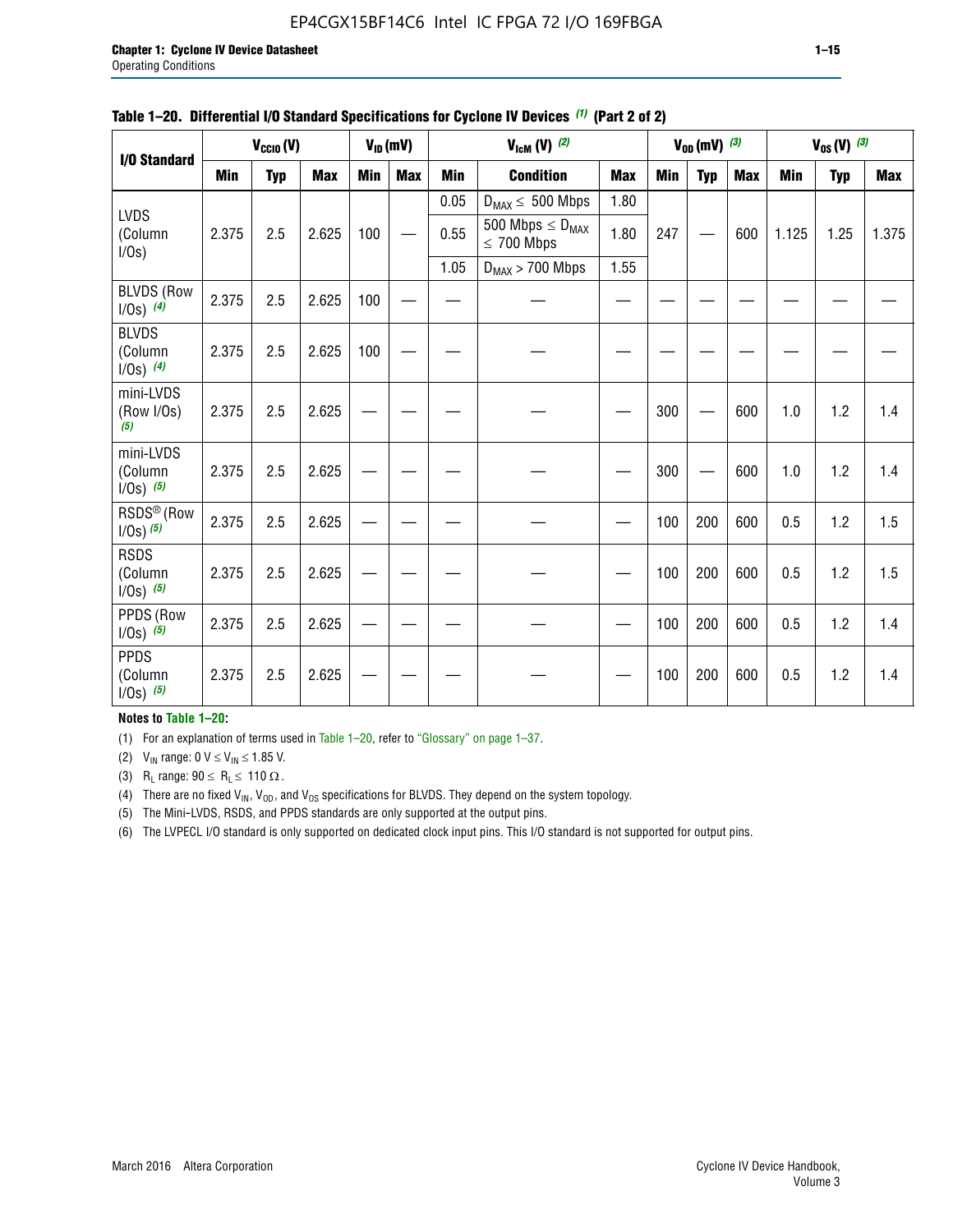# **Power Consumption**

Use the following methods to estimate power for a design:

- the Excel-based EPE
- the Quartus® II PowerPlay power analyzer feature

The interactive Excel-based EPE is used prior to designing the device to get a magnitude estimate of the device power. The Quartus II PowerPlay power analyzer provides better quality estimates based on the specifics of the design after place-and-route is complete. The PowerPlay power analyzer can apply a combination of user-entered, simulation-derived, and estimated signal activities that, combined with detailed circuit models, can yield very accurate power estimates.

**For more information about power estimation tools, refer to the** *Early Power Estimator* **<b>For a** *[User Guide](http://www.altera.com/literature/ug/ug_epe.pdf
)* and the *[PowerPlay Power Analysis](http://www.altera.com/literature/hb/qts/qts_qii53013.pdf)* chapter in volume 3 of the *Quartus II Handboo*k.

# **Switching Characteristics**

This section provides performance characteristics of Cyclone IV core and periphery blocks for commercial grade devices.

These characteristics can be designated as Preliminary or Final.

- Preliminary characteristics are created using simulation results, process data, and other known parameters. The upper-right hand corner of these tables show the designation as "Preliminary".
- Final numbers are based on actual silicon characterization and testing. The numbers reflect the actual performance of the device under worst-case silicon process, voltage, and junction temperature conditions. There are no designations on finalized tables.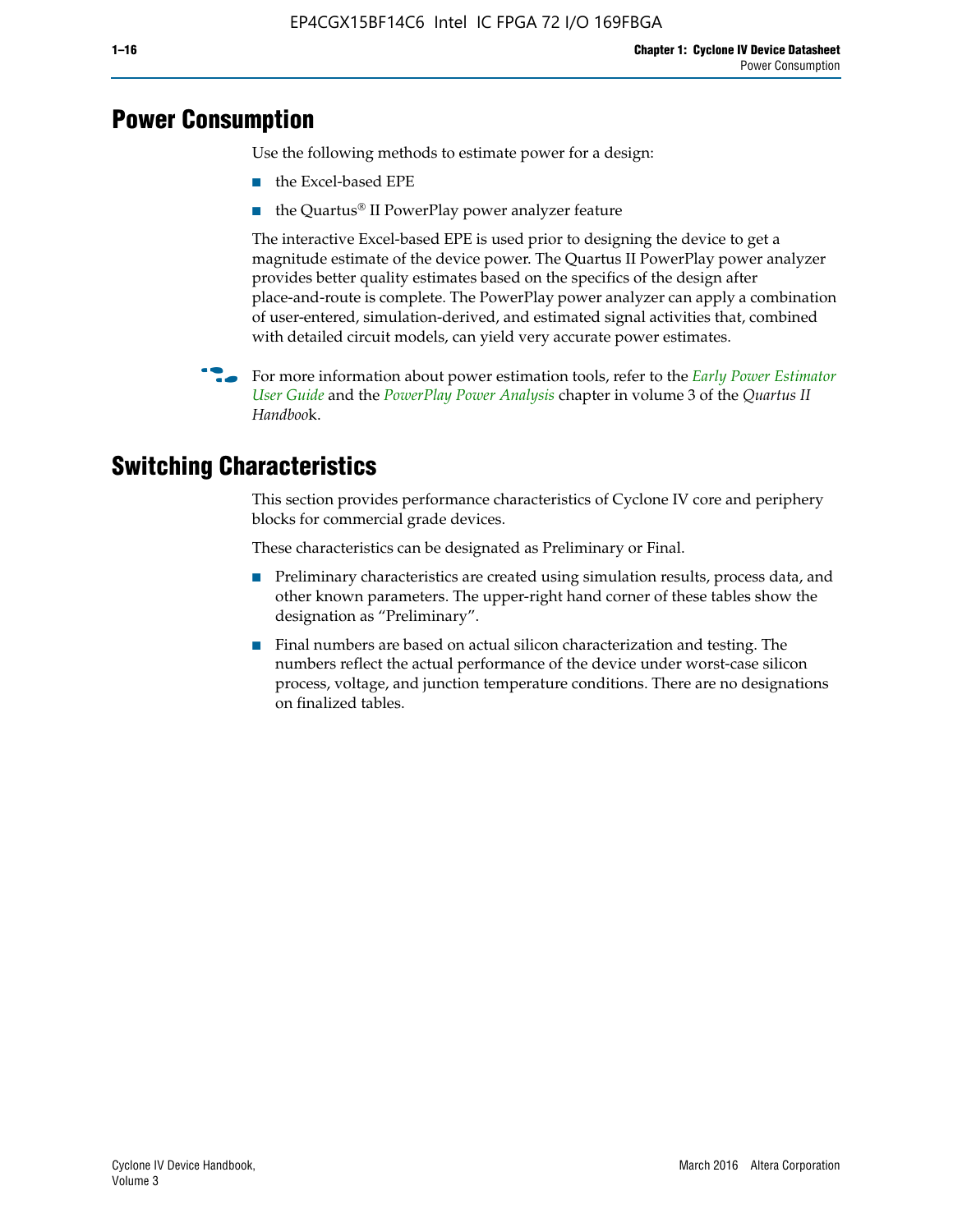# **Transceiver Performance Specifications**

Table 1–21 lists the Cyclone IV GX transceiver specifications.

### **Table 1–21. Transceiver Specification for Cyclone IV GX Devices (Part 1 of 4)**

| Symbol/                                                   |                                                      |                     | C <sub>6</sub>             |                                                                     |                     | C7, I7                     |                               |                     | C <sub>8</sub>             |                |              |
|-----------------------------------------------------------|------------------------------------------------------|---------------------|----------------------------|---------------------------------------------------------------------|---------------------|----------------------------|-------------------------------|---------------------|----------------------------|----------------|--------------|
| <b>Description</b>                                        | <b>Conditions</b>                                    | <b>Min</b>          | <b>Typ</b>                 | <b>Max</b>                                                          | <b>Min</b>          | <b>Typ</b>                 | <b>Max</b>                    | <b>Min</b>          | <b>Typ</b>                 | <b>Max</b>     | <b>Unit</b>  |
| <b>Reference Clock</b>                                    |                                                      |                     |                            |                                                                     |                     |                            |                               |                     |                            |                |              |
| Supported I/O<br><b>Standards</b>                         |                                                      |                     |                            | 1.2 V PCML, 1.5 V PCML, 3.3 V PCML, Differential LVPECL, LVDS, HCSL |                     |                            |                               |                     |                            |                |              |
| Input frequency<br>from REFCLK input<br>pins              |                                                      | 50                  |                            | 156.25                                                              | 50                  |                            | 156.25                        | 50                  | —                          | 156.25         | <b>MHz</b>   |
| Spread-spectrum<br>modulating clock<br>frequency          | Physical interface<br>for PCI Express<br>(PIPE) mode | 30                  |                            | 33                                                                  | 30                  |                            | 33                            | 30                  |                            | 33             | kHz          |
| Spread-spectrum<br>downspread                             | PIPE mode                                            |                     | 0 <sub>to</sub><br>$-0.5%$ |                                                                     |                     | 0 <sub>to</sub><br>$-0.5%$ |                               |                     | 0 <sub>to</sub><br>$-0.5%$ |                |              |
| Peak-to-peak<br>differential input<br>voltage             |                                                      | 0.1                 |                            | 1.6                                                                 | 0.1                 |                            | 1.6                           | 0.1                 |                            | 1.6            | $\mathsf{V}$ |
| V <sub>ICM</sub> (AC coupled)                             |                                                      |                     | $1100 \pm 5\%$             |                                                                     |                     | $1100 \pm 5\%$             |                               |                     | $1100 \pm 5\%$             |                | mV           |
| V <sub>ICM</sub> (DC coupled)                             | HCSL I/O<br>standard for PCIe<br>reference clock     | 250                 |                            | 550                                                                 | 250                 |                            | 550                           | 250                 |                            | 550            | mV           |
| <b>Transmitter REFCLK</b><br>Phase Noise (1)              | Frequency offset                                     |                     |                            | $-123$                                                              |                     |                            | $-123$                        |                     |                            | $-123$         | dBc/Hz       |
| <b>Transmitter REFCLK</b><br>Total Jitter (1)             | $= 1$ MHz $- 8$ MHZ                                  |                     |                            | 42.3                                                                |                     |                            | 42.3                          |                     |                            | 42.3           | ps           |
| $R_{ref}$                                                 |                                                      |                     | 2000<br>± 1%               |                                                                     |                     | 2000<br>± 1%               |                               |                     | 2000<br>± 1%               |                | $\Omega$     |
| <b>Transceiver Clock</b>                                  |                                                      |                     |                            |                                                                     |                     |                            |                               |                     |                            |                |              |
| cal blk clk clock<br>frequency                            |                                                      | 10                  |                            | 125                                                                 | 10                  |                            | 125                           | 10                  |                            | 125            | <b>MHz</b>   |
| fixedclk Clock<br>frequency                               | <b>PCIe Receiver</b><br>Detect                       |                     | 125                        |                                                                     |                     | 125                        | $\overbrace{\phantom{aaaaa}}$ |                     | 125                        |                | <b>MHz</b>   |
| reconfig clk<br>clock frequency                           | Dynamic<br>reconfiguration<br>clock frequency        | 2.5/<br>37.5<br>(2) |                            | 50                                                                  | 2.5/<br>37.5<br>(2) |                            | 50                            | 2.5/<br>37.5<br>(2) |                            | 50             | <b>MHz</b>   |
| Delta time between<br>reconfig clk                        |                                                      |                     |                            | $\overline{c}$                                                      |                     |                            | $\overline{c}$                |                     |                            | $\overline{2}$ | ms           |
| Transceiver block<br>minimum<br>power-down pulse<br>width |                                                      |                     | 1                          |                                                                     |                     | 1                          |                               |                     | $\mathbf{1}$               |                | $\mu s$      |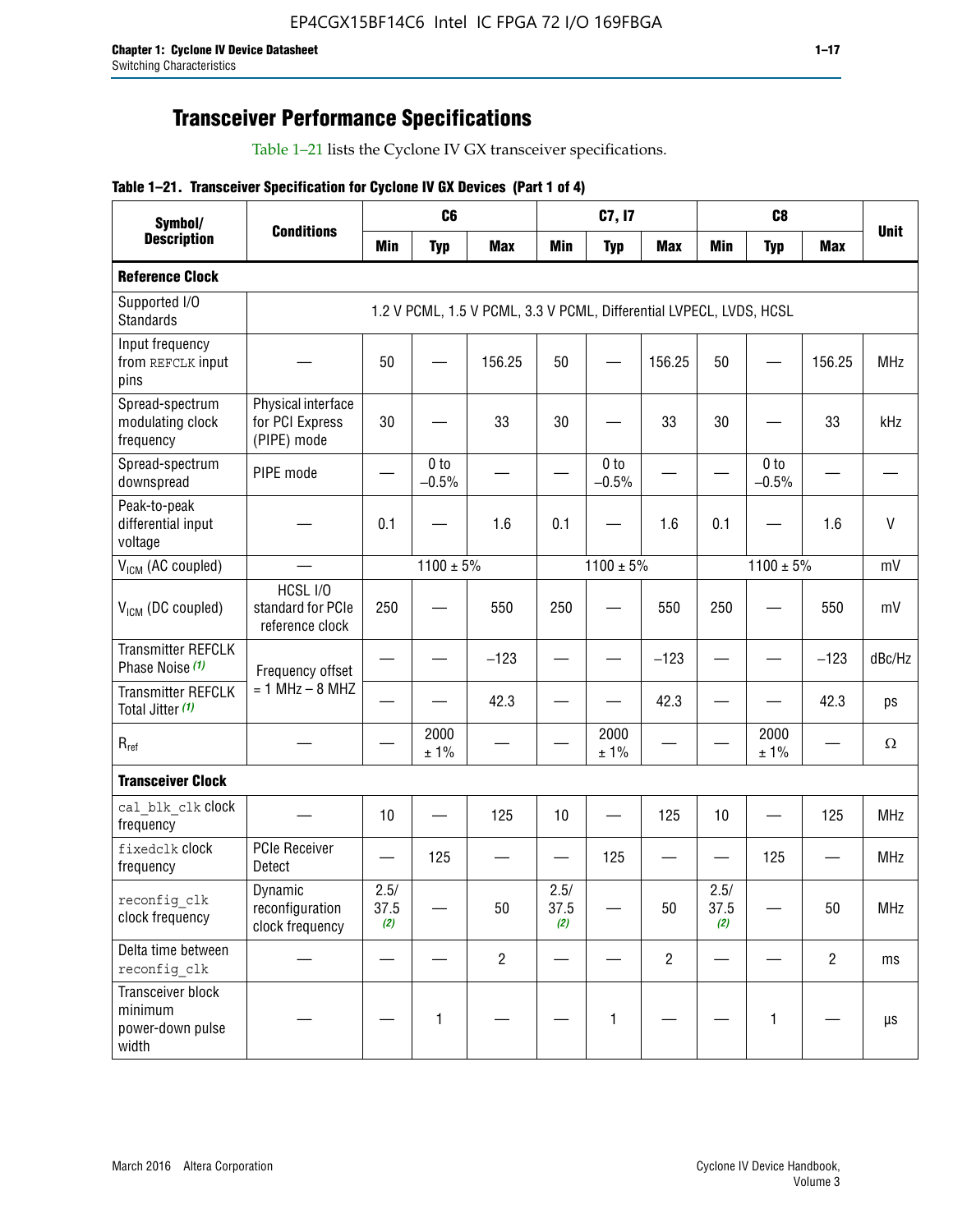| Symbol/                                                                                        |                                                                           |                          | C <sub>6</sub>           |                                    |                          | C7, I7                             |                                  |                          | C <sub>8</sub>   |                                                     |              |
|------------------------------------------------------------------------------------------------|---------------------------------------------------------------------------|--------------------------|--------------------------|------------------------------------|--------------------------|------------------------------------|----------------------------------|--------------------------|------------------|-----------------------------------------------------|--------------|
| <b>Description</b>                                                                             | <b>Conditions</b>                                                         | Min                      | <b>Typ</b>               | <b>Max</b>                         | <b>Min</b>               | <b>Typ</b>                         | <b>Max</b>                       | <b>Min</b>               | <b>Typ</b>       | <b>Max</b>                                          | <b>Unit</b>  |
| <b>Receiver</b>                                                                                |                                                                           |                          |                          |                                    |                          |                                    |                                  |                          |                  |                                                     |              |
| Supported I/O<br><b>Standards</b>                                                              | 1.4 V PCML,<br>1.5 V PCML,<br>2.5 V PCML,<br>LVPECL, LVDS                 |                          |                          |                                    |                          |                                    |                                  |                          |                  |                                                     |              |
| Data rate (F324 and<br>smaller package) (15)                                                   |                                                                           | 600                      |                          | 2500                               | 600                      |                                    | 2500                             | 600                      |                  | 2500                                                | <b>Mbps</b>  |
| Data rate (F484 and<br>larger package) (15)                                                    |                                                                           | 600                      |                          | 3125                               | 600                      |                                    | 3125                             | 600                      |                  | 2500                                                | <b>Mbps</b>  |
| Absolute V <sub>MAX</sub> for a<br>receiver pin $(3)$                                          |                                                                           |                          |                          | 1.6                                |                          |                                    | 1.6                              |                          |                  | 1.6                                                 | $\mathsf{V}$ |
| Operational V <sub>MAX</sub> for<br>a receiver pin                                             |                                                                           |                          |                          | 1.5                                |                          |                                    | 1.5                              |                          |                  | 1.5                                                 | $\mathsf{V}$ |
| Absolute V <sub>MIN</sub> for a<br>receiver pin                                                |                                                                           | $-0.4$                   |                          |                                    | $-0.4$                   |                                    |                                  | $-0.4$                   |                  |                                                     | $\mathsf{V}$ |
| Peak-to-peak<br>differential input<br>voltage V <sub>ID</sub> (diff p-p)                       | $V_{ICM} = 0.82 V$<br>setting, Data Rate<br>$= 600$ Mbps to<br>3.125 Gbps | 0.1                      |                          | 2.7                                | 0.1                      |                                    | 2.7                              | 0.1                      |                  | 2.7                                                 | $\mathsf{V}$ |
| <b>V<sub>ICM</sub></b>                                                                         | $V_{ICM} = 0.82 V$<br>setting                                             |                          | $820 \pm$<br>10%         |                                    |                          | 820 $\pm$<br>10%                   |                                  |                          | $820 \pm$<br>10% |                                                     | mV           |
| Differential on-chip                                                                           | 100 $-\Omega$ setting                                                     | $\qquad \qquad$          | 100                      | —                                  |                          | 100                                | —                                | —                        | 100              | $\overline{\phantom{0}}$                            | $\Omega$     |
| termination resistors                                                                          | 150 $-\Omega$ setting                                                     |                          | 150                      |                                    |                          | 150                                |                                  |                          | 150              |                                                     | $\Omega$     |
| Differential and<br>common mode<br>return loss                                                 | PIPE, Serial<br>Rapid I/O SR,<br>SATA, CPRI LV,<br>SDI, XAUI              |                          |                          |                                    |                          | Compliant                          |                                  |                          |                  |                                                     |              |
| Programmable ppm<br>detector $(4)$                                                             |                                                                           |                          |                          |                                    |                          | ± 62.5, 100, 125, 200,<br>250, 300 |                                  |                          |                  |                                                     | ppm          |
| Clock data recovery<br>(CDR) ppm<br>tolerance (without<br>spread-spectrum<br>clocking enabled) |                                                                           |                          |                          | $\pm 300$ (5),<br>±350<br>(6), (7) |                          |                                    | ±300<br>(5),<br>±350<br>(6), (7) |                          |                  | $\pm 300$<br>$(5)$ <sub>,</sub><br>±350<br>(6), (7) | ppm          |
| CDR ppm tolerance<br>(with synchronous<br>spread-spectrum<br>clocking enabled) $(8)$           |                                                                           |                          |                          | 350 to<br>$-5350$<br>(7), (9)      |                          |                                    | 350 to<br>$-5350$<br>(7), (9)    |                          |                  | 350 to<br>$-5350$<br>(7), (9)                       | ppm          |
| Run length                                                                                     |                                                                           |                          | 80                       |                                    | $\overline{\phantom{0}}$ | 80                                 | $\overline{\phantom{0}}$         |                          | 80               |                                                     | U            |
|                                                                                                | No Equalization                                                           | $\overline{\phantom{0}}$ |                          | 1.5                                | $\overline{\phantom{0}}$ |                                    | 1.5                              | —                        |                  | 1.5                                                 | dB           |
| Programmable                                                                                   | <b>Medium Low</b>                                                         | $\overline{\phantom{0}}$ | —                        | 4.5                                | $\overline{\phantom{0}}$ | —                                  | 4.5                              | $\overline{\phantom{0}}$ | $\sim$           | 4.5                                                 | dB           |
| equalization                                                                                   | Medium High                                                               | $\overline{\phantom{0}}$ | $\overline{\phantom{0}}$ | 5.5                                | $\overline{\phantom{0}}$ | $\overline{\phantom{0}}$           | 5.5                              | $\overline{\phantom{0}}$ |                  | 5.5                                                 | dB           |
|                                                                                                | High                                                                      |                          | $\overline{\phantom{0}}$ | $\overline{7}$                     | $\overline{\phantom{0}}$ |                                    | $\overline{7}$                   |                          |                  | $\overline{7}$                                      | dB           |

### **Table 1–21. Transceiver Specification for Cyclone IV GX Devices (Part 2 of 4)**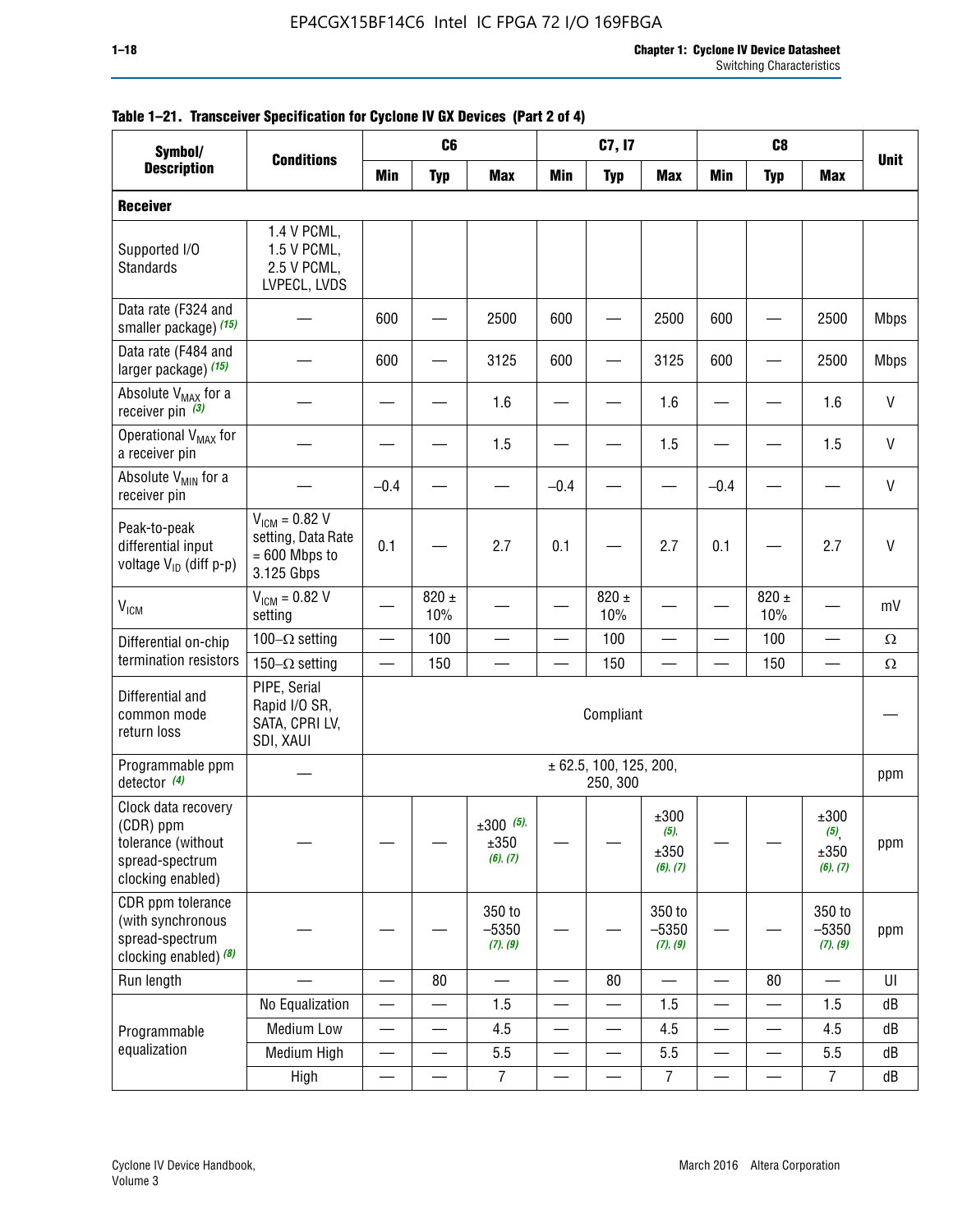| Symbol/                                                                 | <b>Conditions</b>                                                   |                                | C <sub>6</sub>           |            |                          | C7, I7                   |            |                          | C <sub>8</sub>           |            | <b>Unit</b>                    |
|-------------------------------------------------------------------------|---------------------------------------------------------------------|--------------------------------|--------------------------|------------|--------------------------|--------------------------|------------|--------------------------|--------------------------|------------|--------------------------------|
| <b>Description</b>                                                      |                                                                     | <b>Min</b>                     | <b>Typ</b>               | <b>Max</b> | Min                      | <b>Typ</b>               | <b>Max</b> | <b>Min</b>               | <b>Typ</b>               | <b>Max</b> |                                |
| Signal detect/loss<br>threshold                                         | PIPE mode                                                           | 65                             |                          | 175        | 65                       |                          | 175        | 65                       |                          | 175        | mV                             |
| $t_{LTR}$ (10)                                                          |                                                                     |                                |                          | 75         | $\overline{\phantom{0}}$ |                          | 75         |                          |                          | 75         | $\mu s$                        |
| (11)<br>t <sub>LTR-LTD_Manual</sub>                                     | $\overline{\phantom{0}}$                                            | 15                             | $\overline{\phantom{a}}$ |            | 15                       |                          |            | 15                       |                          |            | μs                             |
| $t_{\text{LTD}}$ (12)                                                   |                                                                     | 0                              | 100                      | 4000       | 0                        | 100                      | 4000       | 0                        | 100                      | 4000       | ns                             |
| $t_{\text{LTD\_Manual}}$ (13)                                           |                                                                     |                                | $\overline{\phantom{0}}$ | 4000       |                          |                          | 4000       | $\overline{\phantom{0}}$ | $\overline{\phantom{0}}$ | 4000       | ns                             |
| t <sub>LTD_Auto</sub> (14)                                              |                                                                     |                                | $\overline{\phantom{a}}$ | 4000       |                          | $\overline{\phantom{a}}$ | 4000       | $\overline{\phantom{0}}$ |                          | 4000       | ns                             |
| Receiver buffer and<br>CDR offset<br>cancellation time<br>(per channel) |                                                                     |                                |                          | 17000      |                          |                          | 17000      |                          |                          | 17000      | recon<br>fig_c<br>lk<br>cycles |
|                                                                         | DC Gain Setting =<br>0                                              |                                | 0                        |            |                          | 0                        |            |                          | 0                        |            | dB                             |
| Programmable DC<br>gain                                                 | DC Gain Setting =<br>1                                              |                                | 3                        |            |                          | 3                        |            |                          | 3                        |            | dB                             |
|                                                                         | DC Gain Setting =<br>$\overline{c}$                                 |                                | 6                        |            |                          | 6                        |            |                          | 6                        |            | dB                             |
| <b>Transmitter</b>                                                      |                                                                     |                                |                          |            |                          |                          |            |                          |                          |            |                                |
| Supported I/O<br><b>Standards</b>                                       | 1.5 V PCML                                                          |                                |                          |            |                          |                          |            |                          |                          |            |                                |
| Data rate (F324 and<br>smaller package)                                 |                                                                     | 600                            |                          | 2500       | 600                      |                          | 2500       | 600                      |                          | 2500       | <b>Mbps</b>                    |
| Data rate (F484 and<br>larger package)                                  |                                                                     | 600                            |                          | 3125       | 600                      |                          | 3125       | 600                      |                          | 2500       | <b>Mbps</b>                    |
| V <sub>OCM</sub>                                                        | 0.65 V setting                                                      |                                | 650                      |            |                          | 650                      |            |                          | 650                      |            | mV                             |
| Differential on-chip                                                    | 100 $-\Omega$ setting                                               |                                | 100                      | —          |                          | 100                      |            | $\overline{\phantom{0}}$ | 100                      | —          | $\Omega$                       |
| termination resistors                                                   | 150 $-\Omega$ setting                                               | $\qquad \qquad \longleftarrow$ | 150                      |            |                          | 150                      |            |                          | 150                      | —<br>—     | $\Omega$                       |
| Differential and<br>common mode<br>return loss                          | PIPE, CPRI LV,<br>Serial Rapid I/O<br>SR, SDI, XAUI,<br><b>SATA</b> |                                |                          |            |                          | Compliant                |            |                          |                          |            |                                |
| Rise time                                                               |                                                                     | 50                             | $\overline{\phantom{a}}$ | 200        | 50                       | —                        | 200        | 50                       |                          | 200        | ps                             |
| Fall time                                                               |                                                                     | 50                             |                          | 200        | 50                       |                          | 200        | 50                       |                          | 200        | ps                             |
| Intra-differential pair<br>skew                                         |                                                                     |                                |                          | 15         |                          |                          | 15         |                          |                          | 15         | ps                             |
| Intra-transceiver<br>block skew                                         |                                                                     |                                |                          | 120        |                          |                          | 120        |                          |                          | 120        | ps                             |

### **Table 1–21. Transceiver Specification for Cyclone IV GX Devices (Part 3 of 4)**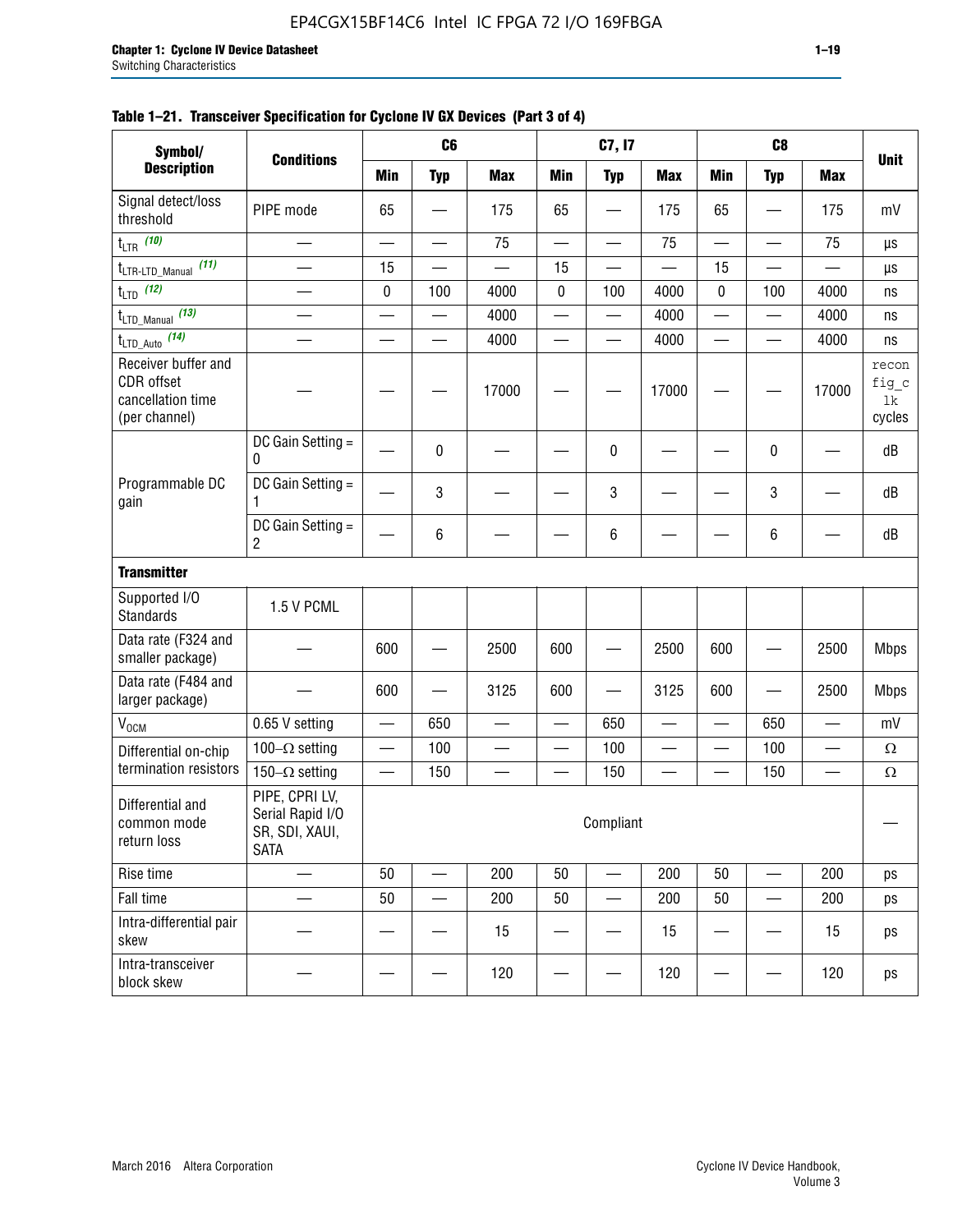### **Table 1–21. Transceiver Specification for Cyclone IV GX Devices (Part 4 of 4)**

| Symbol/                                          | <b>Conditions</b> | C <sub>6</sub>                     |     |            | C7, I7     |     |            |            |            |            |             |
|--------------------------------------------------|-------------------|------------------------------------|-----|------------|------------|-----|------------|------------|------------|------------|-------------|
| <b>Description</b>                               |                   | <b>Min</b>                         | Typ | <b>Max</b> | <b>Min</b> | Typ | <b>Max</b> | <b>Min</b> | <b>Typ</b> | <b>Max</b> | <b>Unit</b> |
| <b>PLD-Transceiver Interface</b>                 |                   |                                    |     |            |            |     |            |            |            |            |             |
| Interface speed<br>(F324 and smaller<br>package) |                   | 25                                 |     | 125        | 25         |     | 125        | 25         |            | 125        | <b>MHz</b>  |
| Interface speed<br>(F484 and larger<br>package)  |                   | 25                                 |     | 156.25     | 25         |     | 156.25     | 25         |            | 156.25     | <b>MHz</b>  |
| Digital reset pulse<br>width                     |                   | Minimum is 2 parallel clock cycles |     |            |            |     |            |            |            |            |             |

#### **Notes to Table 1–21:**

(1) This specification is valid for transmitter output jitter specification with a maximum total jitter value of 112 ps, typically for 3.125 Gbps SRIO and XAUI protocols.

(2) The minimum reconfig\_clk frequency is 2.5 MHz if the transceiver channel is configured in **Transmitter Only** mode. The minimum reconfig\_clk frequency is 37.5 MHz if the transceiver channel is configured in **Receiver Only** or **Receiver and Transmitter** mode.

(3) The device cannot tolerate prolonged operation at this absolute maximum.

- (4) The rate matcher supports only up to  $\pm 300$  parts per million (ppm).
- (5) Supported for the F169 and F324 device packages only.
- (6) Supported for the F484, F672, and F896 device packages only. Pending device characterization.
- (7) To support CDR ppm tolerance greater than ±300 ppm, implement ppm detector in user logic and configure CDR to Manual Lock Mode.
- (8) Asynchronous spread-spectrum clocking is not supported.
- (9) For the EP4CGX30 (F484 package only), EP4CGX50, and EP4CGX75 devices, the CDR ppl tolerance is ±200 ppm.
- (10) Time taken until pll\_locked goes high after pll\_powerdown deasserts.
- (11) Time that the CDR must be kept in lock-to-reference mode after rx analogreset deasserts and before rx locktodata is asserted in manual mode.

(12) Time taken to recover valid data after the rx locktodata signal is asserted in manual mode (Figure 1–2), or after rx freqlocked signal goes high in automatic mode (Figure 1–3).

(13) Time taken to recover valid data after the rx locktodata signal is asserted in manual mode.

- (14) Time taken to recover valid data after the rx\_freqlocked signal goes high in automatic mode.
- (15) To support data rates lower than the minimum specification through oversampling, use the CDR in LTR mode only.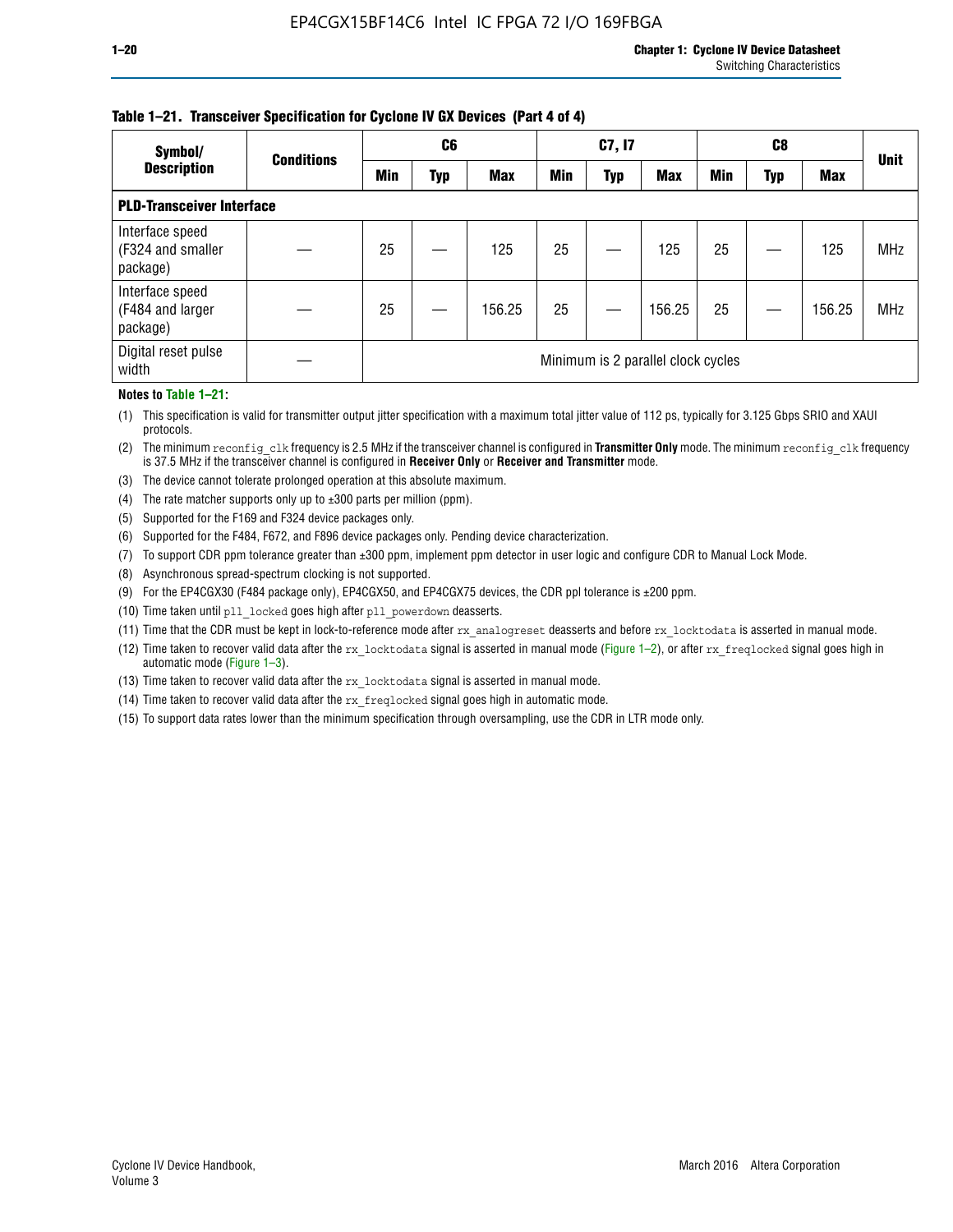Figure 1–2 shows the lock time parameters in manual mode.

 $\Box$  LTD = lock-to-data. LTR = lock-to-reference.





Figure 1–3 shows the lock time parameters in automatic mode.

**Figure 1–3. Lock Time Parameters for Automatic Mode**

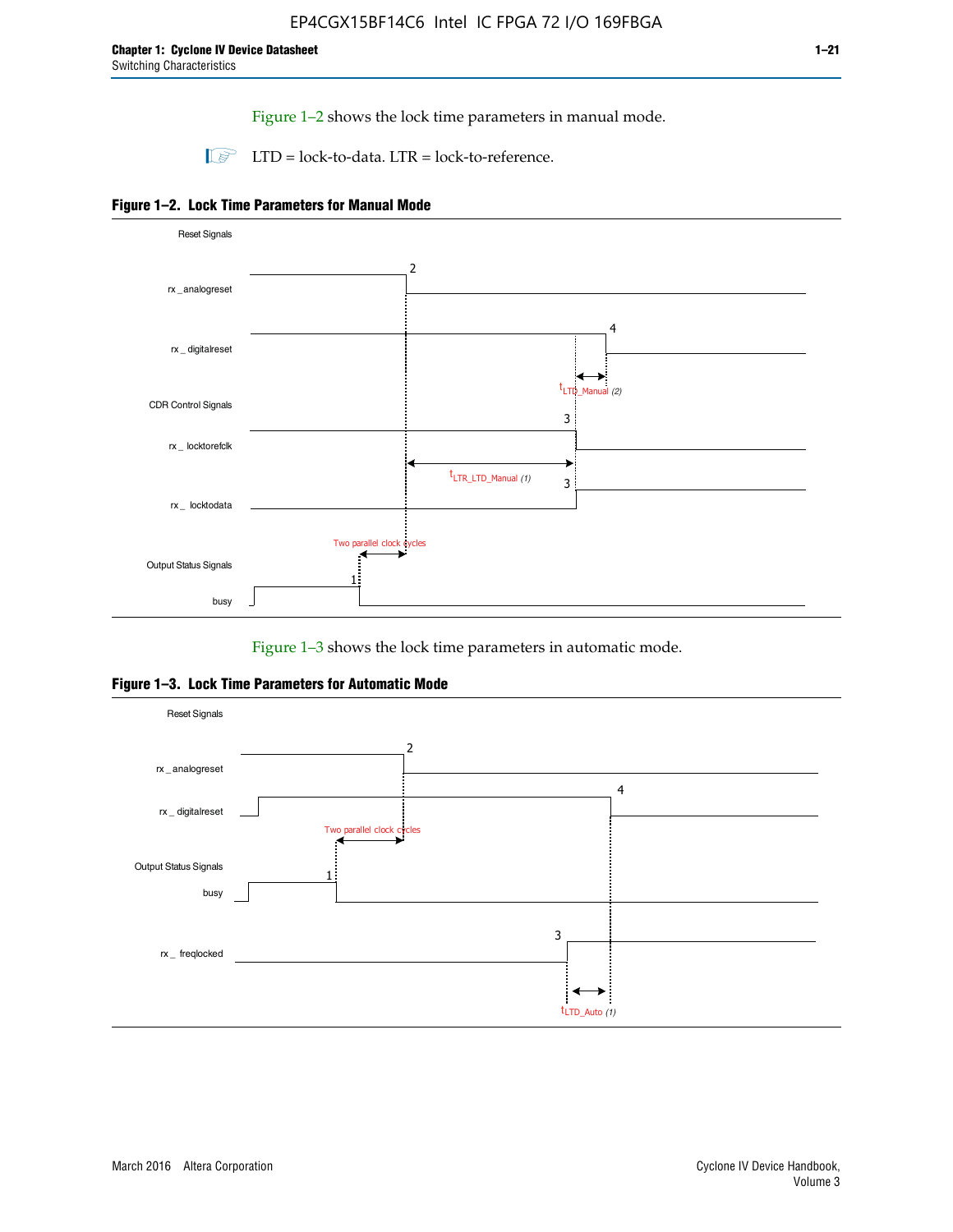### Figure 1–4 shows the differential receiver input waveform.





Figure 1–5 shows the transmitter output waveform.





Table 1–22 lists the typical V<sub>OD</sub> for Tx term that equals 100  $\Omega$ .

| Table 1–22. Typical V <sub>0D</sub> Setting, Tx Term = 100 $\Omega$ |  |  |  |  |  |  |  |
|---------------------------------------------------------------------|--|--|--|--|--|--|--|
|---------------------------------------------------------------------|--|--|--|--|--|--|--|

|                                                        |     | V <sub>on</sub> Setting (mV) |     |      |      |      |  |  |  |  |  |  |  |
|--------------------------------------------------------|-----|------------------------------|-----|------|------|------|--|--|--|--|--|--|--|
| <b>Symbol</b>                                          |     |                              |     | 4(1) |      |      |  |  |  |  |  |  |  |
| $\rm V_{OD}$ differential peak<br>to peak typical (mV) | 400 | 600                          | 800 | 900  | 1000 | 1200 |  |  |  |  |  |  |  |

**Note to Table 1–22:**

(1) This setting is required for compliance with the PCIe protocol.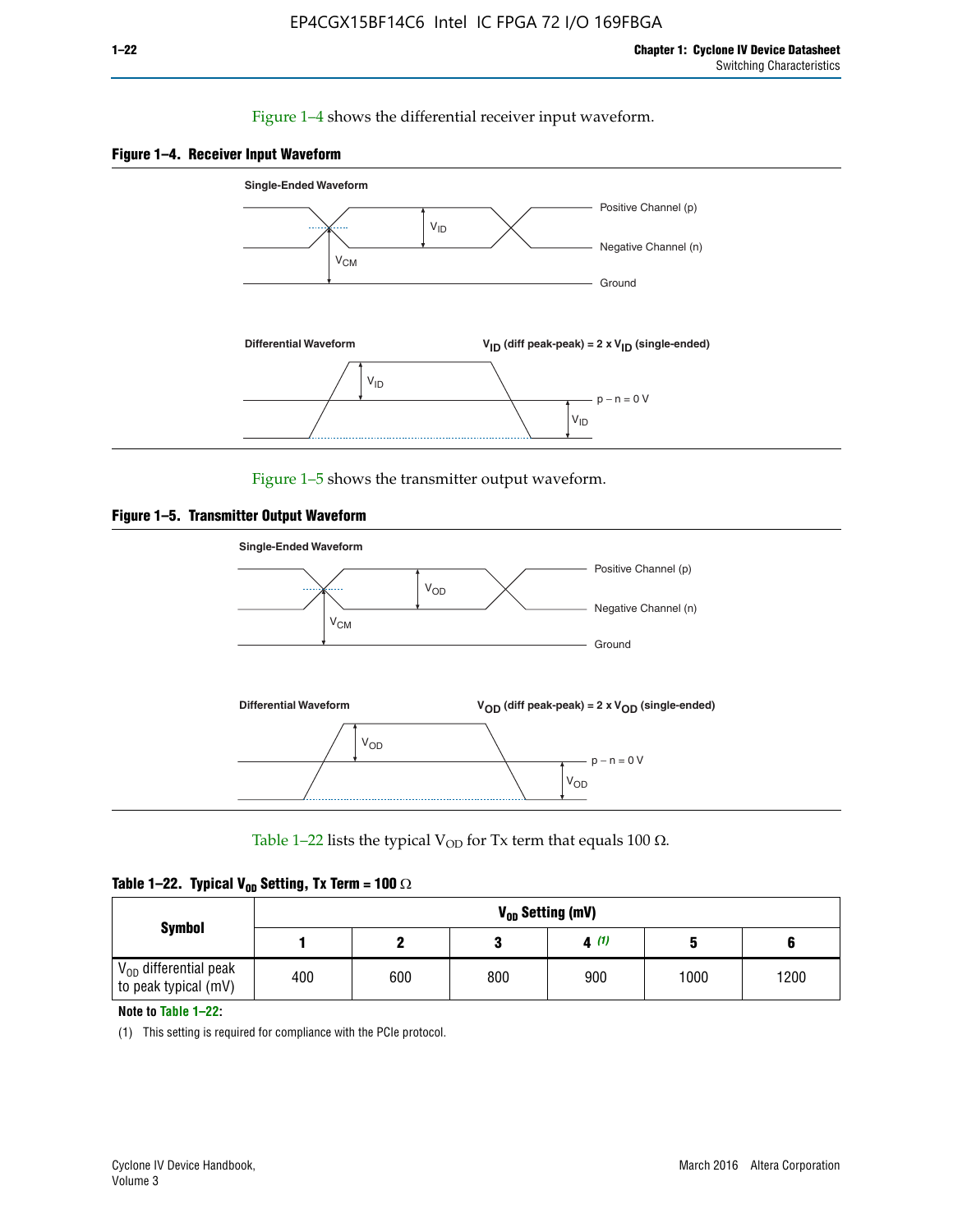Table 1–23 lists the Cyclone IV GX transceiver block AC specifications.

| Symbol/<br><b>Description</b>                                           |                    |     | C <sub>6</sub> |            |       | C7, I7 |            | C <sub>8</sub> |            |            | <b>Unit</b>    |
|-------------------------------------------------------------------------|--------------------|-----|----------------|------------|-------|--------|------------|----------------|------------|------------|----------------|
|                                                                         | <b>Conditions</b>  | Min | Typ            | <b>Max</b> | Min   | Typ    | <b>Max</b> | Min            | <b>Typ</b> | <b>Max</b> |                |
| <b>PCIe Transmit Jitter Generation</b> (3)                              |                    |     |                |            |       |        |            |                |            |            |                |
| Total jitter at 2.5 Gbps<br>(Gen1)                                      | Compliance pattern |     |                | 0.25       |       |        | 0.25       |                |            | 0.25       | $  \cdot  $    |
| PCIe Receiver Jitter Tolerance (3)                                      |                    |     |                |            |       |        |            |                |            |            |                |
| Total jitter at 2.5 Gbps<br>(Gen1)                                      | Compliance pattern |     | > 0.6          |            |       | > 0.6  |            |                | > 0.6      |            | Ш              |
| <b>GIGE Transmit Jitter Generation</b> (4)                              |                    |     |                |            |       |        |            |                |            |            |                |
| Deterministic jitter<br>(peak-to-peak)                                  | Pattern = CRPAT    |     |                | 0.14       |       |        | 0.14       |                |            | 0.14       | UI             |
| Total jitter (peak-to-peak)                                             | Pattern = CRPAT    |     |                | 0.279      |       |        | 0.279      |                |            | 0.279      | UI             |
| <b>GIGE Receiver Jitter Tolerance (4)</b>                               |                    |     |                |            |       |        |            |                |            |            |                |
| Deterministic jitter<br>tolerance (peak-to-peak)                        | Pattern = CJPAT    |     | > 0.4          |            | > 0.4 |        |            | > 0.4          |            |            | $\mathsf{III}$ |
| Combined deterministic<br>and random jitter<br>tolerance (peak-to-peak) | Pattern = CJPAT    |     | > 0.66         |            |       | > 0.66 |            |                | > 0.66     |            | UI             |

### **Table 1–23. Transceiver Block AC Specification for Cyclone IV GX Devices** *(1)***,** *(2)*

**Notes to Table 1–23:**

(1) Dedicated refclk pins were used to drive the input reference clocks.

(2) The jitter numbers specified are valid for the stated conditions only.

(3) The jitter numbers for PIPE are compliant to the PCIe Base Specification 2.0.

(4) The jitter numbers for GIGE are compliant to the IEEE802.3-2002 Specification.

# **Core Performance Specifications**

The following sections describe the clock tree specifications, PLLs, embedded multiplier, memory block, and configuration specifications for Cyclone IV Devices.

# **Clock Tree Specifications**

Table 1–24 lists the clock tree specifications for Cyclone IV devices.

**Table 1–24. Clock Tree Performance for Cyclone IV Devices** *(Part 1 of 2)*

| <b>Device</b> | <b>Performance</b> |       |     |           |             |              |                  |     |             |  |  |  |
|---------------|--------------------|-------|-----|-----------|-------------|--------------|------------------|-----|-------------|--|--|--|
|               | C6                 | C7    | C8  | $C8L$ (1) | $C9L$ $(1)$ | $\mathbf{I}$ | <b>18L</b> $(1)$ | A7  | <b>Unit</b> |  |  |  |
| EP4CE6        | 500                | 437.5 | 402 | 362       | 265         | 437.5        | 362              | 402 | <b>MHz</b>  |  |  |  |
| EP4CE10       | 500                | 437.5 | 402 | 362       | 265         | 437.5        | 362              | 402 | <b>MHz</b>  |  |  |  |
| EP4CE15       | 500                | 437.5 | 402 | 362       | 265         | 437.5        | 362              | 402 | <b>MHz</b>  |  |  |  |
| EP4CE22       | 500                | 437.5 | 402 | 362       | 265         | 437.5        | 362              | 402 | <b>MHz</b>  |  |  |  |
| EP4CE30       | 500                | 437.5 | 402 | 362       | 265         | 437.5        | 362              | 402 | <b>MHz</b>  |  |  |  |
| EP4CE40       | 500                | 437.5 | 402 | 362       | 265         | 437.5        | 362              | 402 | <b>MHz</b>  |  |  |  |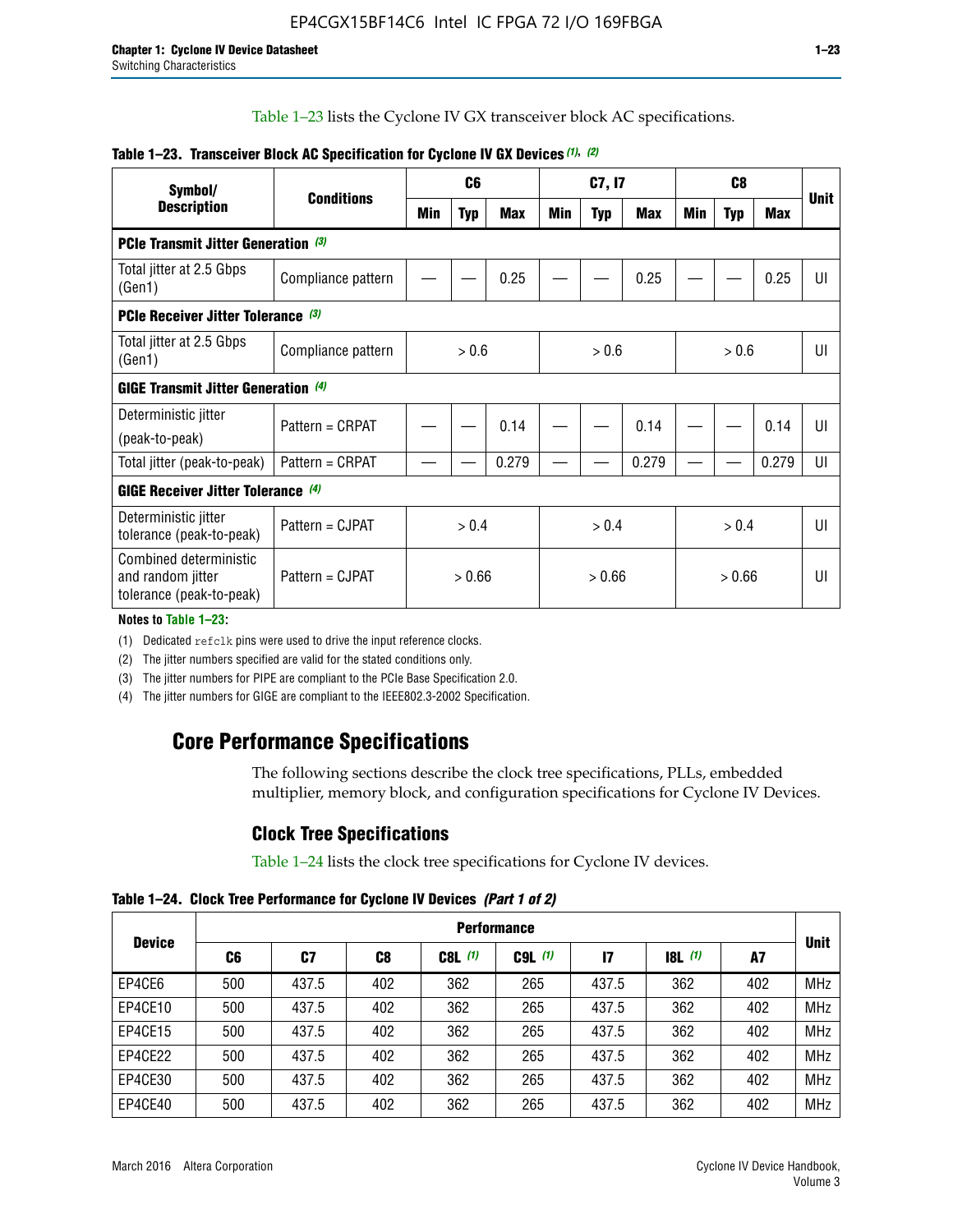|               |                | <b>Performance</b> |                |           |             |                 |       |    |             |  |  |  |  |  |  |
|---------------|----------------|--------------------|----------------|-----------|-------------|-----------------|-------|----|-------------|--|--|--|--|--|--|
| <b>Device</b> | C <sub>6</sub> | C7                 | C <sub>8</sub> | $C8L$ (1) | $C9L$ $(1)$ | $\overline{17}$ | 8L(1) | A7 | <b>Unit</b> |  |  |  |  |  |  |
| EP4CE55       | 500            | 437.5              | 402            | 362       | 265         | 437.5           | 362   |    | <b>MHz</b>  |  |  |  |  |  |  |
| EP4CE75       | 500            | 437.5              | 402            | 362       | 265         | 437.5           | 362   |    | <b>MHz</b>  |  |  |  |  |  |  |
| EP4CE115      |                | 437.5              | 402            | 362       | 265         | 437.5           | 362   |    | <b>MHz</b>  |  |  |  |  |  |  |
| EP4CGX15      | 500            | 437.5              | 402            |           |             | 437.5           |       |    | <b>MHz</b>  |  |  |  |  |  |  |
| EP4CGX22      | 500            | 437.5              | 402            |           |             | 437.5           |       |    | <b>MHz</b>  |  |  |  |  |  |  |
| EP4CGX30      | 500            | 437.5              | 402            |           |             | 437.5           |       |    | <b>MHz</b>  |  |  |  |  |  |  |
| EP4CGX50      | 500            | 437.5              | 402            |           |             | 437.5           |       |    | <b>MHz</b>  |  |  |  |  |  |  |
| EP4CGX75      | 500            | 437.5              | 402            |           |             | 437.5           |       |    | <b>MHz</b>  |  |  |  |  |  |  |
| EP4CGX110     | 500            | 437.5              | 402            |           |             | 437.5           |       |    | <b>MHz</b>  |  |  |  |  |  |  |
| EP4CGX150     | 500            | 437.5              | 402            |           |             | 437.5           |       |    | <b>MHz</b>  |  |  |  |  |  |  |

**Table 1–24. Clock Tree Performance for Cyclone IV Devices** *(Part 2 of 2)*

**Note to Table 1–24:**

(1) Cyclone IV E 1.0 V core voltage devices only support C8L, C9L, and I8L speed grades.

# **PLL Specifications**

Table 1–25 lists the PLL specifications for Cyclone IV devices when operating in the commercial junction temperature range (0°C to 85°C), the industrial junction temperature range (–40°C to 100°C), the extended industrial junction temperature range (–40°C to 125°C), and the automotive junction temperature range (–40°C to 125°C). For more information about the PLL block, refer to "Glossary" on page 1–37.

**Table 1–25. PLL Specifications for Cyclone IV Devices** *(1), (2)* **(Part 1 of 2)**

| <b>Symbol</b>                                          | <b>Parameter</b>                                            | Min | <b>Typ</b> | <b>Max</b> | <b>Unit</b>   |
|--------------------------------------------------------|-------------------------------------------------------------|-----|------------|------------|---------------|
|                                                        | Input clock frequency $(-6, -7, -8)$ speed grades)          | 5   |            | 472.5      | <b>MHz</b>    |
| $f_{\text{IN}}$ (3)                                    | Input clock frequency (-8L speed grade)                     | 5   |            | 362        | <b>MHz</b>    |
|                                                        | Input clock frequency (-9L speed grade)                     | 5   |            | 265        | <b>MHz</b>    |
| f <sub>INPFD</sub>                                     | PFD input frequency                                         | 5   |            | 325        | <b>MHz</b>    |
| $f_{VCO}$ (4)                                          | PLL internal VCO operating range                            | 600 |            | 1300       | <b>MHz</b>    |
| f <sub>INDUTY</sub>                                    | Input clock duty cycle                                      | 40  |            | 60         | $\frac{0}{0}$ |
| $t_{\text{INJITTER\_CCJ}}$ (5)                         | Input clock cycle-to-cycle jitter<br>$F_{REF} \geq 100$ MHz |     |            | 0.15       | UI            |
|                                                        | $F_{RFF}$ < 100 MHz                                         |     |            | ±750       | ps            |
| $f_{\text{OUT\_EXT}}$ (external clock<br>output) $(3)$ | PLL output frequency                                        |     |            | 472.5      | <b>MHz</b>    |
|                                                        | PLL output frequency (-6 speed grade)                       |     |            | 472.5      | <b>MHz</b>    |
|                                                        | PLL output frequency (-7 speed grade)                       |     |            | 450        | <b>MHz</b>    |
| $f_{OUT}$ (to global clock)                            | PLL output frequency (-8 speed grade)                       |     |            | 402.5      | <b>MHz</b>    |
|                                                        | PLL output frequency (-8L speed grade)                      |     |            | 362        | <b>MHz</b>    |
|                                                        | PLL output frequency (-9L speed grade)                      |     |            | 265        | <b>MHz</b>    |
| t <sub>outputy</sub>                                   | Duty cycle for external clock output (when set to 50%)      | 45  | 50         | 55         | $\frac{0}{0}$ |
| $t_{\textrm{LOCK}}$                                    | Time required to lock from end of device configuration      |     |            |            | ms            |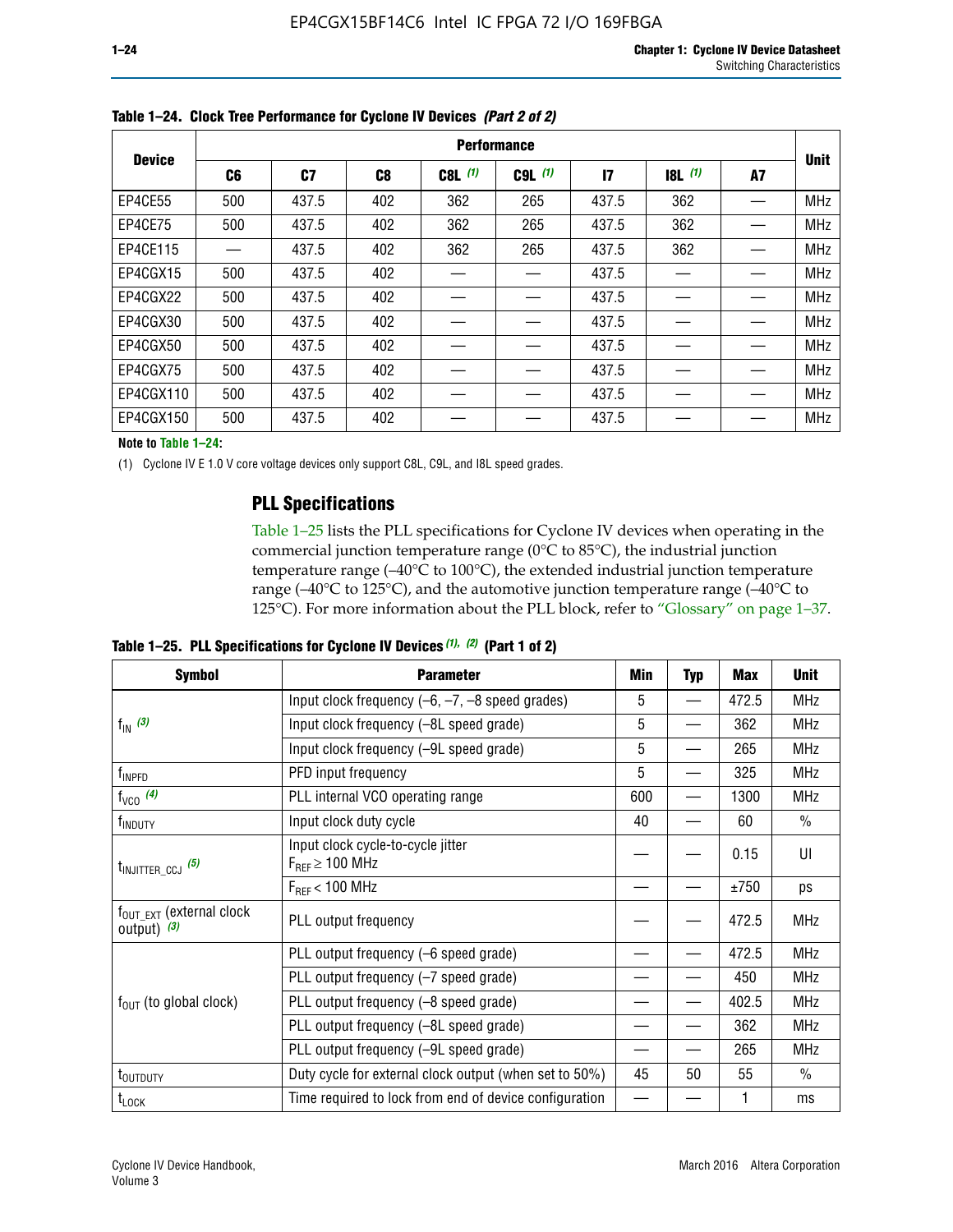|  |  | Table 1–25. PLL Specifications for Cyclone IV Devices (1), (2) (Part 2 of 2) |  |
|--|--|------------------------------------------------------------------------------|--|
|--|--|------------------------------------------------------------------------------|--|

| <b>Symbol</b>                             | <b>Parameter</b>                                                                                                                     | Min | <b>Typ</b> | <b>Max</b> | <b>Unit</b>              |
|-------------------------------------------|--------------------------------------------------------------------------------------------------------------------------------------|-----|------------|------------|--------------------------|
| t <sub>DLOCK</sub>                        | Time required to lock dynamically (after switchover,<br>reconfiguring any non-post-scale counters/delays or<br>areset is deasserted) |     |            | 1          | ms                       |
| t <sub>outjitter_period_dedclk</sub> (6)  | Dedicated clock output period jitter<br>$F_{OIII} \geq 100$ MHz                                                                      |     |            | 300        | ps                       |
|                                           | $F_{\text{OUT}}$ < 100 MHz                                                                                                           |     |            | 30         | mUI                      |
| t <sub>outjitter_ccj_dedclk</sub> (6)     | Dedicated clock output cycle-to-cycle jitter<br>$F_{\text{OUT}} \geq 100 \text{ MHz}$                                                |     |            | 300        | ps                       |
|                                           | $F_{\text{OUT}}$ < 100 MHz                                                                                                           |     |            | 30         | mUI                      |
| t <sub>outjitter_period_io</sub> (6)      | Regular I/O period jitter<br>$F_{OIII} \geq 100$ MHz                                                                                 |     |            | 650        | ps                       |
|                                           | $F_{OUT}$ < 100 MHz                                                                                                                  |     |            | 75         | mUI                      |
| t <sub>outjitter_ccj_io</sub> (6)         | Regular I/O cycle-to-cycle jitter<br>$F_{OUT} \geq 100$ MHz                                                                          |     |            | 650        | ps                       |
|                                           | $F_{\text{OUT}}$ < 100 MHz                                                                                                           |     |            | 75         | mUI                      |
| t <sub>PLL_PSERR</sub>                    | Accuracy of PLL phase shift                                                                                                          |     |            | ±50        | ps                       |
| t <sub>ARESET</sub>                       | Minimum pulse width on areset signal.                                                                                                | 10  |            |            | ns                       |
| t <sub>configpll</sub>                    | Time required to reconfigure scan chains for PLLs                                                                                    |     | 3.5(7)     |            | <b>SCANCLK</b><br>cycles |
| f <sub>SCANCLK</sub>                      | scanclk frequency                                                                                                                    |     |            | 100        | <b>MHz</b>               |
| t <sub>CASC_OUTJITTER_PERIOD_DEDCLK</sub> | Period jitter for dedicated clock output in cascaded<br>PLLs ( $F_{OUT} \ge 100$ MHz)                                                |     |            | 425        | ps                       |
| (8), (9)                                  | Period jitter for dedicated clock output in cascaded<br>PLLs ( $F_{OUT}$ < 100 MHz)                                                  |     |            | 42.5       | mUI                      |

#### **Notes to Table 1–25:**

- (1) This table is applicable for general purpose PLLs and multipurpose PLLs.
- (2) You must connect  $V_{CCD-PLL}$  to  $V_{CCINT}$  through the decoupling capacitor and ferrite bead.
- (3) This parameter is limited in the Quartus II software by the I/O maximum frequency. The maximum I/O frequency is different for each I/O standard.
- (4) The  $V_{CO}$  frequency reported by the Quartus II software in the PLL Summary section of the compilation report takes into consideration the  $V_{CO}$ post-scale counter K value. Therefore, if the counter K has a value of 2, the frequency reported can be lower than the f<sub>VCO</sub> specification.
- (5) A high input jitter directly affects the PLL output jitter. To have low PLL output clock jitter, you must provide a clean clock source that is less than 200 ps.
- (6) Peak-to-peak jitter with a probability level of 10–12 (14 sigma, 99.99999999974404% confidence level). The output jitter specification applies to the intrinsic jitter of the PLL when an input jitter of 30 ps is applied.
- (7) With 100-MHz scanclk frequency.
- (8) The cascaded PLLs specification is applicable only with the following conditions:
	- **■** Upstream PLL—0.59 MHz  $\leq$  Upstream PLL bandwidth  $<$  1 MHz
	- Downstream PLL—Downstream PLL bandwidth > 2 MHz
- (9) PLL cascading is not supported for transceiver applications.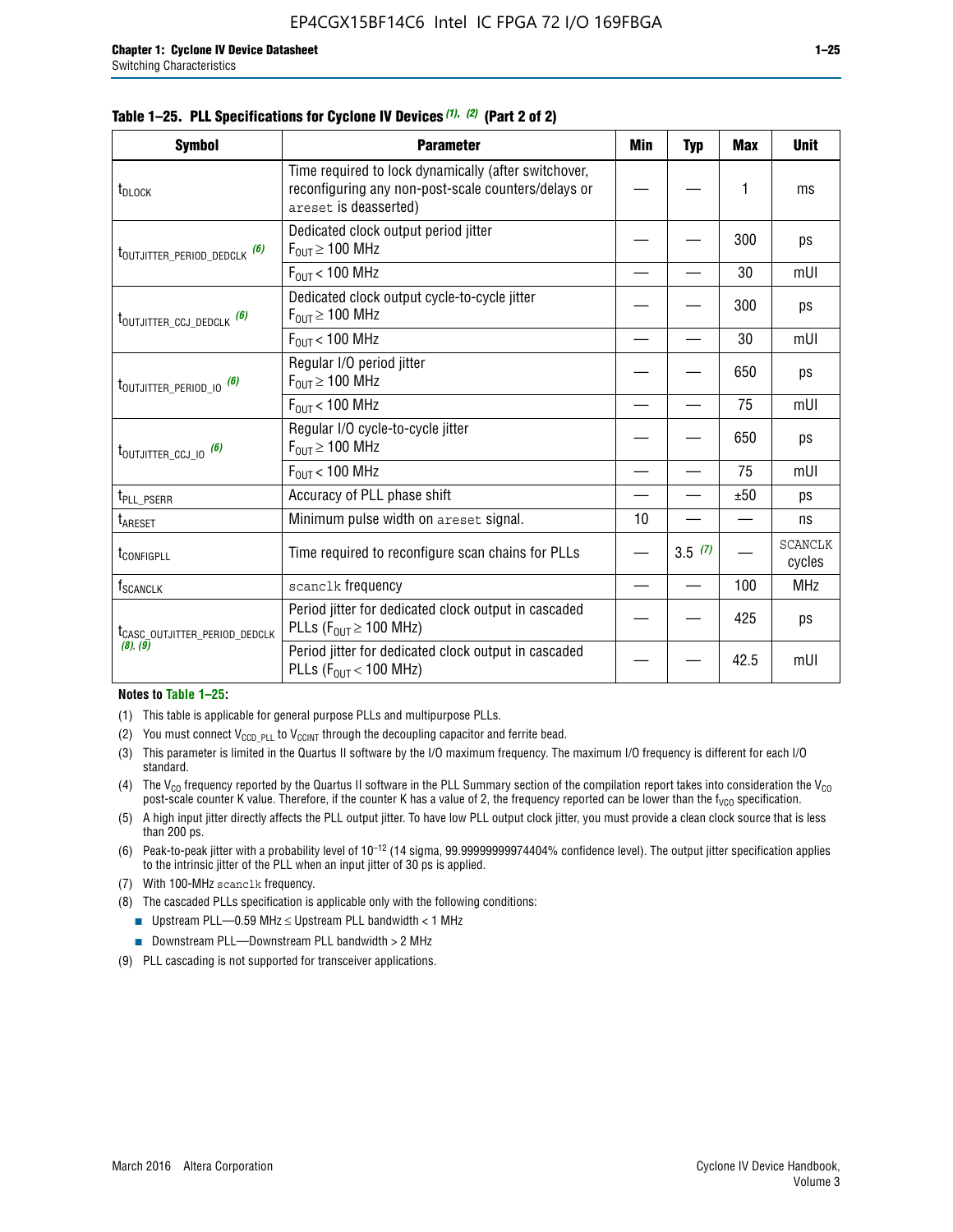# **Embedded Multiplier Specifications**

Table 1–26 lists the embedded multiplier specifications for Cyclone IV devices.

### **Table 1–26. Embedded Multiplier Specifications for Cyclone IV Devices**

|                                | <b>Resources Used</b>        |     | <b>Performance</b> |     |                 |     |             |  |  |  |  |  |
|--------------------------------|------------------------------|-----|--------------------|-----|-----------------|-----|-------------|--|--|--|--|--|
| Mode                           | <b>Number of Multipliers</b> | C6  | C7, I7, A7         | C8  | <b>C8L, I8L</b> | C9L | <b>Unit</b> |  |  |  |  |  |
| $9 \times 9$ -bit multiplier   |                              | 340 | 300                | 260 | 240             | 175 | <b>MHz</b>  |  |  |  |  |  |
| $18 \times 18$ -bit multiplier |                              | 287 | 250                | 200 | 185             | 135 | <b>MHz</b>  |  |  |  |  |  |

# **Memory Block Specifications**

Table 1–27 lists the M9K memory block specifications for Cyclone IV devices.

### **Table 1–27. Memory Block Performance Specifications for Cyclone IV Devices**

|               |                                           |     | <b>Resources Used</b>       |                |            |                |                 |     |             |
|---------------|-------------------------------------------|-----|-----------------------------|----------------|------------|----------------|-----------------|-----|-------------|
| <b>Memory</b> | <b>Mode</b>                               | LEs | <b>M9K</b><br><b>Memory</b> | C <sub>6</sub> | C7, I7, A7 | C <sub>8</sub> | <b>C8L, I8L</b> | C9L | <b>Unit</b> |
| M9K Block     | FIFO 256 $\times$ 36                      | 47  |                             | 315            | 274        | 238            | 200             | 157 | <b>MHz</b>  |
|               | Single-port $256 \times 36$               | 0   |                             | 315            | 274        | 238            | 200             | 157 | <b>MHz</b>  |
|               | Simple dual-port $256 \times 36$ CLK      | 0   |                             | 315            | 274        | 238            | 200             | 157 | <b>MHz</b>  |
|               | True dual port $512 \times 18$ single CLK | 0   |                             | 315            | 274        | 238            | 200             | 157 | <b>MHz</b>  |

# **Configuration and JTAG Specifications**

Table 1–28 lists the configuration mode specifications for Cyclone IV devices.

### **Table 1–28. Passive Configuration Mode Specifications for Cyclone IV Devices** *(1)*

| <b>Programming Mode</b>         | V <sub>CCINT</sub> Voltage Level (V) | <b>DCLK f<sub>MAX</sub></b> | <b>Unit</b> |
|---------------------------------|--------------------------------------|-----------------------------|-------------|
| Passive Serial (PS)             | 1.0 $(3)$                            | 66                          | MHz         |
|                                 | 1.2                                  | 133                         | MHz         |
| Fast Passive Parallel (FPP) (2) | 1.0 $(3)$                            | 66                          | <b>MHz</b>  |
|                                 | 12(4)                                | 100                         | <b>MHz</b>  |

#### **Notes to Table 1–28:**

- (1) For more information about PS and FPP configuration timing parameters, refer to the *[Configuration and Remote](http://www.altera.com/literature/hb/cyclone-iv/cyiv-51008.pdf)  [System Upgrades in Cyclone IV Devices](http://www.altera.com/literature/hb/cyclone-iv/cyiv-51008.pdf)* chapter.
- (2) FPP configuration mode supports all Cyclone IV E devices (except for E144 package devices) and EP4CGX50, EP4CGX75, EP4CGX110, and EP4CGX150 only.
- (3)  $V_{CCMT}$  = 1.0 V is only supported for Cyclone IV E 1.0 V core voltage devices.
- (4) Cyclone IV E devices support 1.2 V V<sub>CCINT</sub>. Cyclone IV E 1.2 V core voltage devices support 133 MHz DCLK f<sub>MAX</sub> for EP4CE6, EP4CE10, EP4CE15, EP4CE22, EP4CE30, and EP4CE40 only.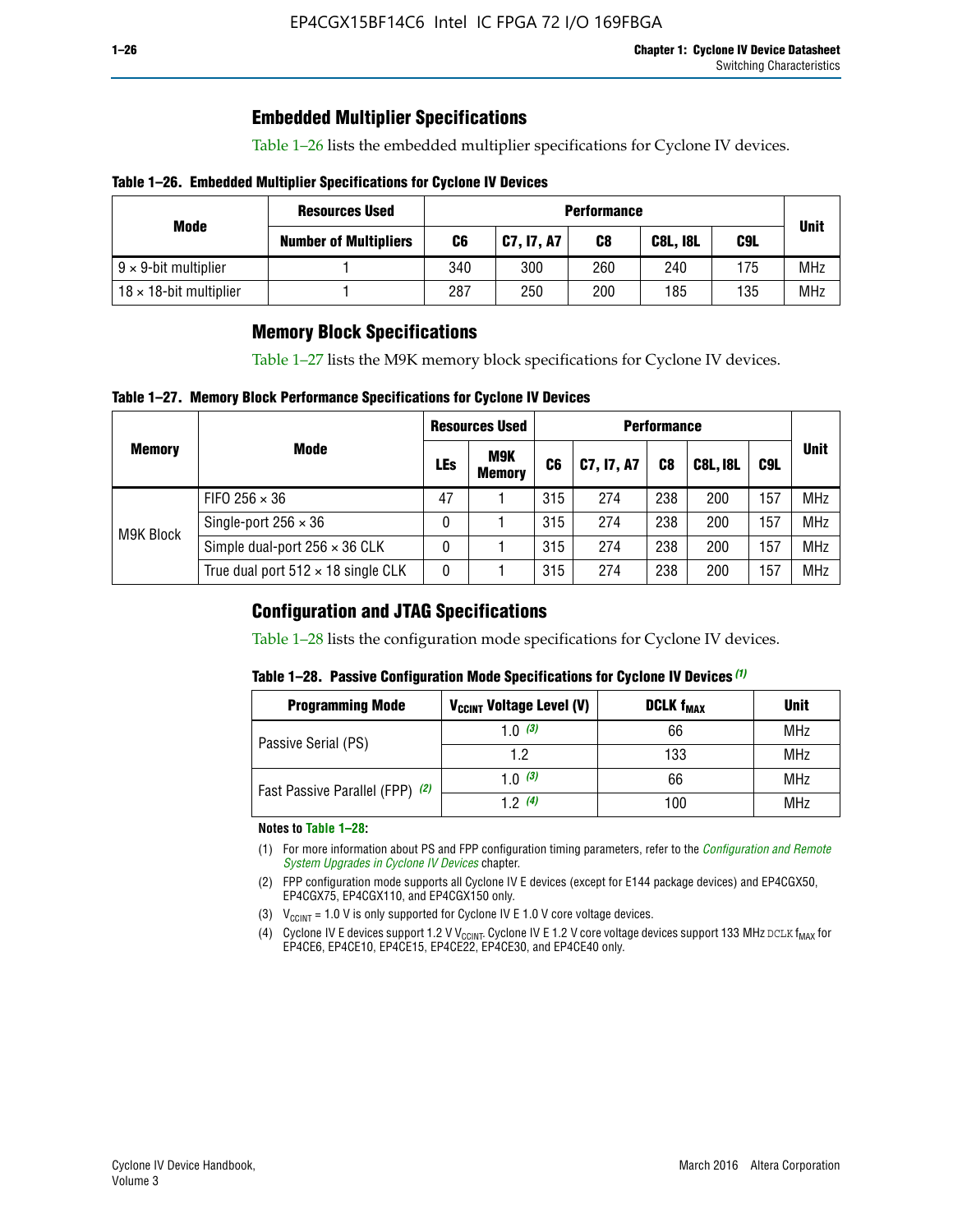Table 1–29 lists the active configuration mode specifications for Cyclone IV devices.

**Table 1–29. Active Configuration Mode Specifications for Cyclone IV Devices**

| <b>Programming Mode</b>  | <b>DCLK Range</b> | <b>Typical DCLK</b> | Unit |
|--------------------------|-------------------|---------------------|------|
| Active Parallel (AP) (1) | 20 to 40          | 33                  | MHz  |
| Active Serial (AS)       | 20 to 40          | 33                  | MHz  |

**Note to Table 1–29:**

(1) AP configuration mode is only supported for Cyclone IV E devices.

Table 1–30 lists the JTAG timing parameters and values for Cyclone IV devices.

**Table 1–30. JTAG Timing Parameters for Cyclone IV Devices** *(1)*

| <b>Symbol</b>                | <b>Parameter</b>                                       | Min | <b>Max</b> | <b>Unit</b> |
|------------------------------|--------------------------------------------------------|-----|------------|-------------|
| $t_{JCP}$                    | <b>TCK clock period</b>                                | 40  |            | ns          |
| $t_{\sf JCH}$                | TCK clock high time                                    | 19  |            | ns          |
| $t_{\sf JCL}$                | <b>TCK clock low time</b>                              | 19  |            | ns          |
| $t_{JPSU\_TDI}$              | JTAG port setup time for TDI                           | 1   |            | ns          |
| t <sub>JPSU_TMS</sub>        | JTAG port setup time for TMS                           | 3   |            | ns          |
| $t_{\sf JPH}$                | JTAG port hold time                                    | 10  |            | ns          |
| t <sub>JPCO</sub>            | JTAG port clock to output (2), (3)                     |     | 15         | ns          |
| $t_{JPZX}$                   | JTAG port high impedance to valid output $(2)$ , $(3)$ |     | 15         | ns          |
| t <sub>JPXZ</sub>            | JTAG port valid output to high impedance $(2)$ , $(3)$ |     | 15         | ns          |
| $t_{\rm JSSU}$               | Capture register setup time                            | 5   |            | ns          |
| $t_{\mathsf{JSH}}$           | Capture register hold time                             | 10  |            | ns          |
| t <sub>JSCO</sub>            | Update register clock to output                        |     | 25         | ns          |
| $t_{\footnotesize \rm JSZX}$ | Update register high impedance to valid output         |     | 25         | ns          |
| t <sub>JSXZ</sub>            | Update register valid output to high impedance         |     | 25         | ns          |

**Notes to Table 1–30:**

(1) For more information about JTAG waveforms, refer to "JTAG Waveform" in "Glossary" on page 1–37.

(2) The specification is shown for 3.3-, 3.0-, and 2.5-V LVTTL/LVCMOS operation of JTAG pins. For 1.8-V LVTTL/LVCMOS and 1.5-V LVCMOS, the output time specification is 16 ns.

(3) For EP4CGX22, EP4CGX30 (F324 and smaller package), EP4CGX110, and EP4CGX150 devices, the output time specification for 3.3-, 3.0-, and 2.5-V LVTTL/LVCMOS operation of JTAG pins is 16 ns. For 1.8-V LVTTL/LVCMOS and 1.5-V LVCMOS, the output time specification is 18 ns.

# **Periphery Performance**

This section describes periphery performance, including high-speed I/O and external memory interface.

I/O performance supports several system interfaces, such as the high-speed I/O interface, external memory interface, and the PCI/PCI-X bus interface. I/Os using the SSTL-18 Class I termination standard can achieve up to the stated DDR2 SDRAM interfacing speeds. I/Os using general-purpose I/O standards such as 3.3-, 3.0-, 2.5-, 1.8-, or 1.5-LVTTL/LVCMOS are capable of a typical 200 MHz interfacing frequency with a 10 pF load.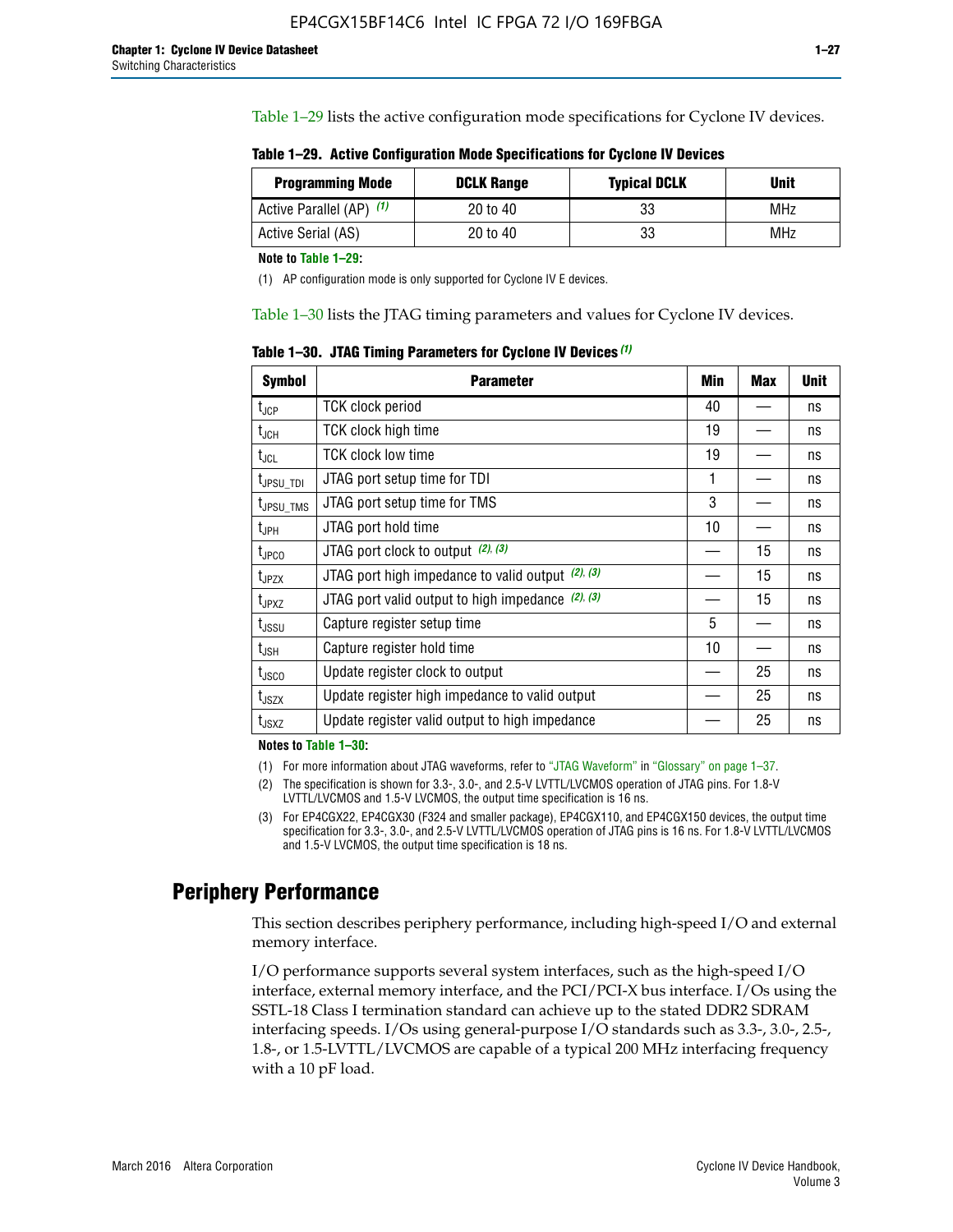- For more information about the supported maximum clock rate, device and pin planning, IP implementation, and device termination, refer to *[Section III: System](http://www.altera.com/literature/hb/external-memory/emi_intro_specs.pdf)  [Performance Specifications](http://www.altera.com/literature/hb/external-memory/emi_intro_specs.pdf)* of the *External Memory Interfaces Handbook*.
- **1 Actual achievable frequency depends on design- and system-specific factors. Perform** HSPICE/IBIS simulations based on your specific design and system setup to determine the maximum achievable frequency in your system.

# **High-Speed I/O Specifications**

Table 1–31 through Table 1–36 list the high-speed I/O timing for Cyclone IV devices. For definitions of high-speed timing specifications, refer to "Glossary" on page 1–37.

**Table 1–31. RSDS Transmitter Timing Specifications for Cyclone IV Devices** *(1)***,** *(2)***,** *(4)* **(Part 1 of 2)**

| <b>Symbol</b>                                        |                                                     |                 | C6         |            |            | C7, I7                   |            |            | <b>C8, A7</b>            |            | <b>C8L, I8L</b> |                          |            |            | <b>Unit</b>              |            |               |
|------------------------------------------------------|-----------------------------------------------------|-----------------|------------|------------|------------|--------------------------|------------|------------|--------------------------|------------|-----------------|--------------------------|------------|------------|--------------------------|------------|---------------|
|                                                      | <b>Modes</b>                                        | Min             | <b>Typ</b> | <b>Max</b> | <b>Min</b> | <b>Typ</b>               | <b>Max</b> | <b>Min</b> | <b>Typ</b>               | <b>Max</b> | <b>Min</b>      | <b>Typ</b>               | <b>Max</b> | <b>Min</b> | <b>Typ</b>               | <b>Max</b> |               |
|                                                      | $\times$ 10                                         | 5               | —          | 180        | 5          | ÷,                       | 155.5      | 5          | $\overline{\phantom{0}}$ | 155.5      | 5               |                          | 155.5      | 5          |                          | 132.5      | <b>MHz</b>    |
|                                                      | $\times 8$                                          | 5               |            | 180        | 5          |                          | 155.5      | 5          | $\overline{\phantom{0}}$ | 155.5      | 5               |                          | 155.5      | 5          |                          | 132.5      | <b>MHz</b>    |
| f <sub>HSCLK</sub><br>(input clock                   | $\times 7$                                          | 5               |            | 180        | 5          |                          | 155.5      | 5          | $\overline{\phantom{0}}$ | 155.5      | 5               |                          | 155.5      | 5          |                          | 132.5      | <b>MHz</b>    |
| frequency)                                           | $\times$ 4                                          | 5               |            | 180        | 5          | $\overline{\phantom{0}}$ | 155.5      | 5          | $\qquad \qquad$          | 155.5      | 5               |                          | 155.5      | 5          | $\overline{\phantom{0}}$ | 132.5      | <b>MHz</b>    |
|                                                      | $\times 2$                                          | 5               |            | 180        | 5          |                          | 155.5      | 5          | $\equiv$                 | 155.5      | 5               | $\overline{\phantom{0}}$ | 155.5      | 5          | $\overline{\phantom{0}}$ | 132.5      | <b>MHz</b>    |
|                                                      | $\times$ 1                                          | 5               |            | 360        | 5          |                          | 311        | 5          | $\overline{\phantom{0}}$ | 311        | 5               | $\equiv$                 | 311        | 5          | $\equiv$                 | 265        | <b>MHz</b>    |
|                                                      | $\times$ 10                                         | 100             |            | 360        | 100        |                          | 311        | 100        | $\equiv$                 | 311        | 100             |                          | 311        | 100        | $\equiv$                 | 265        | <b>Mbps</b>   |
|                                                      | $\times 8$                                          | 80              |            | 360        | 80         |                          | 311        | 80         | $\overline{\phantom{0}}$ | 311        | 80              |                          | 311        | 80         | $\overline{\phantom{0}}$ | 265        | <b>Mbps</b>   |
| Device<br>operation in                               | $\times 7$                                          | 70              |            | 360        | 70         | $\overline{\phantom{0}}$ | 311        | 70         | $\overline{\phantom{0}}$ | 311        | 70              |                          | 311        | 70         | $\equiv$                 | 265        | <b>Mbps</b>   |
| <b>Mbps</b>                                          | $\times$ 4                                          | 40              |            | 360        | 40         |                          | 311        | 40         | $\overline{\phantom{0}}$ | 311        | 40              |                          | 311        | 40         | $\overline{\phantom{0}}$ | 265        | <b>Mbps</b>   |
|                                                      | $\times 2$                                          | 20              |            | 360        | 20         | $\overline{\phantom{0}}$ | 311        | 20         | $\overline{\phantom{0}}$ | 311        | 20              | $\qquad \qquad$          | 311        | 20         |                          | 265        | <b>Mbps</b>   |
|                                                      | $\times$ 1                                          | 10              |            | 360        | 10         |                          | 311        | 10         | $\overline{\phantom{0}}$ | 311        | 10              | $\overline{\phantom{0}}$ | 311        | 10         | $\overline{\phantom{0}}$ | 265        | <b>Mbps</b>   |
| t <sub>DUTY</sub>                                    | —                                                   | 45              |            | 55         | 45         |                          | 55         | 45         | $\overline{\phantom{0}}$ | 55         | 45              |                          | 55         | 45         |                          | 55         | $\frac{0}{0}$ |
| Transmitter<br>channel-to-<br>channel skew<br>(TCCS) |                                                     |                 |            | 200        |            |                          | 200        |            |                          | 200        |                 |                          | 200        |            |                          | 200        | ps            |
| Output jitter<br>(peak to peak)                      |                                                     |                 |            | 500        |            |                          | 500        |            |                          | 550        |                 |                          | 600        |            |                          | 700        | ps            |
| t <sub>rise</sub>                                    | $20 - 80\%$<br>$\mathrm{C}_{\text{LOAD}}$ =<br>5 pF | $\qquad \qquad$ | 500        |            |            | 500                      |            |            | 500                      |            |                 | 500                      |            |            | 500                      |            | ps            |
| t <sub>FALL</sub>                                    | $20 - 80\%$<br>$C_{LOAD} =$<br>5 pF                 |                 | 500        |            |            | 500                      |            |            | 500                      |            |                 | 500                      |            |            | 500                      |            | ps            |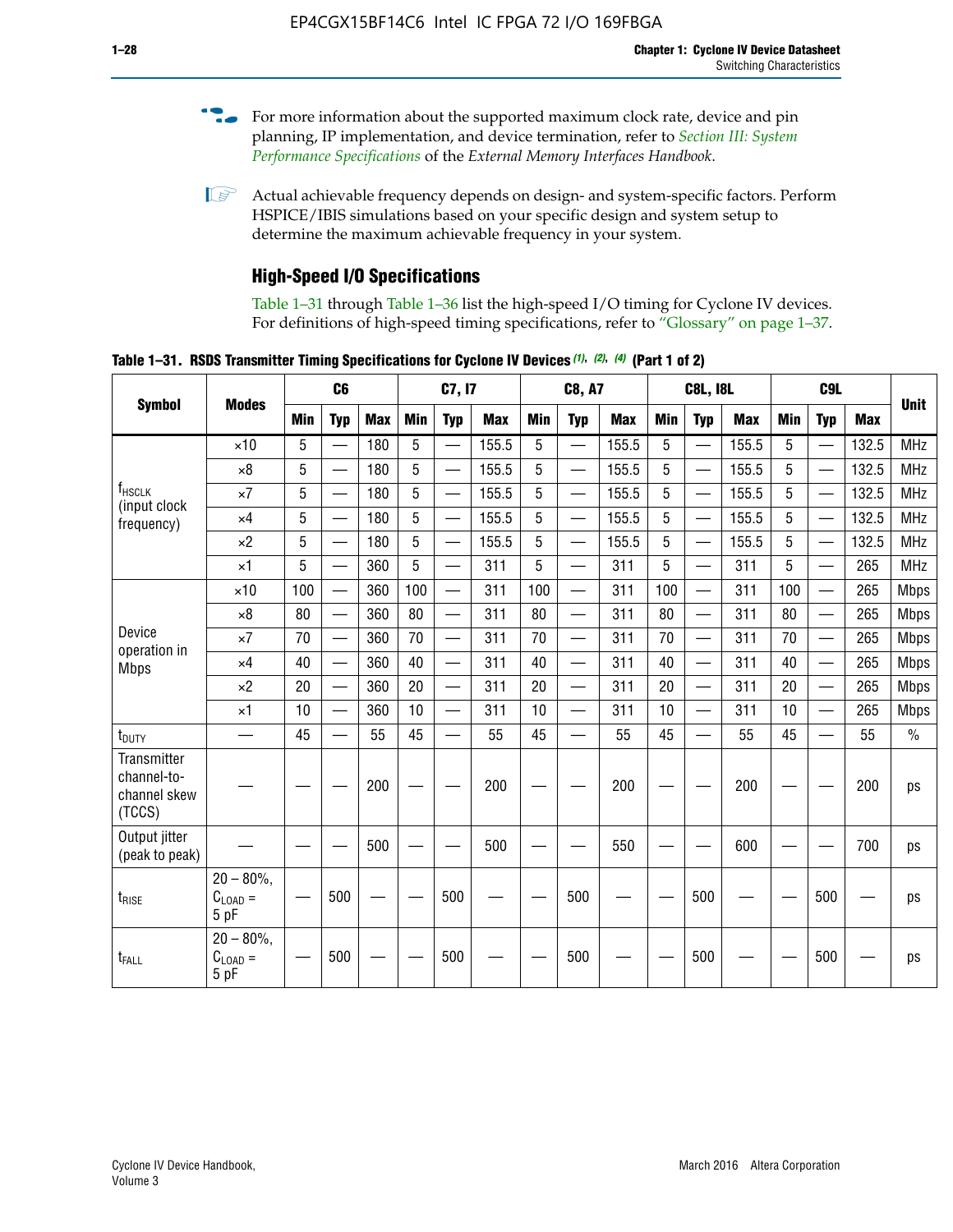#### **Table 1–31. RSDS Transmitter Timing Specifications for Cyclone IV Devices** *(1)***,** *(2)***,** *(4)* **(Part 2 of 2)**

**Notes to Table 1–31:**

(1) Applicable for true RSDS and emulated RSDS\_E\_3R transmitter.

(2) Cyclone IV E devices—true RSDS transmitter is only supported at the output pin of Row I/O Banks 1, 2, 5, and 6. Emulated RSDS transmitter is supported at the output pin of all I/O Banks. Cyclone IV GX devices—true RSDS transmitter is only supported at the output pin of Row I/O Banks 5 and 6. Emulated RSDS transmitter is supported at the output

pin of I/O Banks 3, 4, 5, 6, 7, 8, and 9.

(3)  $t_{\text{LOCK}}$  is the time required for the PLL to lock from the end-of-device configuration.

(4) Cyclone IV E 1.0 V core voltage devices only support C8L, C9L, and I8L speed grades. Cyclone IV E 1.2 V core voltage devices only support C6, C7, C8, I7, and A7 speed grades. Cyclone IV GX devices only support C6, C7, C8, and I7 speed grades.

|                                       |                                              |     | C <sub>6</sub>           |     |            | C7, I7                   |            |                                                                                                                                                                                                                                | <b>C8, A7</b>                  |            | <b>C8L, I8L</b> |                          |            | C <sub>9</sub> L |                          |            | <b>Unit</b>   |
|---------------------------------------|----------------------------------------------|-----|--------------------------|-----|------------|--------------------------|------------|--------------------------------------------------------------------------------------------------------------------------------------------------------------------------------------------------------------------------------|--------------------------------|------------|-----------------|--------------------------|------------|------------------|--------------------------|------------|---------------|
| <b>Symbol</b>                         | <b>Modes</b>                                 | Min | <b>Typ</b>               | Max | <b>Min</b> | <b>Typ</b>               | <b>Max</b> | <b>Min</b>                                                                                                                                                                                                                     | <b>Typ</b>                     | <b>Max</b> | <b>Min</b>      | <b>Typ</b>               | <b>Max</b> | <b>Min</b>       | <b>Typ</b>               | <b>Max</b> |               |
|                                       | $\times$ 10                                  | 5   | $\equiv$                 | 85  | 5          |                          | 85         | 5                                                                                                                                                                                                                              | $\overline{\phantom{0}}$       | 85         | 5               | $\overline{\phantom{0}}$ | 85         | 5                |                          | 72.5       | <b>MHz</b>    |
|                                       | $\times 8$                                   | 5   | $\equiv$                 | 85  | 5          | $\sim$                   | 85         | 5                                                                                                                                                                                                                              | —                              | 85         | 5               | $\overline{\phantom{0}}$ | 85         | 5                |                          | 72.5       | <b>MHz</b>    |
| f <sub>HSCLK</sub> (input             | $\times 7$                                   | 5   | $\overline{\phantom{0}}$ | 85  | 5          |                          | 85         | 5                                                                                                                                                                                                                              | —                              | 85         | 5               | —                        | 85         | 5                |                          | 72.5       | <b>MHz</b>    |
| clock<br>frequency)                   | $\times$ 4                                   | 5   | —                        | 85  | 5          | $\overline{\phantom{a}}$ | 85         | 5                                                                                                                                                                                                                              | $\overline{\phantom{0}}$       | 85         | 5               | $\overline{\phantom{0}}$ | 85         | 5                |                          | 72.5       | <b>MHz</b>    |
|                                       | $\times 2$                                   | 5   | $\overline{\phantom{0}}$ | 85  | 5          | $\sim$                   | 85         | 5                                                                                                                                                                                                                              | $\overline{\phantom{0}}$       | 85         | 5               | $\overline{\phantom{0}}$ | 85         | 5                |                          | 72.5       | <b>MHz</b>    |
|                                       | $\times$ 1                                   | 5   | —                        | 170 | 5          |                          | 170        | 5                                                                                                                                                                                                                              | $\overline{\phantom{0}}$       | 170        | 5               | $\overline{\phantom{0}}$ | 170        | 5                |                          | 145        | <b>MHz</b>    |
|                                       | $\times$ 10                                  | 100 | $\overline{\phantom{0}}$ | 170 | 100        |                          | 170        | 100                                                                                                                                                                                                                            | $\overline{\phantom{0}}$       | 170        | 100             | $\overline{\phantom{0}}$ | 170        | 100              |                          | 145        | <b>Mbps</b>   |
| Device<br>operation in<br><b>Mbps</b> | $\times 8$                                   | 80  | $\overline{\phantom{0}}$ | 170 | 80         | $\overline{\phantom{0}}$ | 170        | 80                                                                                                                                                                                                                             | $\overline{\phantom{0}}$       | 170        | 80              | $\overline{\phantom{0}}$ | 170        | 80               |                          | 145        | <b>Mbps</b>   |
|                                       | $\times 7$                                   | 70  | $\qquad \qquad$          | 170 | 70         | —                        | 170        | 70                                                                                                                                                                                                                             | $\qquad \qquad \longleftarrow$ | 170        | 70              | $\overline{\phantom{0}}$ | 170        | 70               | $\hspace{0.05cm}$        | 145        | Mbps          |
|                                       | $\times$ 4                                   | 40  | $\qquad \qquad$          | 170 | 40         | —                        | 170        | 40                                                                                                                                                                                                                             | $\overline{\phantom{0}}$       | 170        | 40              | $\overline{\phantom{0}}$ | 170        | 40               |                          | 145        | <b>Mbps</b>   |
|                                       | $\times 2$                                   | 20  | $\overline{\phantom{0}}$ | 170 | 20         | —<br>—                   | 170        | 20                                                                                                                                                                                                                             | $\overline{\phantom{0}}$       | 170        | 20              | $\overline{\phantom{0}}$ | 170        | 20               | $\overline{\phantom{0}}$ | 145        | <b>Mbps</b>   |
|                                       | $\times$ 1                                   | 10  | $\overline{\phantom{0}}$ | 170 | 10         | $\overline{\phantom{0}}$ | 170        | 10                                                                                                                                                                                                                             | $\overline{\phantom{0}}$       | 170        | 10              | $\overline{\phantom{0}}$ | 170        | 10               | $\overline{\phantom{0}}$ | 145        | <b>Mbps</b>   |
| $t_{\text{DUTY}}$                     |                                              | 45  |                          | 55  | 45         |                          | 55         | 45                                                                                                                                                                                                                             |                                | 55         | 45              | $\overline{\phantom{0}}$ | 55         | 45               |                          | 55         | $\frac{0}{0}$ |
| <b>TCCS</b>                           |                                              |     |                          | 200 |            |                          | 200        | e de la provincia de la provincia de la provincia de la provincia de la provincia de la provincia de la provincia de la provincia de la provincia de la provincia de la provincia de la provincia de la provincia de la provin |                                | 200        |                 | $\overline{\phantom{0}}$ | 200        |                  |                          | 200        | ps            |
| Output jitter<br>(peak to peak)       |                                              |     |                          | 500 |            |                          | 500        |                                                                                                                                                                                                                                |                                | 550        |                 |                          | 600        |                  |                          | 700        | ps            |
| $t_{\text{RISE}}$                     | $20 - 80\%$ ,<br>$C_{\text{LOAD}} =$<br>5 pF |     | 500                      |     |            | 500                      |            |                                                                                                                                                                                                                                | 500                            |            |                 | 500                      |            |                  | 500                      |            | ps            |
| $t_{FALL}$                            | $20 - 80\%$ ,<br>$C_{LOAD} =$<br>5 pF        |     | 500                      |     |            | 500                      |            |                                                                                                                                                                                                                                | 500                            |            |                 | 500                      |            |                  | 500                      |            | ps            |

# **Table 1–32. Emulated RSDS\_E\_1R Transmitter Timing Specifications for Cyclone IV Devices** *(1), (3)* **(Part 1 of 2)**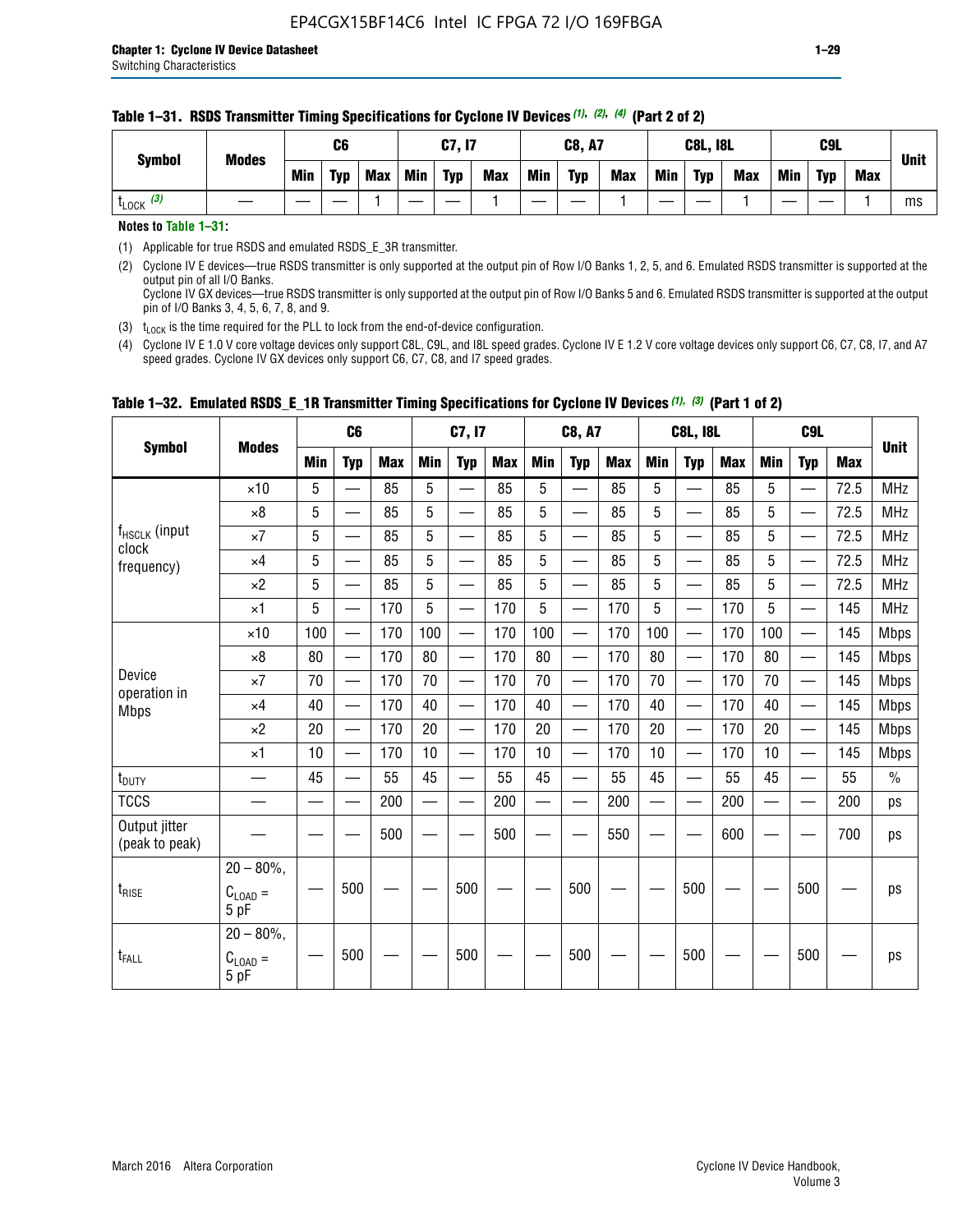| <b>Symbol</b>        | <b>Modes</b> | C6         |            |            |            | C7, I7     |            |     | <b>C8, A7</b> |            |            |            | <b>C8L, I8L</b> |     | C9L        |            |             |  |
|----------------------|--------------|------------|------------|------------|------------|------------|------------|-----|---------------|------------|------------|------------|-----------------|-----|------------|------------|-------------|--|
|                      |              | <b>Min</b> | <b>Typ</b> | <b>Max</b> | <b>Min</b> | <b>Typ</b> | <b>Max</b> | Min | <b>Typ</b>    | <b>Max</b> | <b>Min</b> | <b>Typ</b> | <b>Max</b>      | Min | <b>Typ</b> | <b>Max</b> | <b>Unit</b> |  |
| (2)<br><b>L</b> LOCK |              |            |            |            |            |            |            |     |               |            |            |            |                 |     |            |            | ms          |  |

#### **Table 1–32. Emulated RSDS\_E\_1R Transmitter Timing Specifications for Cyclone IV Devices** *(1), (3)* **(Part 2 of 2)**

**Notes to Table 1–32:**

(1) Emulated RSDS\_E\_1R transmitter is supported at the output pin of all I/O Banks of Cyclone IV E devices and I/O Banks 3, 4, 5, 6, 7, 8, and 9 of Cyclone IV GX devices.

(2)  $t_{\text{LOCK}}$  is the time required for the PLL to lock from the end-of-device configuration.

(3) Cyclone IV E 1.0 V core voltage devices only support C8L, C9L, and I8L speed grades. Cyclone IV E 1.2 V core voltage devices only support C6, C7, C8, I7, and A7 speed grades. Cyclone IV GX devices only support C6, C7, C8, and I7 speed grades.

|                                    |                                              | C <sub>6</sub> |                          | C7, I7     |            | <b>C8, A7</b>            |            | <b>C8L, I8L</b> |                          |            | C <sub>9</sub> L |                          |            |            |                          |            |               |
|------------------------------------|----------------------------------------------|----------------|--------------------------|------------|------------|--------------------------|------------|-----------------|--------------------------|------------|------------------|--------------------------|------------|------------|--------------------------|------------|---------------|
| <b>Symbol</b>                      | <b>Modes</b>                                 | <b>Min</b>     | <b>Typ</b>               | <b>Max</b> | <b>Min</b> | <b>Typ</b>               | <b>Max</b> | <b>Min</b>      | <b>Typ</b>               | <b>Max</b> | <b>Min</b>       | <b>Typ</b>               | <b>Max</b> | <b>Min</b> | <b>Typ</b>               | <b>Max</b> | <b>Unit</b>   |
|                                    | $\times$ 10                                  | 5              |                          | 200        | 5          |                          | 155.5      | 5               | ÷,                       | 155.5      | 5                |                          | 155.5      | 5          |                          | 132.5      | <b>MHz</b>    |
|                                    | $\times 8$                                   | 5              |                          | 200        | 5          | —                        | 155.5      | 5               | —<br>——                  | 155.5      | 5                | —                        | 155.5      | 5          | —                        | 132.5      | <b>MHz</b>    |
| f <sub>HSCLK</sub> (input<br>clock | $\times 7$                                   | 5              | $\overline{\phantom{0}}$ | 200        | 5          | —                        | 155.5      | 5               | —<br>——                  | 155.5      | 5                |                          | 155.5      | 5          |                          | 132.5      | <b>MHz</b>    |
| frequency)                         | $\times$ 4                                   | 5              | $\overline{\phantom{0}}$ | 200        | 5          | —                        | 155.5      | 5               | $\overline{\phantom{0}}$ | 155.5      | 5                | $\overline{\phantom{0}}$ | 155.5      | 5          | $\qquad \qquad$          | 132.5      | MHz           |
|                                    | $\times 2$                                   | 5              | $\overline{\phantom{0}}$ | 200        | 5          | <u>—</u>                 | 155.5      | 5               | $\overline{\phantom{0}}$ | 155.5      | 5                |                          | 155.5      | 5          |                          | 132.5      | <b>MHz</b>    |
|                                    | $\times$ 1                                   | 5              | $\overline{\phantom{0}}$ | 400        | 5          | —                        | 311        | 5               | —                        | 311        | 5                | $\overline{\phantom{0}}$ | 311        | 5          | —                        | 265        | MHz           |
|                                    | $\times$ 10                                  | 100            |                          | 400        | 100        | $\overline{\phantom{0}}$ | 311        | 100             | $\overline{\phantom{0}}$ | 311        | 100              | $\overline{\phantom{0}}$ | 311        | 100        |                          | 265        | <b>Mbps</b>   |
|                                    | $\times 8$                                   | 80             | $\overline{\phantom{0}}$ | 400        | 80         | $\equiv$                 | 311        | 80              |                          | 311        | 80               | $\overline{\phantom{0}}$ | 311        | 80         |                          | 265        | <b>Mbps</b>   |
| Device                             | $\times 7$                                   | 70             | $\overline{\phantom{0}}$ | 400        | 70         | $\overline{\phantom{0}}$ | 311        | 70              | $\qquad \qquad$          | 311        | 70               |                          | 311        | 70         |                          | 265        | <b>Mbps</b>   |
| operation in<br><b>Mbps</b>        | $\times 4$                                   | 40             | $\overline{\phantom{0}}$ | 400        | 40         |                          | 311        | 40              | $\overline{\phantom{0}}$ | 311        | 40               | $\overline{\phantom{0}}$ | 311        | 40         |                          | 265        | <b>Mbps</b>   |
|                                    | $\times 2$                                   | 20             | $\overline{\phantom{0}}$ | 400        | 20         | —                        | 311        | 20              | $\overline{\phantom{0}}$ | 311        | 20               | $\overline{\phantom{0}}$ | 311        | 20         |                          | 265        | <b>Mbps</b>   |
|                                    | ×1                                           | 10             | $\qquad \qquad$          | 400        | 10         | —                        | 311        | 10              | $\overline{\phantom{0}}$ | 311        | 10               |                          | 311        | 10         |                          | 265        | <b>Mbps</b>   |
| t <sub>DUTY</sub>                  |                                              | 45             | $\overline{\phantom{0}}$ | 55         | 45         | —                        | 55         | 45              | $\overline{\phantom{0}}$ | 55         | 45               | $\overline{\phantom{0}}$ | 55         | 45         | $\overline{\phantom{0}}$ | 55         | $\frac{0}{0}$ |
| <b>TCCS</b>                        |                                              |                |                          | 200        |            |                          | 200        |                 | $\overline{\phantom{0}}$ | 200        | —                |                          | 200        |            |                          | 200        | ps            |
| Output jitter<br>(peak to peak)    |                                              |                |                          | 500        |            |                          | 500        |                 |                          | 550        |                  |                          | 600        |            |                          | 700        | ps            |
| $t_{\text{RISE}}$                  | $20 - 80\%$ ,<br>$C_{\text{LOAD}} =$<br>5 pF |                | 500                      |            |            | 500                      |            |                 | 500                      |            |                  | 500                      |            |            | 500                      |            | ps            |
| t <sub>FALL</sub>                  | $20 - 80\%$ ,<br>$C_{LOAD} =$<br>5 pF        |                | 500                      |            |            | 500                      |            |                 | 500                      |            |                  | 500                      |            |            | 500                      |            | ps            |
| $t_{\text{LOCK}}$ (3)              |                                              |                |                          | 1          |            |                          | 1          |                 |                          | 1          |                  |                          | 1          |            |                          | 1          | ms            |

|  |  |  |  |  | Table 1-33. Mini-LVDS Transmitter Timing Specifications for Cyclone IV Devices (1), (2), (4) |  |  |  |  |  |  |
|--|--|--|--|--|----------------------------------------------------------------------------------------------|--|--|--|--|--|--|
|--|--|--|--|--|----------------------------------------------------------------------------------------------|--|--|--|--|--|--|

**Notes to Table 1–33:**

(1) Applicable for true and emulated mini-LVDS transmitter.

(2) Cyclone IV E—true mini-LVDS transmitter is only supported at the output pin of Row I/O Banks 1, 2, 5, and 6. Emulated mini-LVDS transmitter is supported at the output pin of all I/O banks.

Cyclone IV GX—true mini-LVDS transmitter is only supported at the output pin of Row I/O Banks 5 and 6. Emulated mini-LVDS transmitter is supported at the output pin of I/O Banks 3, 4, 5, 6, 7, 8, and 9.

(3)  $t_{\text{LOCK}}$  is the time required for the PLL to lock from the end-of-device configuration.

(4) Cyclone IV E 1.0 V core voltage devices only support C8L, C9L, and I8L speed grades. Cyclone IV E 1.2 V core voltage devices only support C6, C7, C8, I7, and A7 speed grades. Cyclone IV GX devices only support C6, C7, C8, and I7 speed grades.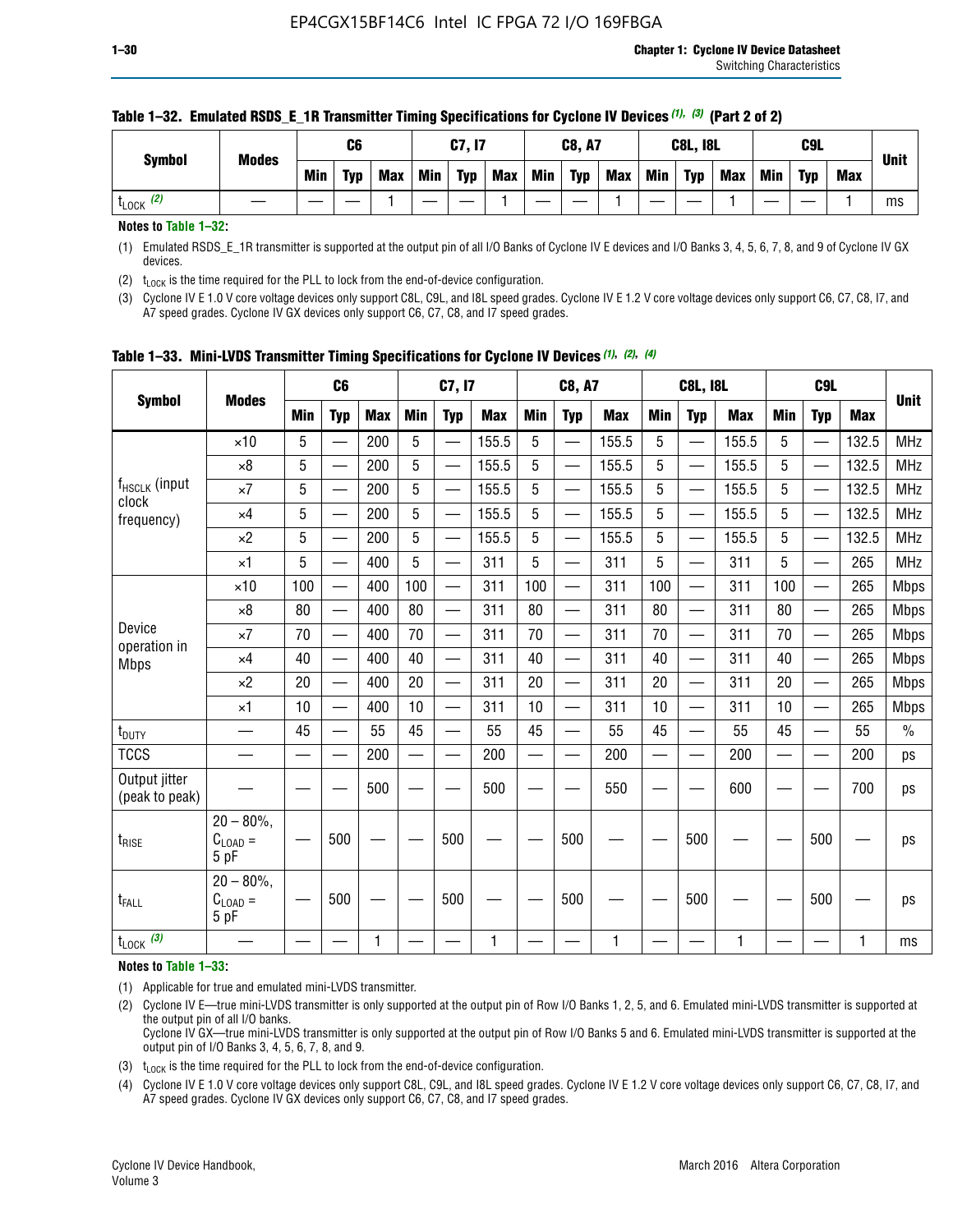|                                 |              |     | C <sub>6</sub> |     | C7, I7     |            | <b>C8, A7</b> |     | <b>C8L, I8L</b> |            | C <sub>9</sub> L |               |
|---------------------------------|--------------|-----|----------------|-----|------------|------------|---------------|-----|-----------------|------------|------------------|---------------|
| <b>Symbol</b>                   | <b>Modes</b> | Min | <b>Max</b>     | Min | <b>Max</b> | <b>Min</b> | <b>Max</b>    | Min | <b>Max</b>      | <b>Min</b> | <b>Max</b>       | <b>Unit</b>   |
|                                 | $\times$ 10  | 5   | 420            | 5   | 370        | 5          | 320           | 5   | 320             | 5          | 250              | <b>MHz</b>    |
|                                 | $\times 8$   | 5   | 420            | 5   | 370        | 5          | 320           | 5   | 320             | 5          | 250              | <b>MHz</b>    |
| f <sub>HSCLK</sub> (input       | $\times 7$   | 5   | 420            | 5   | 370        | 5          | 320           | 5   | 320             | 5          | 250              | MHz           |
| clock<br>frequency)             | $\times$ 4   | 5   | 420            | 5   | 370        | 5          | 320           | 5   | 320             | 5          | 250              | <b>MHz</b>    |
|                                 | $\times 2$   | 5   | 420            | 5   | 370        | 5          | 320           | 5   | 320             | 5          | 250              | <b>MHz</b>    |
|                                 | $\times$ 1   | 5   | 420            | 5   | 402.5      | 5          | 402.5         | 5   | 362             | 5          | 265              | <b>MHz</b>    |
|                                 | $\times$ 10  | 100 | 840            | 100 | 740        | 100        | 640           | 100 | 640             | 100        | 500              | Mbps          |
|                                 | $\times 8$   | 80  | 840            | 80  | 740        | 80         | 640           | 80  | 640             | 80         | 500              | <b>Mbps</b>   |
| <b>HSIODR</b>                   | $\times 7$   | 70  | 840            | 70  | 740        | 70         | 640           | 70  | 640             | 70         | 500              | <b>Mbps</b>   |
|                                 | $\times$ 4   | 40  | 840            | 40  | 740        | 40         | 640           | 40  | 640             | 40         | 500              | <b>Mbps</b>   |
|                                 | $\times 2$   | 20  | 840            | 20  | 740        | 20         | 640           | 20  | 640             | 20         | 500              | <b>Mbps</b>   |
|                                 | $\times$ 1   | 10  | 420            | 10  | 402.5      | 10         | 402.5         | 10  | 362             | 10         | 265              | <b>Mbps</b>   |
| t <sub>DUTY</sub>               |              | 45  | 55             | 45  | 55         | 45         | 55            | 45  | 55              | 45         | 55               | $\frac{0}{0}$ |
| <b>TCCS</b>                     |              |     | 200            |     | 200        |            | 200           |     | 200             |            | 200              | ps            |
| Output jitter<br>(peak to peak) |              |     | 500            |     | 500        |            | 550           |     | 600             |            | 700              | ps            |
| $t_{\text{LOCK}}$ (2)           |              |     | 1              |     | 1          |            | 1             |     | 1               |            | 1                | ms            |

**Table 1–34. True LVDS Transmitter Timing Specifications for Cyclone IV Devices** *(1)***,** *(3)*

**Notes to Table 1–34:**

(1) Cyclone IV E—true LVDS transmitter is only supported at the output pin of Row I/O Banks 1, 2, 5, and 6. Cyclone IV GX—true LVDS transmitter is only supported at the output pin of Row I/O Banks 5 and 6.

(2)  $t_{\text{LOCK}}$  is the time required for the PLL to lock from the end-of-device configuration.

(3) Cyclone IV E 1.0 V core voltage devices only support C8L, C9L, and I8L speed grades. Cyclone IV E 1.2 V core voltage devices only support C6, C7, C8, I7, and A7 speed grades. Cyclone IV GX devices only support C6, C7, C8, and I7 speed grades.

|  |  |  |  | Table 1–35. Emulated LVDS Transmitter Timing Specifications for Cyclone IV Devices <sup>(1),</sup> <sup>(3)</sup> (Part 1 of 2) |  |  |
|--|--|--|--|---------------------------------------------------------------------------------------------------------------------------------|--|--|
|--|--|--|--|---------------------------------------------------------------------------------------------------------------------------------|--|--|

| <b>Symbol</b><br><b>Modes</b> |             | C <sub>6</sub> |            | C7, I7     |            | <b>C8, A7</b> |            | <b>C8L, I8L</b> |            | C <sub>9</sub> L |            |             |
|-------------------------------|-------------|----------------|------------|------------|------------|---------------|------------|-----------------|------------|------------------|------------|-------------|
|                               |             | Min            | <b>Max</b> | <b>Min</b> | <b>Max</b> | <b>Min</b>    | <b>Max</b> | Min             | <b>Max</b> | <b>Min</b>       | <b>Max</b> | Unit        |
|                               | $\times$ 10 | 5              | 320        | 5          | 320        | 5             | 275        | 5               | 275        | 5                | 250        | <b>MHz</b>  |
|                               | $\times 8$  | 5              | 320        | 5          | 320        | 5             | 275        | 5               | 275        | 5                | 250        | <b>MHz</b>  |
| $f_{HSCLK}$ (input<br>clock   | $\times 7$  | 5              | 320        | 5          | 320        | 5             | 275        | 5               | 275        | 5                | 250        | <b>MHz</b>  |
| frequency)                    | $\times$ 4  | 5              | 320        | 5          | 320        | 5             | 275        | 5               | 275        | 5                | 250        | <b>MHz</b>  |
|                               | $\times 2$  | 5              | 320        | 5          | 320        | 5             | 275        | 5               | 275        | 5                | 250        | <b>MHz</b>  |
|                               | $\times$ 1  | 5              | 402.5      | 5          | 402.5      | 5             | 402.5      | 5               | 362        | 5                | 265        | <b>MHz</b>  |
|                               | $\times$ 10 | 100            | 640        | 100        | 640        | 100           | 550        | 100             | 550        | 100              | 500        | <b>Mbps</b> |
|                               | $\times 8$  | 80             | 640        | 80         | 640        | 80            | 550        | 80              | 550        | 80               | 500        | <b>Mbps</b> |
| <b>HSIODR</b>                 | $\times 7$  | 70             | 640        | 70         | 640        | 70            | 550        | 70              | 550        | 70               | 500        | <b>Mbps</b> |
|                               | $\times$ 4  | 40             | 640        | 40         | 640        | 40            | 550        | 40              | 550        | 40               | 500        | <b>Mbps</b> |
|                               | $\times 2$  | 20             | 640        | 20         | 640        | 20            | 550        | 20              | 550        | 20               | 500        | <b>Mbps</b> |
|                               | $\times$ 1  | 10             | 402.5      | 10         | 402.5      | 10            | 402.5      | 10              | 362        | 10               | 265        | <b>Mbps</b> |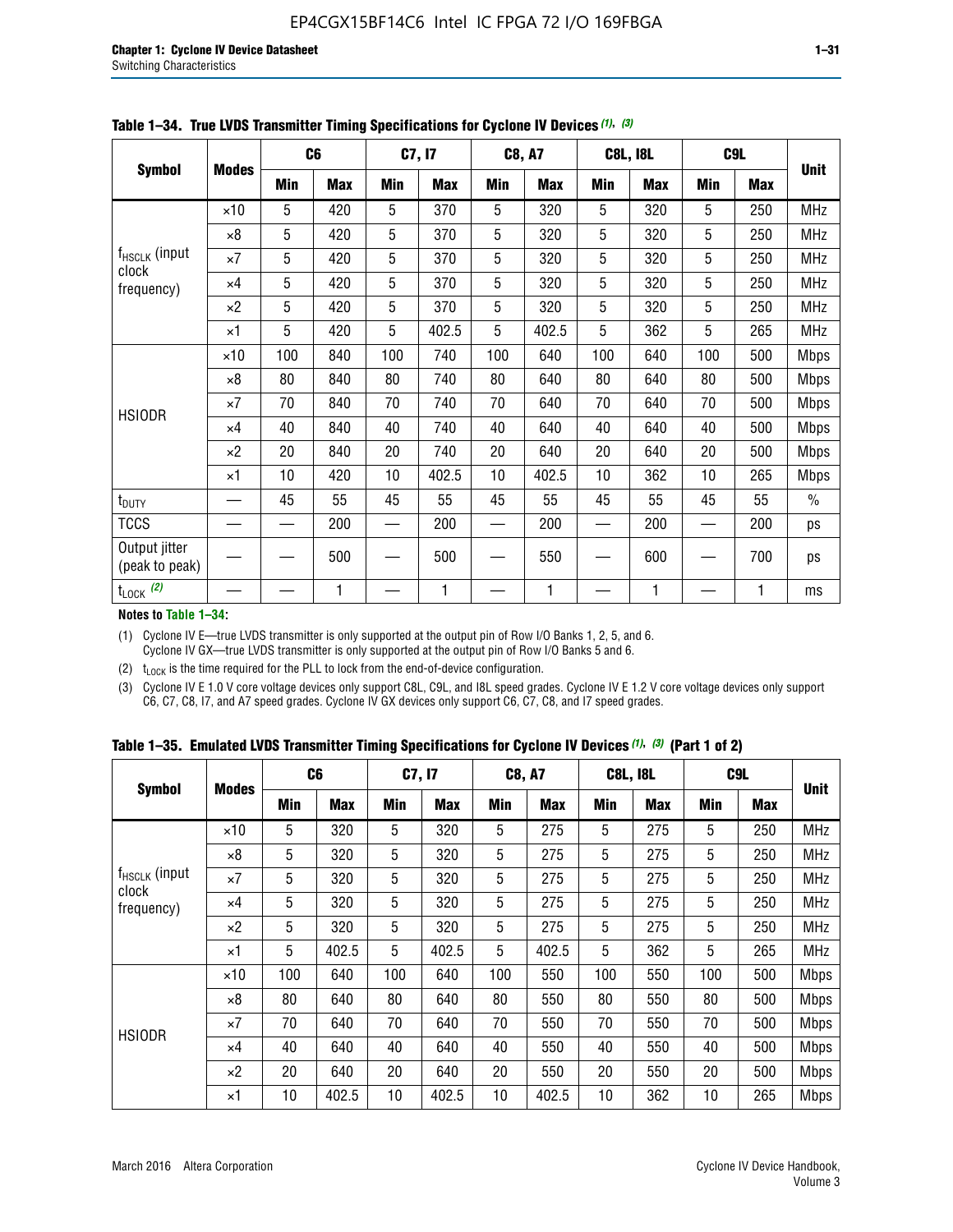| <b>Symbol</b><br><b>Modes</b>   | C <sub>6</sub> |            | C7, I7     |            | <b>C8, A7</b> |            | <b>C8L, I8L</b> |            |         | C <sub>9</sub> L |               |
|---------------------------------|----------------|------------|------------|------------|---------------|------------|-----------------|------------|---------|------------------|---------------|
|                                 | Min            | <b>Max</b> | <b>Min</b> | <b>Max</b> | <b>Min</b>    | <b>Max</b> | Min             | <b>Max</b> | Min     | <b>Max</b>       | <b>Unit</b>   |
| t <sub>DUTY</sub>               | 45             | 55         | 45         | 55         | 45            | 55         | 45              | 55         | 45      | 55               | $\frac{0}{0}$ |
| <b>TCCS</b>                     |                | 200        |            | 200        |               | 200        |                 | 200        | —<br>—— | 200              | ps            |
| Output jitter<br>(peak to peak) |                | 500        |            | 500        |               | 550        |                 | 600        |         | 700              | ps            |
| $t_{\text{LOCK}}$ (2)           |                |            |            |            |               |            |                 |            |         |                  | ms            |

#### **Table 1–35. Emulated LVDS Transmitter Timing Specifications for Cyclone IV Devices** *(1)***,** *(3)* **(Part 2 of 2)**

#### **Notes to Table 1–35:**

(1) Cyclone IV E—emulated LVDS transmitter is supported at the output pin of all I/O Banks.

Cyclone IV GX—emulated LVDS transmitter is supported at the output pin of I/O Banks 3, 4, 5, 6, 7, 8, and 9.

(2)  $t_{\text{LOCK}}$  is the time required for the PLL to lock from the end-of-device configuration.

(3) Cyclone IV E 1.0 V core voltage devices only support C8L, C9L, and I8L speed grades. Cyclone IV E 1.2 V core voltage devices only support C6, C7, C8, I7, and A7 speed grades. Cyclone IV GX devices only support C6, C7, C8, and I7 speed grades.

|                                    |              |     | C <sub>6</sub> | C7, I7 |       | <b>C8, A7</b> |            |     | <b>C8L, I8L</b> | C <sub>9</sub> L |     |             |
|------------------------------------|--------------|-----|----------------|--------|-------|---------------|------------|-----|-----------------|------------------|-----|-------------|
| <b>Symbol</b>                      | <b>Modes</b> | Min | <b>Max</b>     | Min    | Max   | Min           | <b>Max</b> | Min | <b>Max</b>      | Min              | Max | <b>Unit</b> |
|                                    | $\times$ 10  | 10  | 437.5          | 10     | 370   | 10            | 320        | 10  | 320             | 10               | 250 | MHz         |
|                                    | ×8           | 10  | 437.5          | 10     | 370   | 10            | 320        | 10  | 320             | 10               | 250 | <b>MHz</b>  |
| f <sub>HSCLK</sub> (input<br>clock | ×7           | 10  | 437.5          | 10     | 370   | 10            | 320        | 10  | 320             | 10               | 250 | <b>MHz</b>  |
| frequency)                         | $\times 4$   | 10  | 437.5          | 10     | 370   | 10            | 320        | 10  | 320             | 10               | 250 | <b>MHz</b>  |
|                                    | $\times 2$   | 10  | 437.5          | 10     | 370   | 10            | 320        | 10  | 320             | 10               | 250 | <b>MHz</b>  |
|                                    | ×1           | 10  | 437.5          | 10     | 402.5 | 10            | 402.5      | 10  | 362             | 10               | 265 | <b>MHz</b>  |
|                                    | $\times$ 10  | 100 | 875            | 100    | 740   | 100           | 640        | 100 | 640             | 100              | 500 | <b>Mbps</b> |
|                                    | $\times 8$   | 80  | 875            | 80     | 740   | 80            | 640        | 80  | 640             | 80               | 500 | <b>Mbps</b> |
| <b>HSIODR</b>                      | ×7           | 70  | 875            | 70     | 740   | 70            | 640        | 70  | 640             | 70               | 500 | <b>Mbps</b> |
|                                    | $\times 4$   | 40  | 875            | 40     | 740   | 40            | 640        | 40  | 640             | 40               | 500 | <b>Mbps</b> |
|                                    | $\times 2$   | 20  | 875            | 20     | 740   | 20            | 640        | 20  | 640             | 20               | 500 | <b>Mbps</b> |
|                                    | ×1           | 10  | 437.5          | 10     | 402.5 | 10            | 402.5      | 10  | 362             | 10               | 265 | <b>Mbps</b> |
| SW                                 |              |     | 400            |        | 400   |               | 400        |     | 550             |                  | 640 | ps          |
| Input jitter<br>tolerance          |              |     | 500            |        | 500   |               | 550        |     | 600             |                  | 700 | ps          |
| $t_{\text{LOCK}}$ (2)              |              |     | 1              |        | 1     |               | 1          |     | 1               |                  | 1   | ms          |

**Table 1–36. LVDS Receiver Timing Specifications for Cyclone IV Devices** *(1)***,** *(3)*

#### **Notes to Table 1–36:**

(1) Cyclone IV E—LVDS receiver is supported at all I/O Banks.

Cyclone IV GX—LVDS receiver is supported at I/O Banks 3, 4, 5, 6, 7, 8, and 9.

(2)  $t_{\text{LOCK}}$  is the time required for the PLL to lock from the end-of-device configuration.

(3) Cyclone IV E 1.0 V core voltage devices only support C8L, C9L, and I8L speed grades. Cyclone IV E 1.2 V core voltage devices only support C6, C7, C8, I7, and A7 speed grades. Cyclone IV GX devices only support C6, C7, C8, and I7 speed grades.

# **External Memory Interface Specifications**

The external memory interfaces for Cyclone IV devices are auto-calibrating and easy to implement.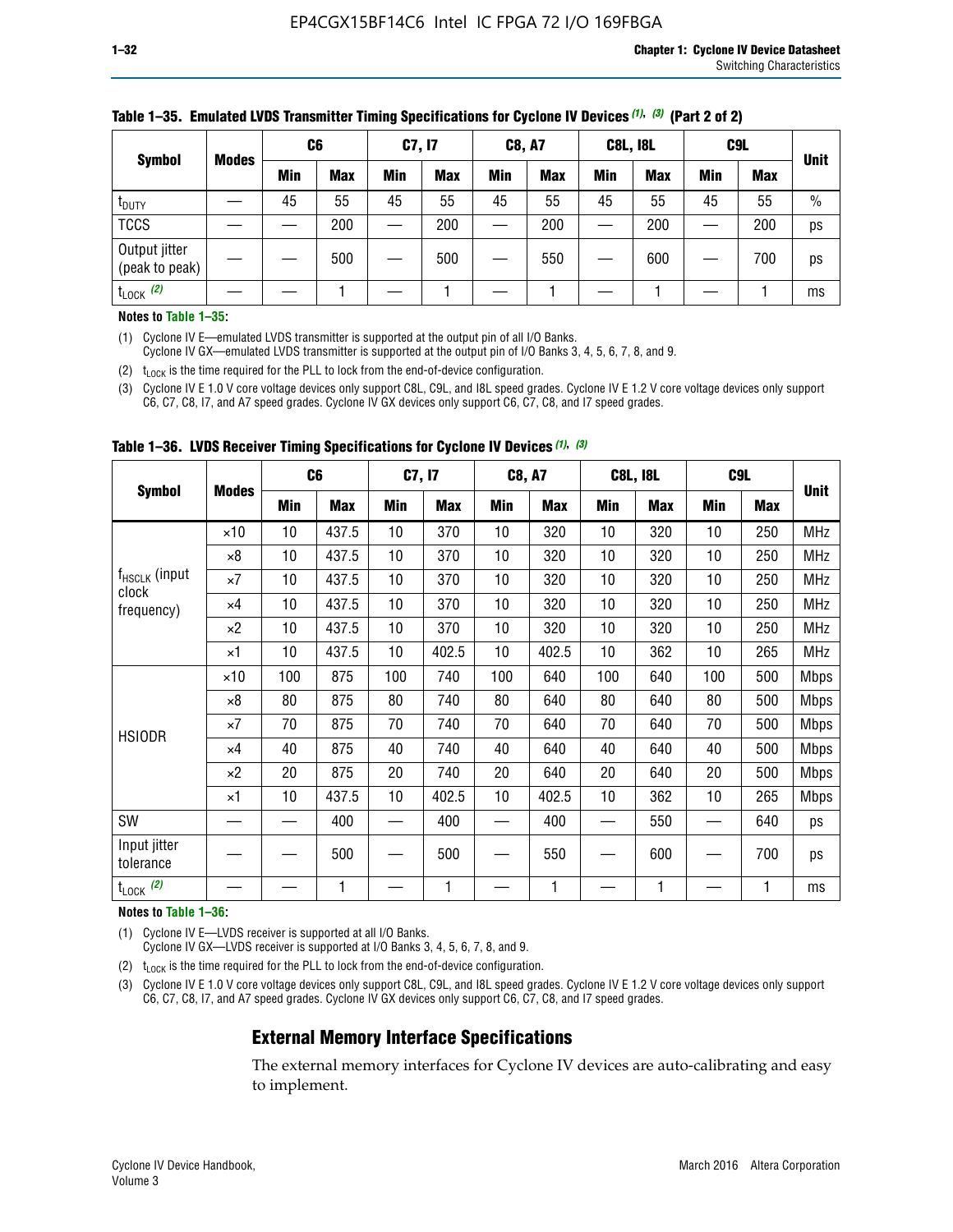**for more information about the supported maximum clock rate, device and pin** planning, IP implementation, and device termination, refer to *[Section III: System](http://www.altera.com/literature/hb/external-memory/emi_intro_specs.pdf)  [Performance Specifications](http://www.altera.com/literature/hb/external-memory/emi_intro_specs.pdf)* of the *External Memory Interface Handbook*.

Table 1–37 lists the memory output clock jitter specifications for Cyclone IV devices.

**Table 1–37. Memory Output Clock Jitter Specifications for Cyclone IV Devices** *(1)***,** *(2)*

| <b>Parameter</b>             | <b>Symbol</b>  | Min    | Max | <b>Unit</b> |
|------------------------------|----------------|--------|-----|-------------|
| Clock period jitter          | $L$ JIT(per)   | $-125$ | 125 | ps          |
| Cycle-to-cycle period jitter | $L$ JIT $(cc)$ | $-200$ | 200 | ps          |
| Duty cycle jitter            | LJIT(duty)     | $-150$ | 150 | рs          |

**Notes to Table 1–37:**

- (1) Memory output clock jitter measurements are for 200 consecutive clock cycles, as specified in the JEDEC DDR2 standard.
- (2) The clock jitter specification applies to memory output clock pins generated using DDIO circuits clocked by a PLL output routed on a global clock (GCLK) network.

# **Duty Cycle Distortion Specifications**

Table 1–38 lists the worst case duty cycle distortion for Cyclone IV devices.

**Table 1–38. Duty Cycle Distortion on Cyclone IV Devices I/O Pins** *(1)***,** *(2), (3)*

| <b>Symbol</b>     | C <sub>6</sub> |            | C7, I7     |            | <b>C8, I8L, A7</b> |            | C9L        |            | <b>Unit</b>   |  |
|-------------------|----------------|------------|------------|------------|--------------------|------------|------------|------------|---------------|--|
|                   | Min            | <b>Max</b> | <b>Min</b> | <b>Max</b> | Min                | <b>Max</b> | <b>Min</b> | <b>Max</b> |               |  |
| Output Duty Cycle | 45             | 55         | 45         | 55         | 45                 | 55         | 45         | 55         | $\frac{0}{0}$ |  |

**Notes to Table 1–38:**

(1) The duty cycle distortion specification applies to clock outputs from the PLLs, global clock tree, and IOE driving the dedicated and general purpose I/O pins.

(2) Cyclone IV devices meet the specified duty cycle distortion at the maximum output toggle rate for each combination of I/O standard and current strength.

(3) Cyclone IV E 1.0 V core voltage devices only support C8L, C9L, and I8L speed grades. Cyclone IV E 1.2 V core voltage devices only support C6, C7, C8, I7, and A7 speed grades. Cyclone IV GX devices only support C6, C7, C8, and I7 speed grades.

# **OCT Calibration Timing Specification**

Table 1–39 lists the duration of calibration for series OCT with calibration at device power-up for Cyclone IV devices.

#### **Table 1–39. Timing Specification for Series OCT with Calibration at Device Power-Up for Cyclone IV Devices** *(1)*

| Symbol  | <b>Description</b>                                            | <b>Maximum</b> | <b>Units</b> |
|---------|---------------------------------------------------------------|----------------|--------------|
| LOCTCAL | Duration of series OCT with<br>calibration at device power-up | 20             | μs           |

#### **Note to Table 1–39***:*

(1) OCT calibration takes place after device configuration and before entering user mode.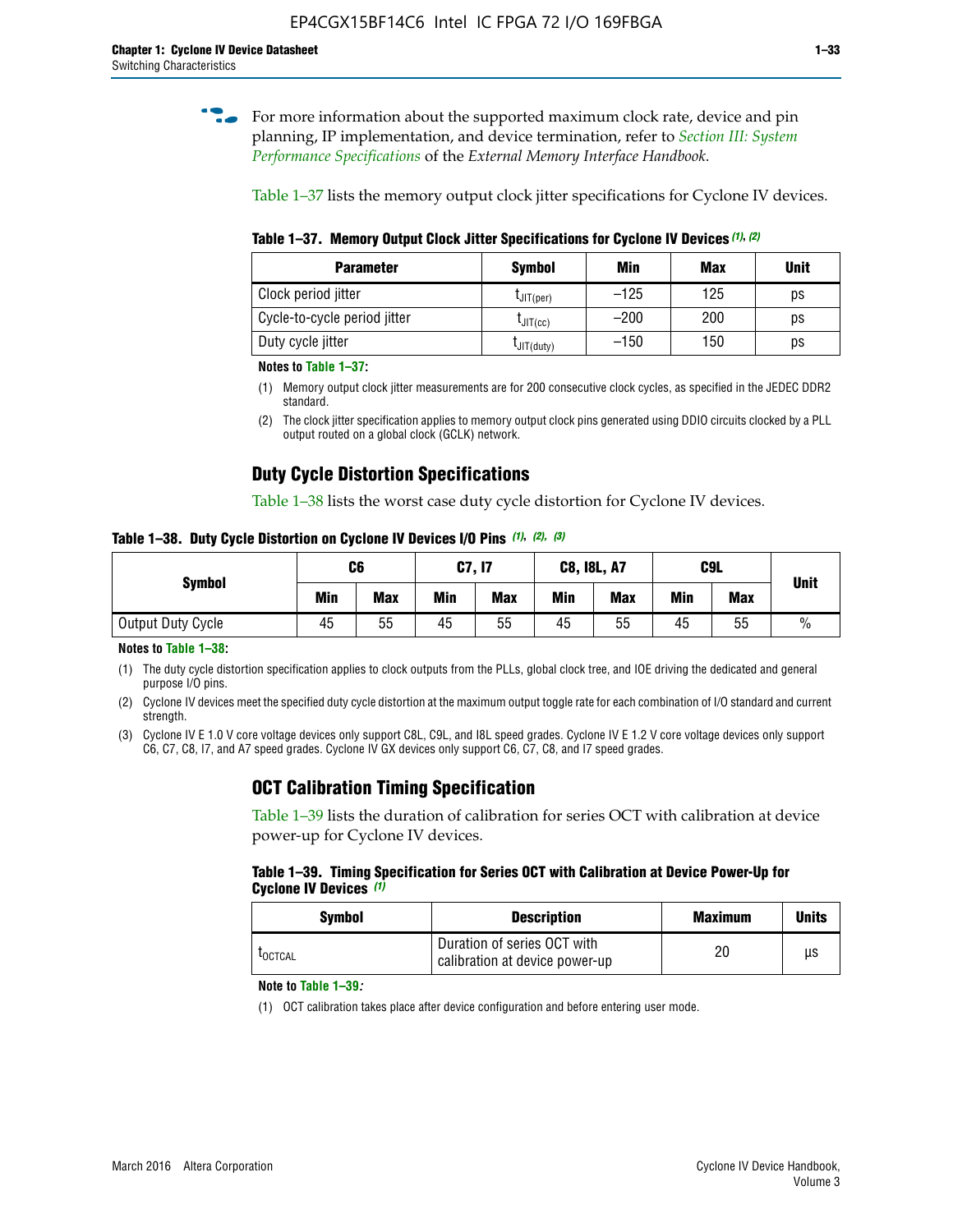# **IOE Programmable Delay**

Table 1–40 and Table 1–41 list the IOE programmable delay for Cyclone IV E 1.0 V core voltage devices.

#### **Table 1–40. IOE Programmable Delay on Column Pins for Cyclone IV E 1.0 V Core Voltage Devices** *(1)***,** *(2)*

|                                                                       |                                | <b>Number</b>  | Min<br><b>Offset</b> | <b>Max Offset</b>  |            |                    |             |       |    |  |
|-----------------------------------------------------------------------|--------------------------------|----------------|----------------------|--------------------|------------|--------------------|-------------|-------|----|--|
| <b>Parameter</b>                                                      | <b>Paths Affected</b>          | 0f             |                      | <b>Fast Corner</b> |            | <b>Slow Corner</b> | <b>Unit</b> |       |    |  |
|                                                                       |                                | <b>Setting</b> |                      | C8L                | <b>18L</b> | C8L                | C9L         | 18L   |    |  |
| Input delay from pin to<br>internal cells                             | Pad to I/O<br>dataout to core  |                | 0                    | 2.054              | 1.924      | 3.387              | 4.017       | 3.411 | ns |  |
| Input delay from pin to<br>input register                             | Pad to I/O input<br>register   | 8              | 0                    | 2.010              | 1.875      | 3.341              | 4.252       | 3.367 | ns |  |
| Delay from output register<br>to output pin                           | I/O output<br>register to pad  | 2              | 0                    | 0.641              | 0.631      | 1.111              | 1.377       | 1.124 | ns |  |
| Input delay from<br>dual-purpose clock pin to<br>fan-out destinations | Pad to global<br>clock network | 12             | 0                    | 0.971              | 0.931      | 1.684              | 2.298       | 1.684 | ns |  |

#### **Notes to Table 1–40:**

(1) The incremental values for the settings are generally linear. For the exact values for each setting, use the latest version of the Quartus II software.

(2) The minimum and maximum offset timing numbers are in reference to setting **0** as available in the Quartus II software.

| Table 1–41. IOE Programmable Delay on Row Pins for Cyclone IV E 1.0 V Core Voltage Devices (1), (2) |  |  |
|-----------------------------------------------------------------------------------------------------|--|--|
|-----------------------------------------------------------------------------------------------------|--|--|

|                                                                       |                                | <b>Number</b> |                                        | <b>Max Offset</b> |                    |                    |             |       |    |  |
|-----------------------------------------------------------------------|--------------------------------|---------------|----------------------------------------|-------------------|--------------------|--------------------|-------------|-------|----|--|
| <b>Parameter</b>                                                      | <b>Paths Affected</b>          | 0f            | Min<br><b>Offset</b><br><b>Setting</b> |                   | <b>Fast Corner</b> | <b>Slow Corner</b> | <b>Unit</b> |       |    |  |
|                                                                       |                                |               |                                        | C8L               | <b>18L</b>         | C8L                | C9L         | 18L   |    |  |
| Input delay from pin to<br>internal cells                             | Pad to I/O<br>dataout to core  |               | 0                                      | 2.057             | 1.921              | 3.389              | 4.146       | 3.412 | ns |  |
| Input delay from pin to<br>input register                             | Pad to I/O input<br>register   | 8             | 0                                      | 2.059             | 1.919              | 3.420              | 4.374       | 3.441 | ns |  |
| Delay from output register<br>to output pin                           | I/O output<br>register to pad  | 2             | 0                                      | 0.670             | 0.623              | 1.160              | 1.420       | 1.168 | ns |  |
| Input delay from<br>dual-purpose clock pin to<br>fan-out destinations | Pad to global<br>clock network | 12            | 0                                      | 0.960             | 0.919              | 1.656              | 2.258       | 1.656 | ns |  |

#### **Notes to Table 1–41:**

(1) The incremental values for the settings are generally linear. For the exact values for each setting, use the latest version of the Quartus II software.

(2) The minimum and maximum offset timing numbers are in reference to setting **0** as available in the Quartus II software.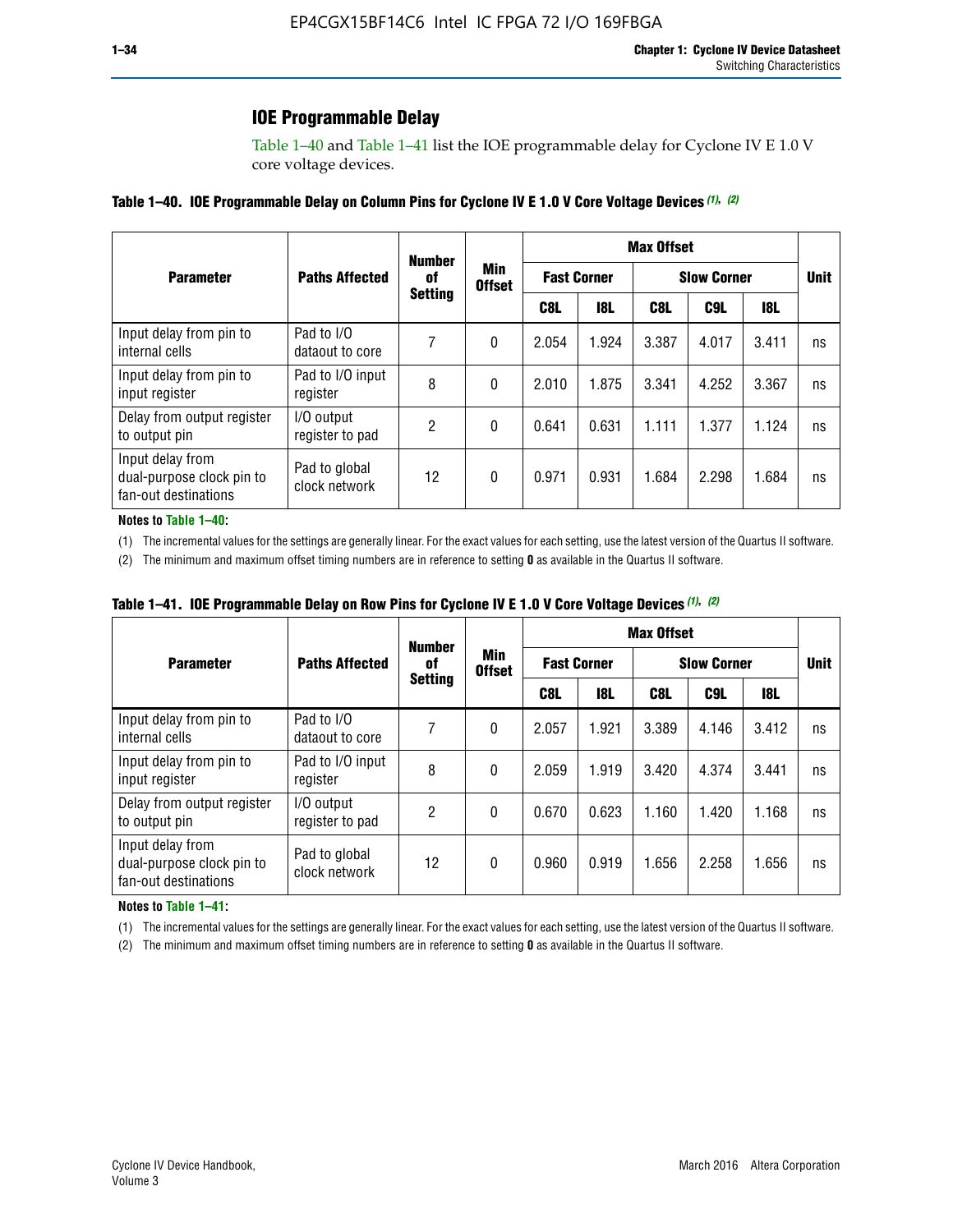Table 1–42 and Table 1–43 list the IOE programmable delay for Cyclone IV E 1.2 V core voltage devices.

|                                                                       |                                   | <b>Number</b>        | Min<br><b>Offset</b> | <b>Max Offset</b> |                    |           |                    |                |                |              |       |             |
|-----------------------------------------------------------------------|-----------------------------------|----------------------|----------------------|-------------------|--------------------|-----------|--------------------|----------------|----------------|--------------|-------|-------------|
| <b>Parameter</b>                                                      | <b>Paths</b><br><b>Affected</b>   | 0f<br><b>Setting</b> |                      |                   | <b>Fast Corner</b> |           | <b>Slow Corner</b> |                |                |              |       | <b>Unit</b> |
|                                                                       |                                   |                      |                      | C <sub>6</sub>    | 17                 | <b>A7</b> | C6                 | C <sub>7</sub> | C <sub>8</sub> | $\mathbf{I}$ | A7    |             |
| Input delay from pin to<br>internal cells                             | Pad to I/O<br>dataout to<br>core  | 7                    | 0                    | 1.314             | 1.211              | 1.211     | 2.177              | 2.340          | 2.433          | 2.388        | 2.508 | ns          |
| Input delay from pin to<br>input register                             | Pad to I/O<br>input register      | 8                    | $\theta$             | 1.307             | 1.203              | 1.203     | 2.19               | 2.387          | 2.540          | 2.430        | 2.545 | ns          |
| Delay from output<br>register to output pin                           | I/O output<br>register to<br>pad  | $\overline{2}$       | 0                    | 0.437             | 0.402              | 0.402     | 0.747              | 0.820          | 0.880          | 0.834        | 0.873 | ns          |
| Input delay from<br>dual-purpose clock pin<br>to fan-out destinations | Pad to global<br>clock<br>network | 12                   | 0                    | 0.693             | 0.665              | 0.665     | 1.200              | 1.379          | 1.532          | 1.393        | 1.441 | ns          |

**Table 1–42. IOE Programmable Delay on Column Pins for Cyclone IV E 1.2 V Core Voltage Devices** *(1)***,** *(2)*

**Notes to Table 1–42:**

(1) The incremental values for the settings are generally linear. For the exact values for each setting, use the latest version of the Quartus II software.

(2) The minimum and maximum offset timing numbers are in reference to setting **0** as available in the Quartus II software.

|                                                                       |                                   | <b>Number</b>  | Min<br><b>Offset</b> | <b>Max Offset</b> |                    |       |                    |                |       |              |       |             |
|-----------------------------------------------------------------------|-----------------------------------|----------------|----------------------|-------------------|--------------------|-------|--------------------|----------------|-------|--------------|-------|-------------|
| <b>Parameter</b>                                                      | <b>Paths</b><br><b>Affected</b>   | 0f             |                      |                   | <b>Fast Corner</b> |       | <b>Slow Corner</b> |                |       |              |       | <b>Unit</b> |
|                                                                       |                                   | <b>Setting</b> |                      | C6                | 17                 | A7    | C6                 | C <sub>7</sub> | C8    | $\mathbf{I}$ | A7    |             |
| Input delay from pin to<br>internal cells                             | Pad to I/O<br>dataout to<br>core  | 7              | 0                    | 1.314             | 1.209              | 1.209 | 2.201              | 2.386          | 2.510 | 2.429        | 2.548 | ns          |
| Input delay from pin to<br>input register                             | Pad to I/O<br>input register      | 8              | $\theta$             | 1.312             | 1.207              | 1.207 | 2.202              | 2.402          | 2.558 | 2.447        | 2.557 | ns          |
| Delay from output<br>register to output pin                           | I/O output<br>register to<br>pad  | 2              | $\Omega$             | 0.458             | 0.419              | 0.419 | 0.783              | 0.861          | 0.924 | 0.875        | 0.915 | ns          |
| Input delay from<br>dual-purpose clock pin<br>to fan-out destinations | Pad to global<br>clock<br>network | 12             | 0                    | 0.686             | 0.657              | 0.657 | 1.185              | 1.360          | 1.506 | 1.376        | 1.422 | ns          |

**Table 1–43. IOE Programmable Delay on Row Pins for Cyclone IV E 1.2 V Core Voltage Devices** *(1)***,** *(2)*

#### **Notes to Table 1–43:**

(1) The incremental values for the settings are generally linear. For the exact values for each setting, use the latest version of the Quartus II software.

(2) The minimum and maximum offset timing numbers are in reference to setting **0** as available in the Quartus II software.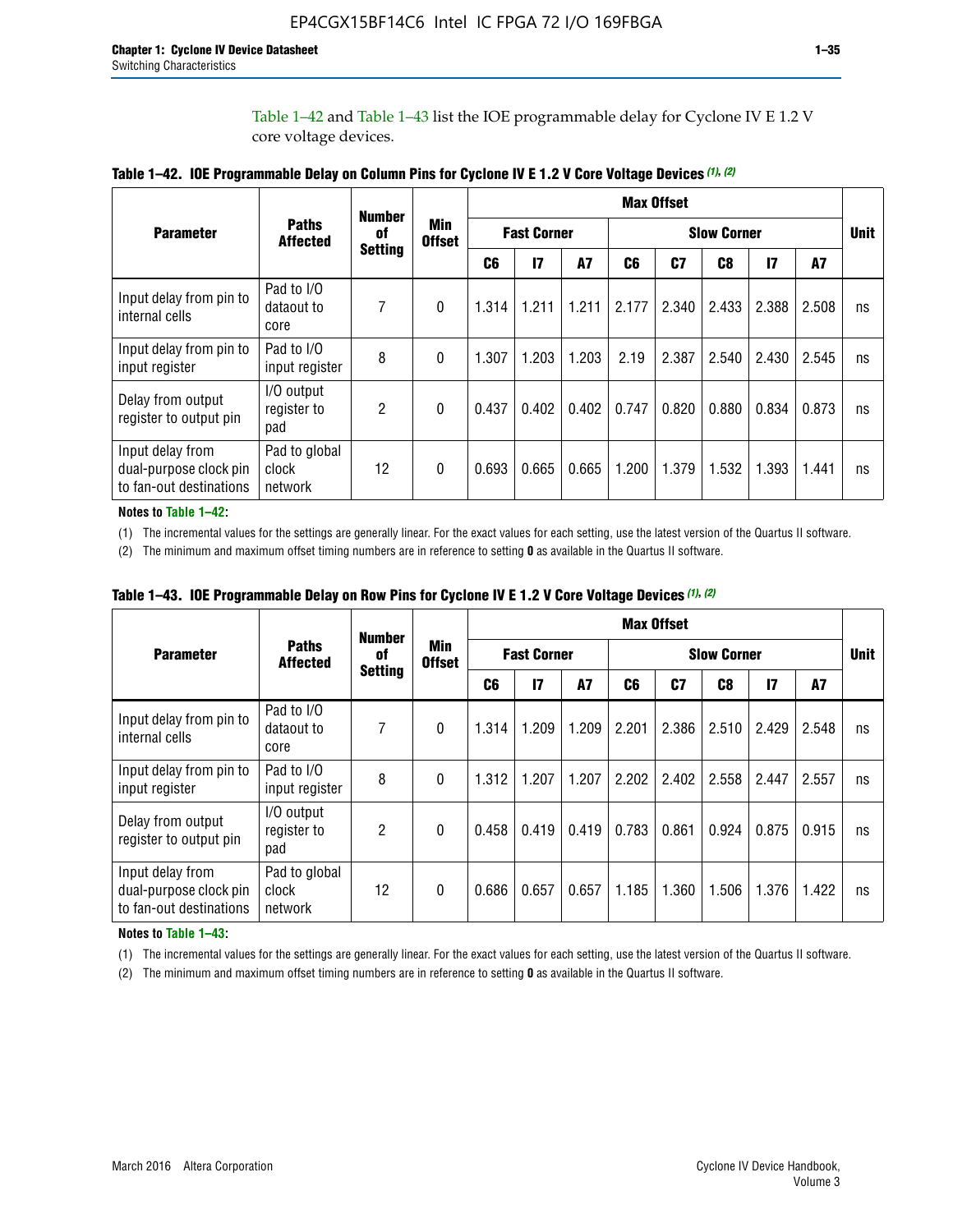Table 1–44 and Table 1–45 list the IOE programmable delay for Cyclone IV GX devices.

|                                                                       |                                   | <b>Number</b>         |                  |                    |       |                    | <b>Max Offset</b> |       |       |             |
|-----------------------------------------------------------------------|-----------------------------------|-----------------------|------------------|--------------------|-------|--------------------|-------------------|-------|-------|-------------|
| <b>Parameter</b>                                                      | <b>Paths</b>                      | 0f<br><b>Affected</b> |                  | <b>Fast Corner</b> |       | <b>Slow Corner</b> |                   |       |       | <b>Unit</b> |
|                                                                       | <b>Settings</b>                   |                       | C6               | $\mathsf{I}7$      | C6    | C7                 | C8                | 17    |       |             |
| Input delay from pin to<br>internal cells                             | Pad to I/O<br>dataout to<br>core  | 7                     | $\boldsymbol{0}$ | 1.313              | 1.209 | 2.184              | 2.336             | 2.451 | 2.387 | ns          |
| Input delay from pin to<br>input register                             | Pad to I/O<br>input register      | 8                     | $\theta$         | 1.312              | 1.208 | 2.200              | 2.399             | 2.554 | 2.446 | ns          |
| Delay from output<br>register to output pin                           | I/O output<br>register to<br>pad  | 2                     | $\mathbf{0}$     | 0.438              | 0.404 | 0.751              | 0.825             | 0.886 | 0.839 | ns          |
| Input delay from<br>dual-purpose clock pin<br>to fan-out destinations | Pad to global<br>clock<br>network | 12                    | $\mathbf{0}$     | 0.713              | 0.682 | 1.228              | 1.41              | 1.566 | 1.424 | ns          |

**Table 1–44. IOE Programmable Delay on Column Pins for Cyclone IV GX Devices** *(1)***,** *(2)*

**Notes to Table 1–44:**

(1) The incremental values for the settings are generally linear. For exact values of each setting, use the latest version of the Quartus II software.

(2) The minimum and maximum offset timing numbers are in reference to setting **0** as available in the Quartus II software.

|                                                                       |                                  | <b>Number</b>   | Min<br><b>Offset</b> | <b>Max Offset</b>  |       |                    |       |       |               |             |  |
|-----------------------------------------------------------------------|----------------------------------|-----------------|----------------------|--------------------|-------|--------------------|-------|-------|---------------|-------------|--|
| <b>Parameter</b>                                                      | <b>Paths</b><br><b>Affected</b>  | 0f              |                      | <b>Fast Corner</b> |       | <b>Slow Corner</b> |       |       |               | <b>Unit</b> |  |
|                                                                       |                                  | <b>Settings</b> |                      | C6                 | 17    | C6                 | C7    | C8    | $\mathsf{I}7$ |             |  |
| Input delay from pin to<br>internal cells                             | Pad to I/O<br>dataout to<br>core | 7               | $\mathbf{0}$         | 1.314              | 1.210 | 2.209              | 2.398 | 2.526 | 2.443         | ns          |  |
| Input delay from pin to<br>input register                             | Pad to I/O<br>input register     | 8               | $\mathbf{0}$         | 1.313              | 1.208 | 2.205              | 2.406 | 2.563 | 2.450         | ns          |  |
| Delay from output<br>register to output pin                           | I/O output<br>register to<br>pad | $\overline{2}$  | $\mathbf{0}$         | 0.461              | 0.421 | 0.789              | 0.869 | 0.933 | 0.884         | ns          |  |
| Input delay from<br>dual-purpose clock pin<br>to fan-out destinations | Pad to global<br>clock network   | 12              | $\mathbf{0}$         | 0.712              | 0.682 | 1.225              | 1.407 | 1.562 | 1.421         | ns          |  |

**Table 1–45. IOE Programmable Delay on Row Pins for Cyclone IV GX Devices** *(1)***,** *(2)*

#### **Notes to Table 1–45:**

(1) The incremental values for the settings are generally linear. For exact values of each setting, use the latest version of Quartus II software.

(2) The minimum and maximum offset timing numbers are in reference to setting **0** as available in the Quartus II software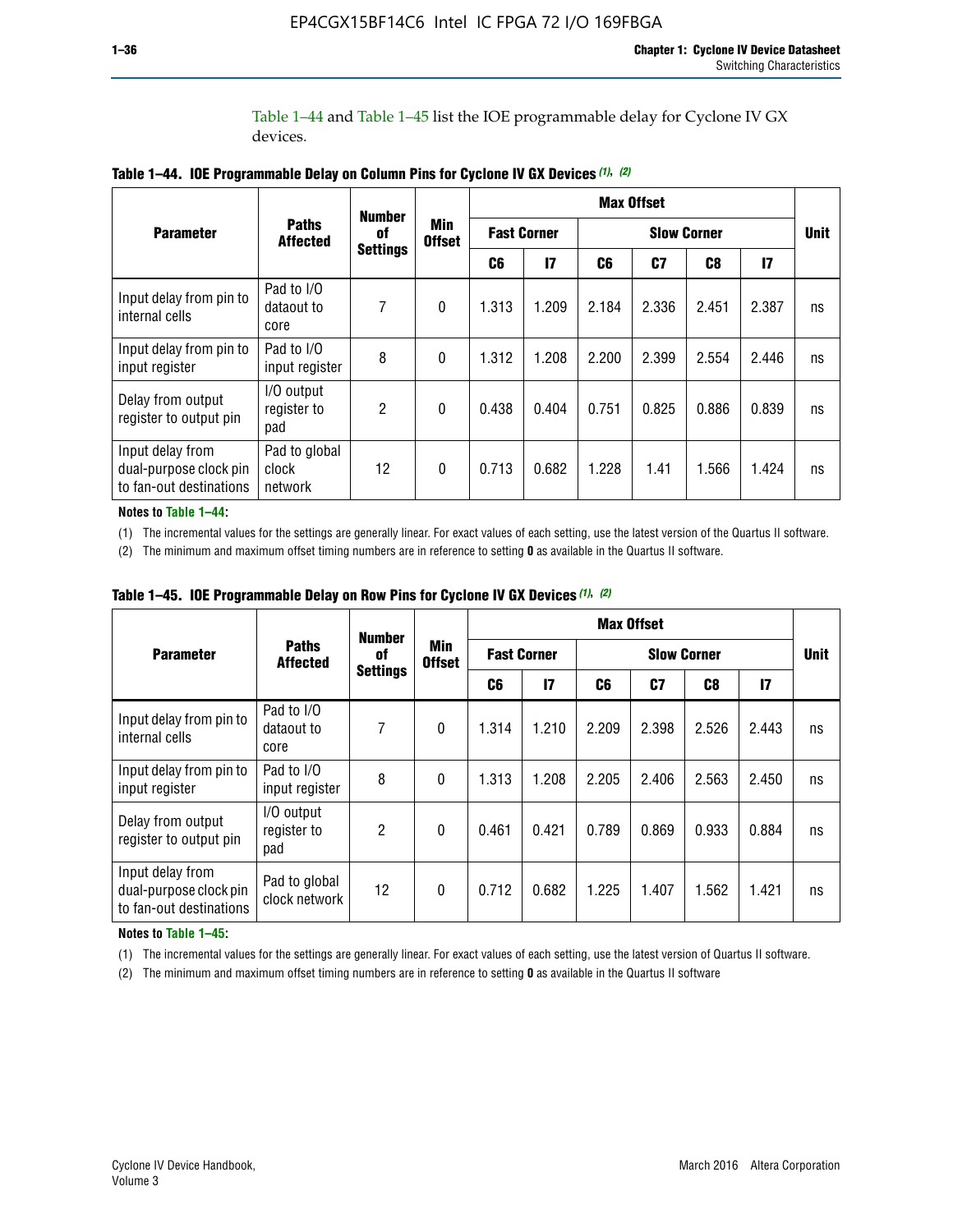# **I/O Timing**

Use the following methods to determine I/O timing:

- the Excel-based I/O Timing
- the Quartus II timing analyzer

The Excel-based I/O timing provides pin timing performance for each device density and speed grade. The data is typically used prior to designing the FPGA to get a timing budget estimation as part of the link timing analysis. The Quartus II timing analyzer provides a more accurate and precise I/O timing data based on the specifics of the design after place-and-route is complete.

**For The Excel-based I/O Timing spreadsheet is downloadable from Cyclone IV Devices** [Literature](http://www.altera.com/literature/lit-cyclone-iv.jsp) website.

# **Glossary**

Table 1–46 lists the glossary for this chapter.

| <b>Letter</b> | Term                                                            | <b>Definitions</b>                                                                                                                                                                                                                                                                                                                                                                                                                                                |  |  |  |  |  |  |
|---------------|-----------------------------------------------------------------|-------------------------------------------------------------------------------------------------------------------------------------------------------------------------------------------------------------------------------------------------------------------------------------------------------------------------------------------------------------------------------------------------------------------------------------------------------------------|--|--|--|--|--|--|
| A             |                                                                 |                                                                                                                                                                                                                                                                                                                                                                                                                                                                   |  |  |  |  |  |  |
| B             |                                                                 |                                                                                                                                                                                                                                                                                                                                                                                                                                                                   |  |  |  |  |  |  |
| C             |                                                                 |                                                                                                                                                                                                                                                                                                                                                                                                                                                                   |  |  |  |  |  |  |
| D             |                                                                 |                                                                                                                                                                                                                                                                                                                                                                                                                                                                   |  |  |  |  |  |  |
| E             |                                                                 |                                                                                                                                                                                                                                                                                                                                                                                                                                                                   |  |  |  |  |  |  |
| F             | $f_{\sf HSCLK}$                                                 | High-speed I/O block: High-speed receiver/transmitter input and output clock frequency.                                                                                                                                                                                                                                                                                                                                                                           |  |  |  |  |  |  |
| G             | <b>GCLK</b>                                                     | Input pin directly to Global Clock network.                                                                                                                                                                                                                                                                                                                                                                                                                       |  |  |  |  |  |  |
|               | <b>GCLK PLL</b>                                                 | Input pin to Global Clock network through the PLL.                                                                                                                                                                                                                                                                                                                                                                                                                |  |  |  |  |  |  |
| н             | <b>HSIODR</b>                                                   | High-speed I/O block: Maximum/minimum LVDS data transfer rate (HSIODR = 1/TUI).                                                                                                                                                                                                                                                                                                                                                                                   |  |  |  |  |  |  |
|               | Input Waveforms<br>for the SSTL<br>Differential I/O<br>Standard | $\frac{1}{1 + \frac{1}{1 + \frac{1}{1 + \frac{1}{1 + \frac{1}{1 + \frac{1}{1 + \frac{1}{1 + \frac{1}{1 + \frac{1}{1 + \frac{1}{1 + \frac{1}{1 + \frac{1}{1 + \frac{1}{1 + \frac{1}{1 + \frac{1}{1 + \frac{1}{1 + \frac{1}{1 + \frac{1}{1 + \frac{1}{1 + \frac{1}{1 + \frac{1}{1 + \frac{1}{1 + \frac{1}{1 + \frac{1}{1 + \frac{1}{1 + \frac{1}{1 + \frac{1}{1 + \frac{1}{1 + \frac{1}{1 + \frac{1}{1 + \frac{1}{1 + \frac{$<br><b>V</b> swing<br>V <sub>REF</sub> |  |  |  |  |  |  |

#### **Table 1–46. Glossary (Part 1 of 5)**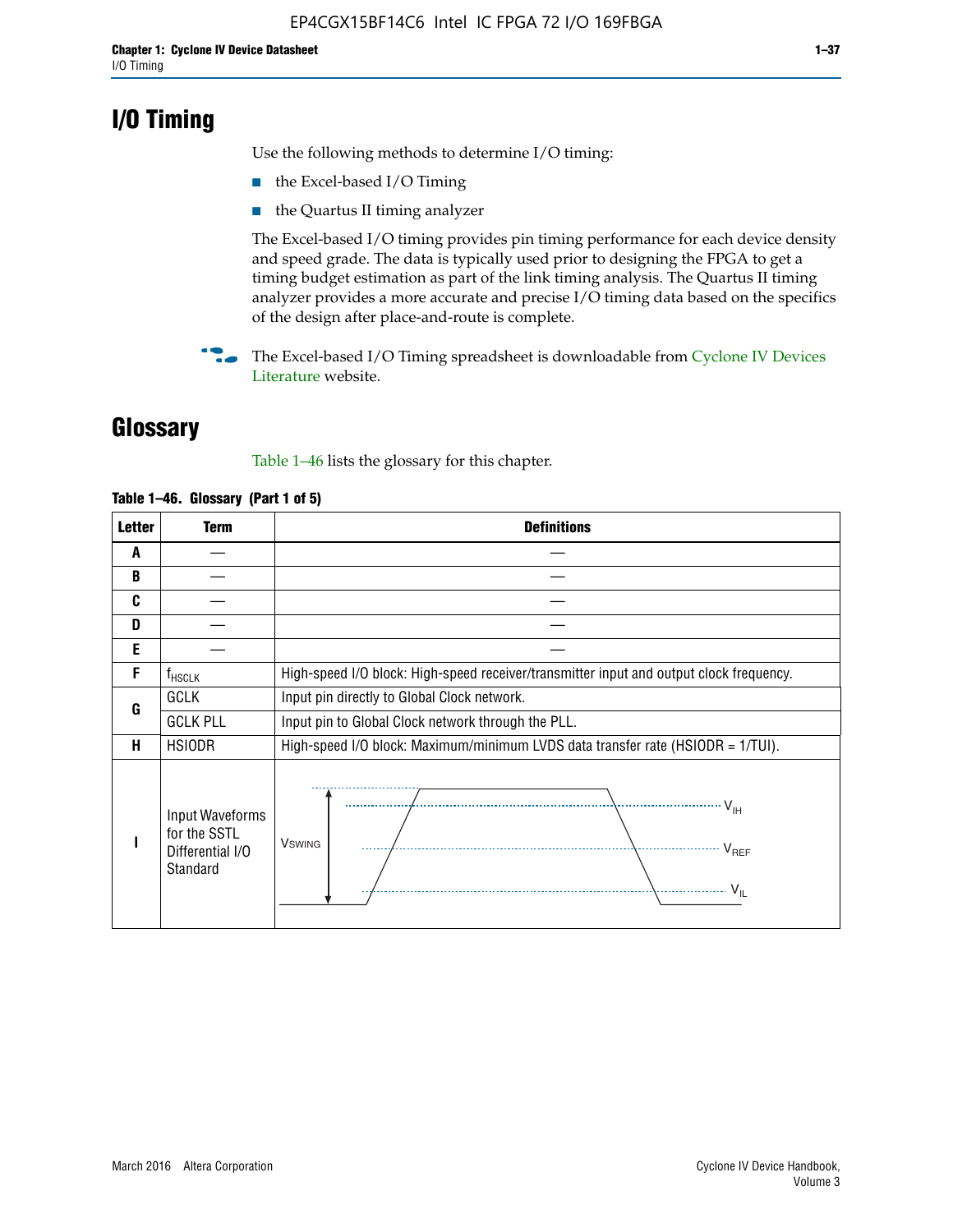# **Table 1–46. Glossary (Part 2 of 5)**

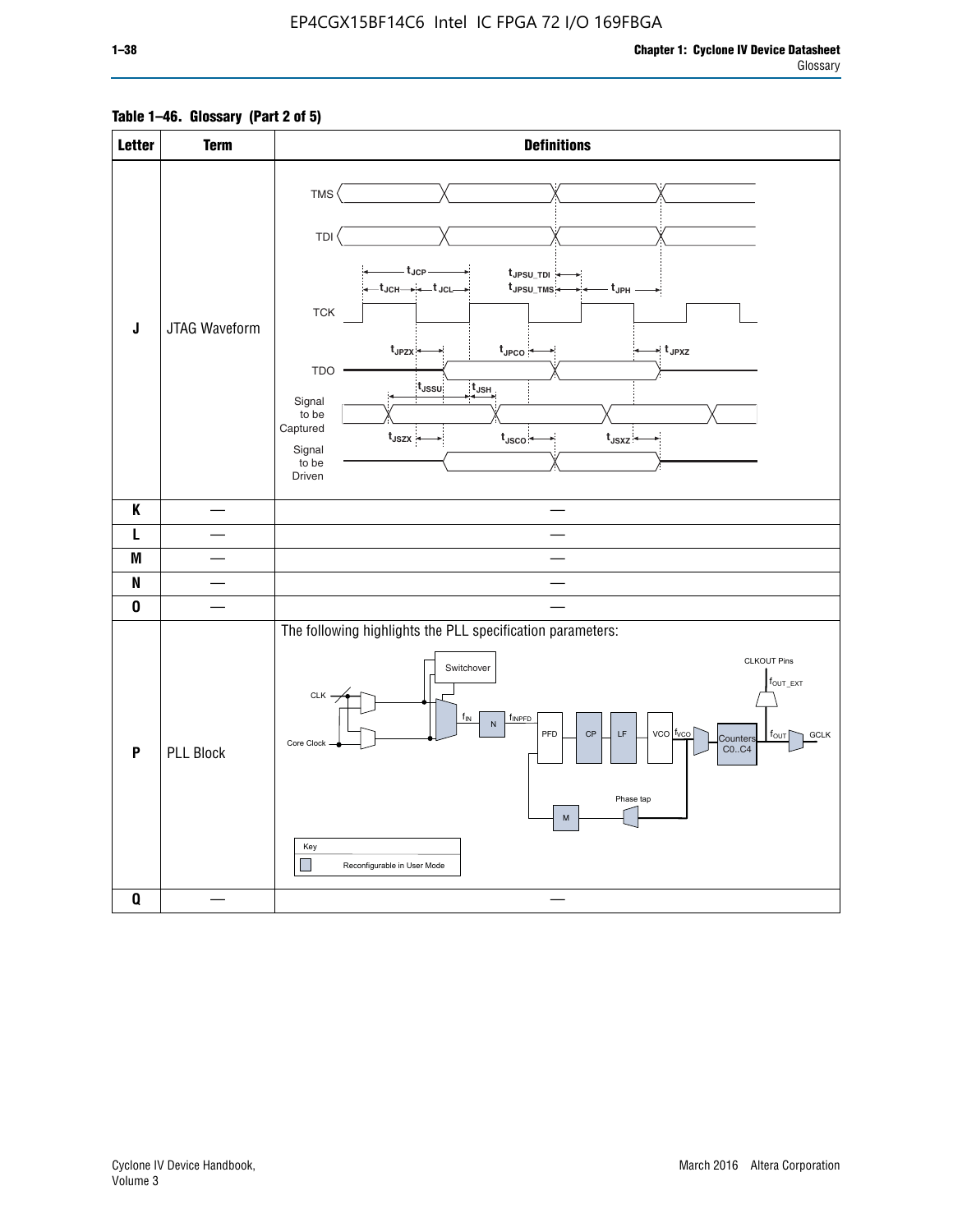# **Table 1–46. Glossary (Part 3 of 5)**

| <b>Letter</b> | <b>Term</b>              | <b>Definitions</b>                                                                                                                                                                              |  |  |  |  |  |
|---------------|--------------------------|-------------------------------------------------------------------------------------------------------------------------------------------------------------------------------------------------|--|--|--|--|--|
|               | $R_L$                    | Receiver differential input discrete resistor (external to Cyclone IV devices).                                                                                                                 |  |  |  |  |  |
|               |                          | Receiver input waveform for LVDS and LVPECL differential standards:                                                                                                                             |  |  |  |  |  |
|               |                          | <b>Single-Ended Waveform</b>                                                                                                                                                                    |  |  |  |  |  |
|               |                          | Positive Channel (p) = $V_{\text{H}}$                                                                                                                                                           |  |  |  |  |  |
|               |                          | $V_{ID}$                                                                                                                                                                                        |  |  |  |  |  |
|               |                          | Negative Channel (n) = $V_{\parallel}$<br>$V_{CM}$                                                                                                                                              |  |  |  |  |  |
|               | Receiver Input           | Ground                                                                                                                                                                                          |  |  |  |  |  |
| R             | Waveform                 |                                                                                                                                                                                                 |  |  |  |  |  |
|               |                          | Differential Waveform (Mathematical Function of Positive & Negative Channel)                                                                                                                    |  |  |  |  |  |
|               |                          |                                                                                                                                                                                                 |  |  |  |  |  |
|               |                          | $V_{ID}$                                                                                                                                                                                        |  |  |  |  |  |
|               |                          | 0V<br>$\mathsf{V}_{\mathsf{ID}}$                                                                                                                                                                |  |  |  |  |  |
|               |                          | $p - n$                                                                                                                                                                                         |  |  |  |  |  |
|               | Receiver input           |                                                                                                                                                                                                 |  |  |  |  |  |
|               | skew margin              | High-speed I/O block: The total margin left after accounting for the sampling window and TCCS.<br>$RSKM = (TUI - SW - TCCS) / 2.$                                                               |  |  |  |  |  |
|               | (RSKM)                   |                                                                                                                                                                                                 |  |  |  |  |  |
|               |                          | $V_{CCIO}$                                                                                                                                                                                      |  |  |  |  |  |
|               |                          |                                                                                                                                                                                                 |  |  |  |  |  |
|               |                          | $V_{\text{OH}}$                                                                                                                                                                                 |  |  |  |  |  |
|               |                          | V <sub>IH(AC)</sub>                                                                                                                                                                             |  |  |  |  |  |
|               |                          | $V_{IH(DC)}$<br>$V_{REF}$                                                                                                                                                                       |  |  |  |  |  |
|               |                          | $V_{IL(DC)}$                                                                                                                                                                                    |  |  |  |  |  |
|               | Single-ended<br>voltage- | VIL(AC)                                                                                                                                                                                         |  |  |  |  |  |
|               | referenced I/O           | $V_{OL}$                                                                                                                                                                                        |  |  |  |  |  |
| S             | Standard                 | $\overline{\mathsf{V}}_\mathsf{SS}^-$                                                                                                                                                           |  |  |  |  |  |
|               |                          |                                                                                                                                                                                                 |  |  |  |  |  |
|               |                          | The JEDEC standard for SSTI and HSTL I/O standards defines both the AC and DC input signal                                                                                                      |  |  |  |  |  |
|               |                          | values. The AC values indicate the voltage levels at which the receiver must meet its timing<br>specifications. The DC values indicate the voltage levels at which the final logic state of the |  |  |  |  |  |
|               |                          | receiver is unambiguously defined. After the receiver input crosses the AC value, the receiver                                                                                                  |  |  |  |  |  |
|               |                          | changes to the new logic state. The new logic state is then maintained as long as the input stays                                                                                               |  |  |  |  |  |
|               |                          | beyond the DC threshold. This approach is intended to provide predictable receiver timing in the<br>presence of input waveform ringing.                                                         |  |  |  |  |  |
|               | SW (Sampling             | High-speed I/O block: The period of time during which the data must be valid to capture it                                                                                                      |  |  |  |  |  |
|               | Window)                  | correctly. The setup and hold times determine the ideal strobe position in the sampling window.                                                                                                 |  |  |  |  |  |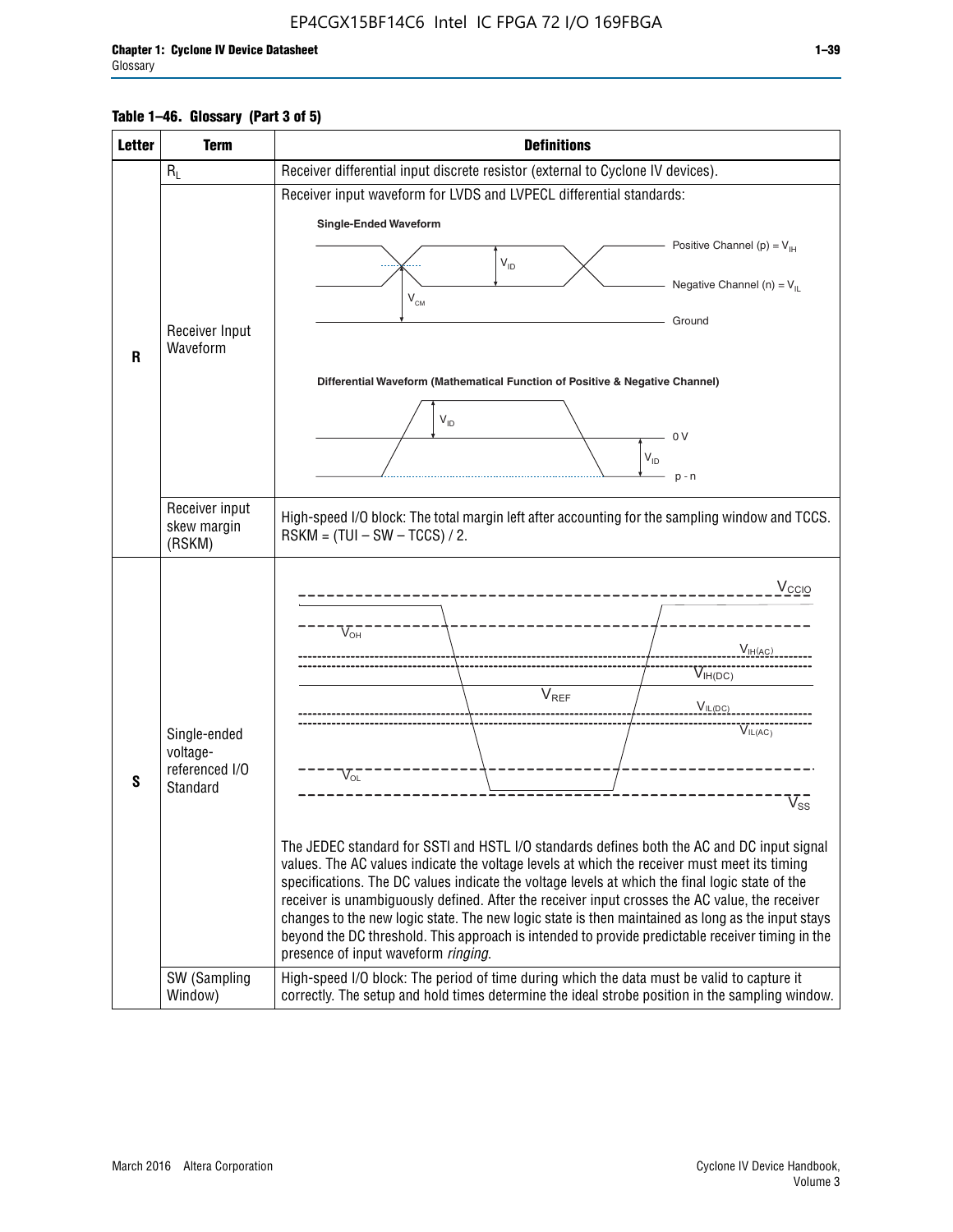| <b>Letter</b> | <b>Term</b>                              | <b>Definitions</b>                                                                                                                                                                                                                                                                                                                                                  |  |  |  |  |  |  |  |
|---------------|------------------------------------------|---------------------------------------------------------------------------------------------------------------------------------------------------------------------------------------------------------------------------------------------------------------------------------------------------------------------------------------------------------------------|--|--|--|--|--|--|--|
|               | $t_{\rm C}$                              | High-speed receiver and transmitter input and output clock period.                                                                                                                                                                                                                                                                                                  |  |  |  |  |  |  |  |
|               | Channel-to-<br>channel-skew<br>(TCCS)    | High-speed I/O block: The timing difference between the fastest and slowest output edges,<br>including t <sub>co</sub> variation and clock skew. The clock is included in the TCCS measurement.                                                                                                                                                                     |  |  |  |  |  |  |  |
|               | $t_{\text{cin}}$                         | Delay from the clock pad to the I/O input register.                                                                                                                                                                                                                                                                                                                 |  |  |  |  |  |  |  |
|               | $t_{CO}$                                 | Delay from the clock pad to the I/O output.                                                                                                                                                                                                                                                                                                                         |  |  |  |  |  |  |  |
|               | $\rm t_{\rm\,}$                          | Delay from the clock pad to the I/O output register.                                                                                                                                                                                                                                                                                                                |  |  |  |  |  |  |  |
|               | $t_{\text{DUTY}}$                        | High-speed I/O block: Duty cycle on high-speed transmitter output clock.                                                                                                                                                                                                                                                                                            |  |  |  |  |  |  |  |
|               | $t_{FALL}$                               | Signal high-to-low transition time (80-20%).                                                                                                                                                                                                                                                                                                                        |  |  |  |  |  |  |  |
|               | $t_H$                                    | Input register hold time.                                                                                                                                                                                                                                                                                                                                           |  |  |  |  |  |  |  |
|               | <b>Timing Unit</b><br>Interval (TUI)     | High-speed I/O block: The timing budget allowed for skew, propagation delays, and data<br>sampling window. (TUI = $1/($ Receiver Input Clock Frequency Multiplication Factor) = $t_c/w$ ).                                                                                                                                                                          |  |  |  |  |  |  |  |
|               | t <sub>injitter</sub>                    | Period jitter on the PLL clock input.                                                                                                                                                                                                                                                                                                                               |  |  |  |  |  |  |  |
|               | t <sub>outjitter_dedclk</sub>            | Period jitter on the dedicated clock output driven by a PLL.                                                                                                                                                                                                                                                                                                        |  |  |  |  |  |  |  |
|               | t <sub>outjitter_io</sub>                | Period jitter on the general purpose I/O driven by a PLL.                                                                                                                                                                                                                                                                                                           |  |  |  |  |  |  |  |
|               | $t_{\rm plicin}$                         | Delay from the PLL inclk pad to the I/O input register.                                                                                                                                                                                                                                                                                                             |  |  |  |  |  |  |  |
| т             | t <sub>plicout</sub>                     | Delay from the PLL inclk pad to the I/O output register.                                                                                                                                                                                                                                                                                                            |  |  |  |  |  |  |  |
|               | <b>Transmitter</b><br>Output<br>Waveform | Transmitter output waveforms for the LVDS, mini-LVDS, PPDS and RSDS Differential I/O<br>Standards:<br><b>Single-Ended Waveform</b><br>Positive Channel (p) = $V_{OH}$<br>VOD<br>Negative Channel (n) = $V_{OL}$<br>$V_{OS}$<br>Ground<br>Differential Waveform (Mathematical Function of Positive & Negative Channel)<br>$\rm V_{OD}$<br>0 V<br>$V_{OD}$<br>$p - n$ |  |  |  |  |  |  |  |
|               | $t_{\text{RISE}}$                        | Signal low-to-high transition time (20-80%).                                                                                                                                                                                                                                                                                                                        |  |  |  |  |  |  |  |
|               | $t_{\text{SU}}$                          | Input register setup time.                                                                                                                                                                                                                                                                                                                                          |  |  |  |  |  |  |  |
| U             |                                          |                                                                                                                                                                                                                                                                                                                                                                     |  |  |  |  |  |  |  |

# **Table 1–46. Glossary (Part 4 of 5)**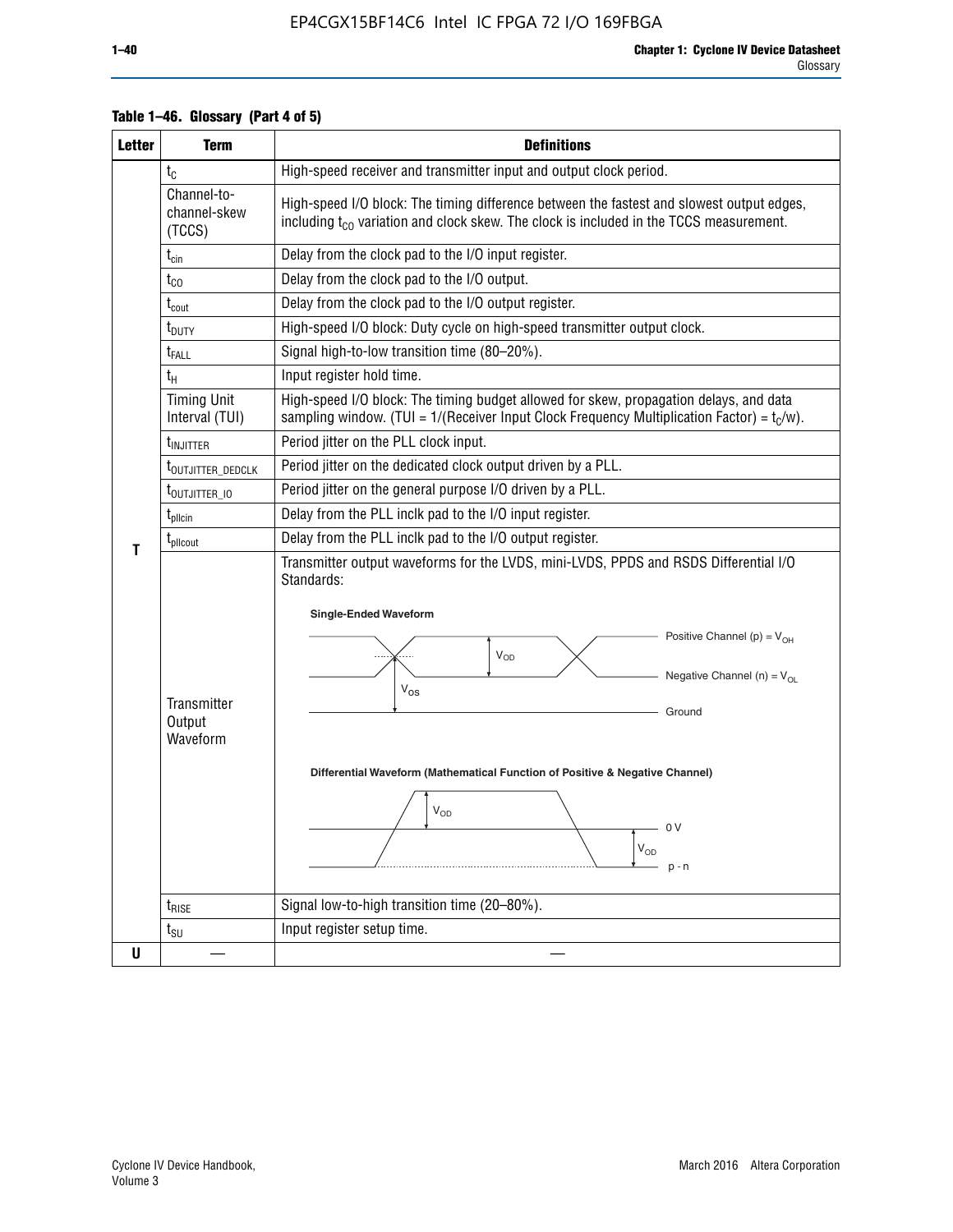# **Table 1–46. Glossary (Part 5 of 5)**

| <b>Letter</b> | <b>Term</b>               | <b>Definitions</b>                                                                                                                                                                                |
|---------------|---------------------------|---------------------------------------------------------------------------------------------------------------------------------------------------------------------------------------------------|
|               | $V_{CM(DC)}$              | DC common mode input voltage.                                                                                                                                                                     |
|               | $V_{DIF(AC)}$             | AC differential input voltage: The minimum AC input differential voltage required for switching.                                                                                                  |
|               | $V_{DIF(DC)}$             | DC differential input voltage: The minimum DC input differential voltage required for switching.                                                                                                  |
|               | V <sub>ICM</sub>          | Input common mode voltage: The common mode of the differential signal at the receiver.                                                                                                            |
|               | $V_{ID}$                  | Input differential voltage swing: The difference in voltage between the positive and<br>complementary conductors of a differential transmission at the receiver.                                  |
|               | $V_{\text{IH}}$           | Voltage input high: The minimum positive voltage applied to the input that is accepted by the<br>device as a logic high.                                                                          |
|               | $V_{IH(AC)}$              | High-level AC input voltage.                                                                                                                                                                      |
|               | $V_{IH(DC)}$              | High-level DC input voltage.                                                                                                                                                                      |
|               | $V_{IL}$                  | Voltage input low: The maximum positive voltage applied to the input that is accepted by the<br>device as a logic low.                                                                            |
|               | $V_{IL(AC)}$              | Low-level AC input voltage.                                                                                                                                                                       |
|               | $V_{IL(DC)}$              | Low-level DC input voltage.                                                                                                                                                                       |
|               | $V_{\text{IN}}$           | DC input voltage.                                                                                                                                                                                 |
|               | $V_{OCM}$                 | Output common mode voltage: The common mode of the differential signal at the transmitter.                                                                                                        |
| $\mathbf{V}$  | $V_{OD}$                  | Output differential voltage swing: The difference in voltage between the positive and<br>complementary conductors of a differential transmission at the transmitter. $V_{OD} = V_{OH} - V_{OL}$ . |
|               | $V_{OH}$                  | Voltage output high: The maximum positive voltage from an output that the device considers is<br>accepted as the minimum positive high level.                                                     |
|               | $V_{OL}$                  | Voltage output low: The maximum positive voltage from an output that the device considers is<br>accepted as the maximum positive low level.                                                       |
|               | $V_{OS}$                  | Output offset voltage: $V_{OS} = (V_{OH} + V_{OL}) / 2$ .                                                                                                                                         |
|               | $V_{OX (AC)}$             | AC differential output cross point voltage: the voltage at which the differential output signals<br>must cross.                                                                                   |
|               | V <sub>REF</sub>          | Reference voltage for the SSTL and HSTL I/O standards.                                                                                                                                            |
|               | $V_{REF\,(AC)}$           | AC input reference voltage for the SSTL and HSTL I/O standards. $V_{REF(AC)} = V_{REF(DC)} +$ noise. The<br>peak-to-peak AC noise on $V_{REF}$ must not exceed 2% of $V_{REF(DC)}$ .              |
|               | $V_{REF(DC)}$             | DC input reference voltage for the SSTL and HSTL I/O standards.                                                                                                                                   |
|               | $V_{\textrm{SWING (AC)}}$ | AC differential input voltage: AC input differential voltage required for switching. For the SSTL<br>differential I/O standard, refer to Input Waveforms.                                         |
|               | $V_{SWING (DC)}$          | DC differential input voltage: DC input differential voltage required for switching. For the SSTL<br>differential I/O standard, refer to Input Waveforms.                                         |
|               | $V_{TT}$                  | Termination voltage for the SSTL and HSTL I/O standards.                                                                                                                                          |
|               | $V_{X(AC)}$               | AC differential input cross point voltage: The voltage at which the differential input signals must<br>cross.                                                                                     |
| W             |                           |                                                                                                                                                                                                   |
| X             |                           |                                                                                                                                                                                                   |
| Υ             |                           |                                                                                                                                                                                                   |
| Z             |                           |                                                                                                                                                                                                   |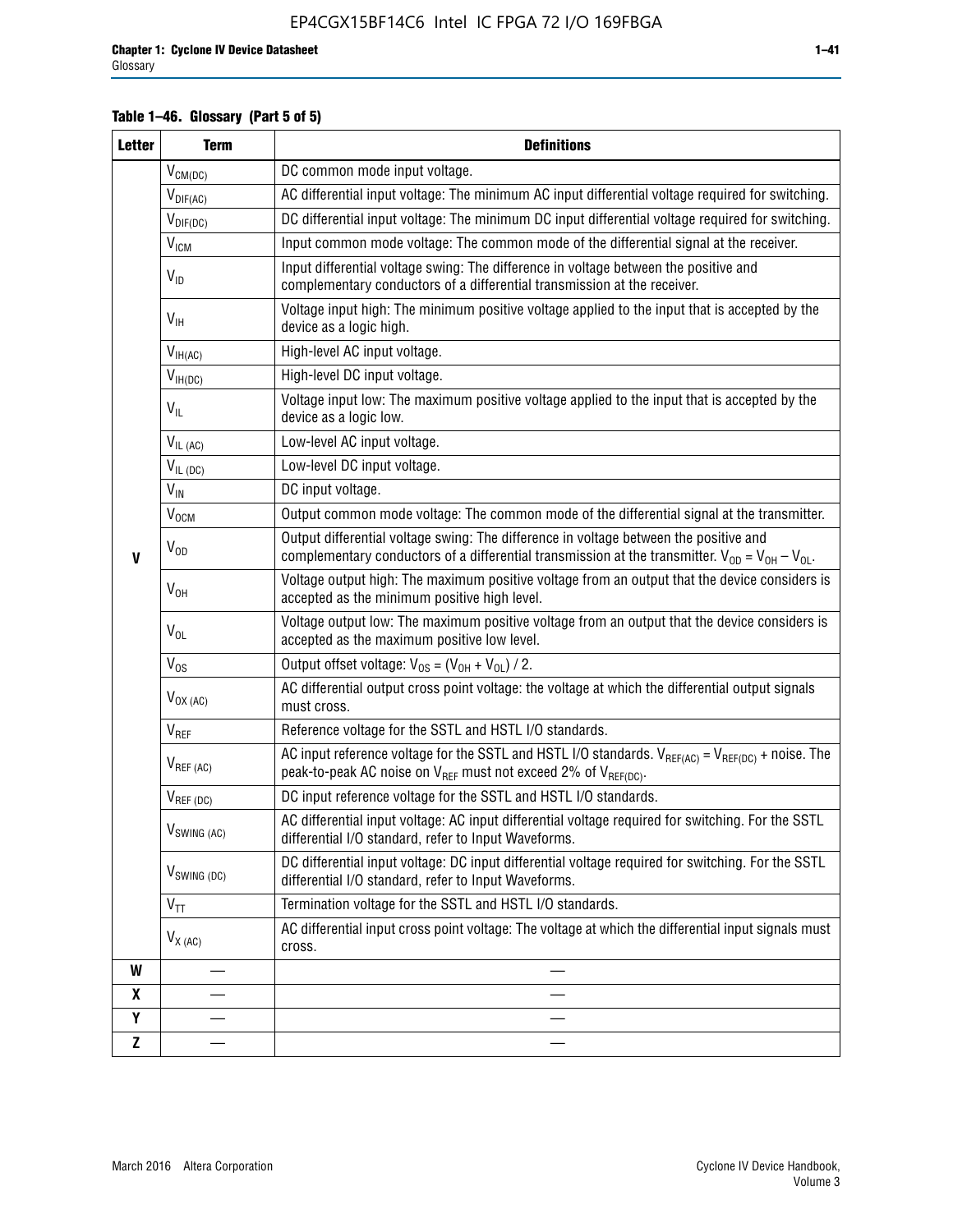# **Document Revision History**

Table 1–47 lists the revision history for this chapter.

| <b>Date</b>      | <b>Version</b> | <b>Changes</b>                                                                                                                                                                                                                            |  |  |  |  |
|------------------|----------------|-------------------------------------------------------------------------------------------------------------------------------------------------------------------------------------------------------------------------------------------|--|--|--|--|
| March 2016       | 2.0            | Updated note (5) in Table $1-21$ to remove support for the N148 package.                                                                                                                                                                  |  |  |  |  |
|                  |                | Updated maximum value for $V_{CCD, PL}$ in Table 1-1.                                                                                                                                                                                     |  |  |  |  |
| October 2014     | 1.9            | Removed extended temperature note in Table 1-3.                                                                                                                                                                                           |  |  |  |  |
| December 2013    | 1.8            | Updated Table 1-21 by adding Note (15).                                                                                                                                                                                                   |  |  |  |  |
| May 2013         | 1.7            | Updated Table 1-15 by adding Note (4).                                                                                                                                                                                                    |  |  |  |  |
|                  |                | Dpdated the maximum value for $V_1$ , $V_{CCD\_PLL}$ , $V_{CC10}$ , $V_{CC\_CLKIN}$ , $V_{CCH\_GXB}$ , and $V_{CCA\_GXB}$<br>Table $1-1$ .                                                                                                |  |  |  |  |
|                  |                | $\blacksquare$ Updated Table 1-11 and Table 1-22.                                                                                                                                                                                         |  |  |  |  |
| October 2012     | 1.6            | $\blacksquare$ Updated Table 1-21 to include peak-to-peak differential input voltage for the<br>Cyclone IV GX transceiver input reference clock.                                                                                          |  |  |  |  |
|                  |                | $\blacksquare$ Updated Table 1-29 to include the typical DCLK value.                                                                                                                                                                      |  |  |  |  |
|                  |                | <b>Updated the minimum f<sub>HSCLK</sub></b> value in Table 1-31, Table 1-32, Table 1-33,<br>Table 1-34, and Table 1-35.                                                                                                                  |  |  |  |  |
|                  |                | • Updated "Maximum Allowed Overshoot or Undershoot Voltage", "Operating<br>Conditions", and "PLL Specifications" sections.                                                                                                                |  |  |  |  |
| November 2011    | 1.5            | Updated Table 1-2, Table 1-3, Table 1-4, Table 1-5, Table 1-8, Table 1-9,<br>Table 1-15, Table 1-18, Table 1-19, and Table 1-21.                                                                                                          |  |  |  |  |
|                  |                | ■ Updated Figure $1-1$ .                                                                                                                                                                                                                  |  |  |  |  |
|                  |                | • Updated for the Quartus II software version 10.1 release.                                                                                                                                                                               |  |  |  |  |
| December 2010    | 1.4            | $\blacksquare$ Updated Table 1-21 and Table 1-25.                                                                                                                                                                                         |  |  |  |  |
|                  |                | $\blacksquare$ Minor text edits.                                                                                                                                                                                                          |  |  |  |  |
|                  |                | Updated for the Quartus II software version 10.0 release:                                                                                                                                                                                 |  |  |  |  |
|                  |                | Updated Table 1-3, Table 1-4, Table 1-21, Table 1-25, Table 1-28, Table 1-30,<br>Table 1-40, Table 1-41, Table 1-42, Table 1-43, Table 1-44, and Table 1-45.                                                                              |  |  |  |  |
| <b>July 2010</b> | 1.3            | ■ Updated Figure $1-2$ and Figure $1-3$ .                                                                                                                                                                                                 |  |  |  |  |
|                  |                | Removed SW Requirement and TCCS for Cyclone IV Devices tables.                                                                                                                                                                            |  |  |  |  |
|                  |                | $\blacksquare$ Minor text edits.                                                                                                                                                                                                          |  |  |  |  |
|                  |                | Updated to include automotive devices:                                                                                                                                                                                                    |  |  |  |  |
|                  |                | • Updated the "Operating Conditions" and "PLL Specifications" sections.                                                                                                                                                                   |  |  |  |  |
| March 2010       | 1.2            | $\blacksquare$ Updated Table 1-1, Table 1-8, Table 1-9, Table 1-21, Table 1-26, Table 1-27,<br>Table 1-31, Table 1-32, Table 1-33, Table 1-34, Table 1-35, Table 1-36,<br>Table 1-37, Table 1-38, Table 1-40, Table 1-42, and Table 1-43. |  |  |  |  |
|                  |                | Added Table 1-5 to include ESD for Cyclone IV devices GPIOs and HSSI I/Os.                                                                                                                                                                |  |  |  |  |
|                  |                | Added Table 1-44 and Table 1-45 to include IOE programmable delay for<br>Cyclone IV E 1.2 V core voltage devices.                                                                                                                         |  |  |  |  |
|                  |                | Minor text edits.                                                                                                                                                                                                                         |  |  |  |  |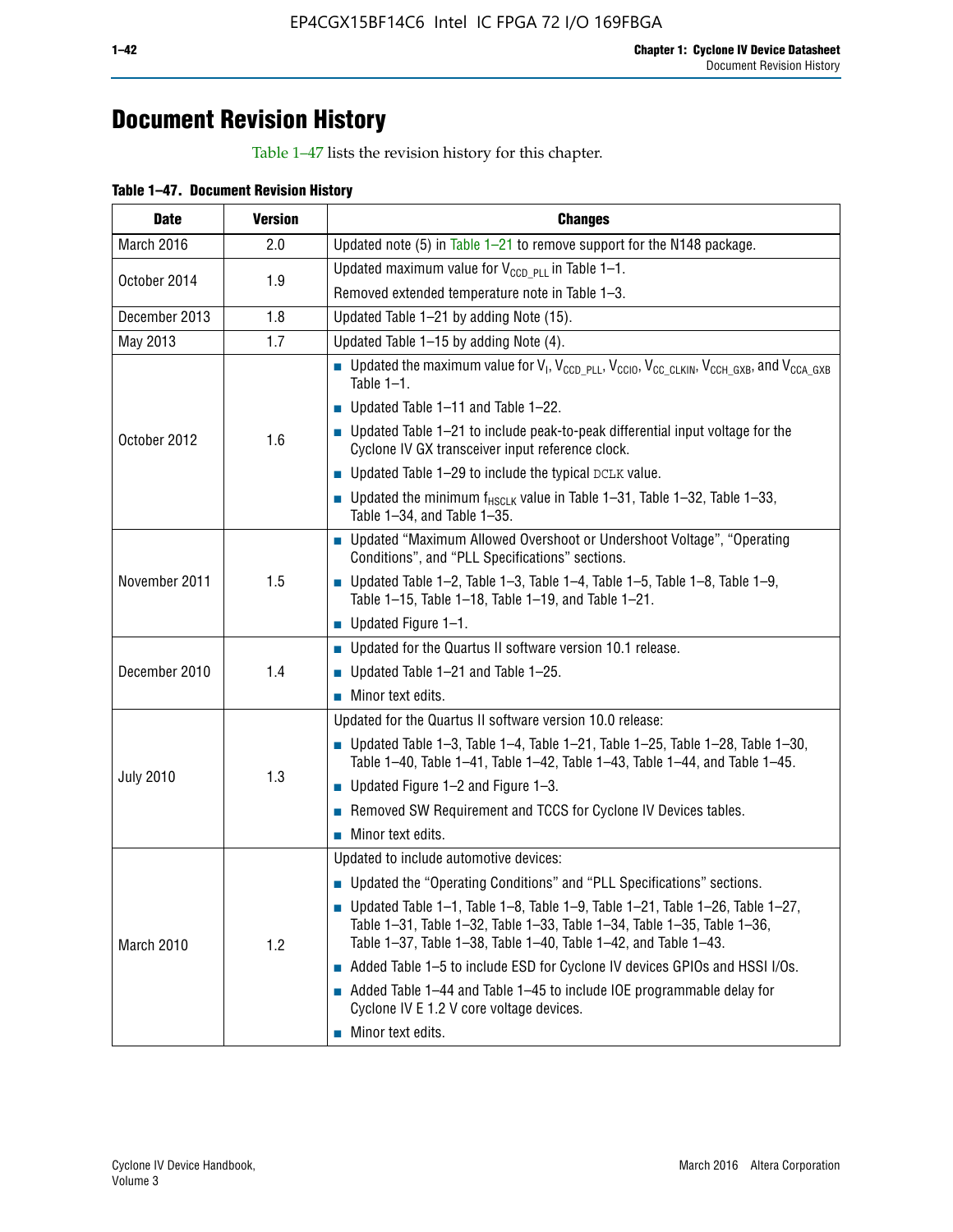# **Table 1–47. Document Revision History**

| <b>Date</b>   | <b>Version</b> | <b>Changes</b>                                                                                                                                                                          |
|---------------|----------------|-----------------------------------------------------------------------------------------------------------------------------------------------------------------------------------------|
| February 2010 | 1.1            | Updated Table 1-3 through Table 1-44 to include information for Cyclone IV E<br>devices and Cyclone IV GX devices for Quartus II software version 9.1 SP1 release.<br>Minor text edits. |
| November 2009 | 1.0            | Initial release.                                                                                                                                                                        |